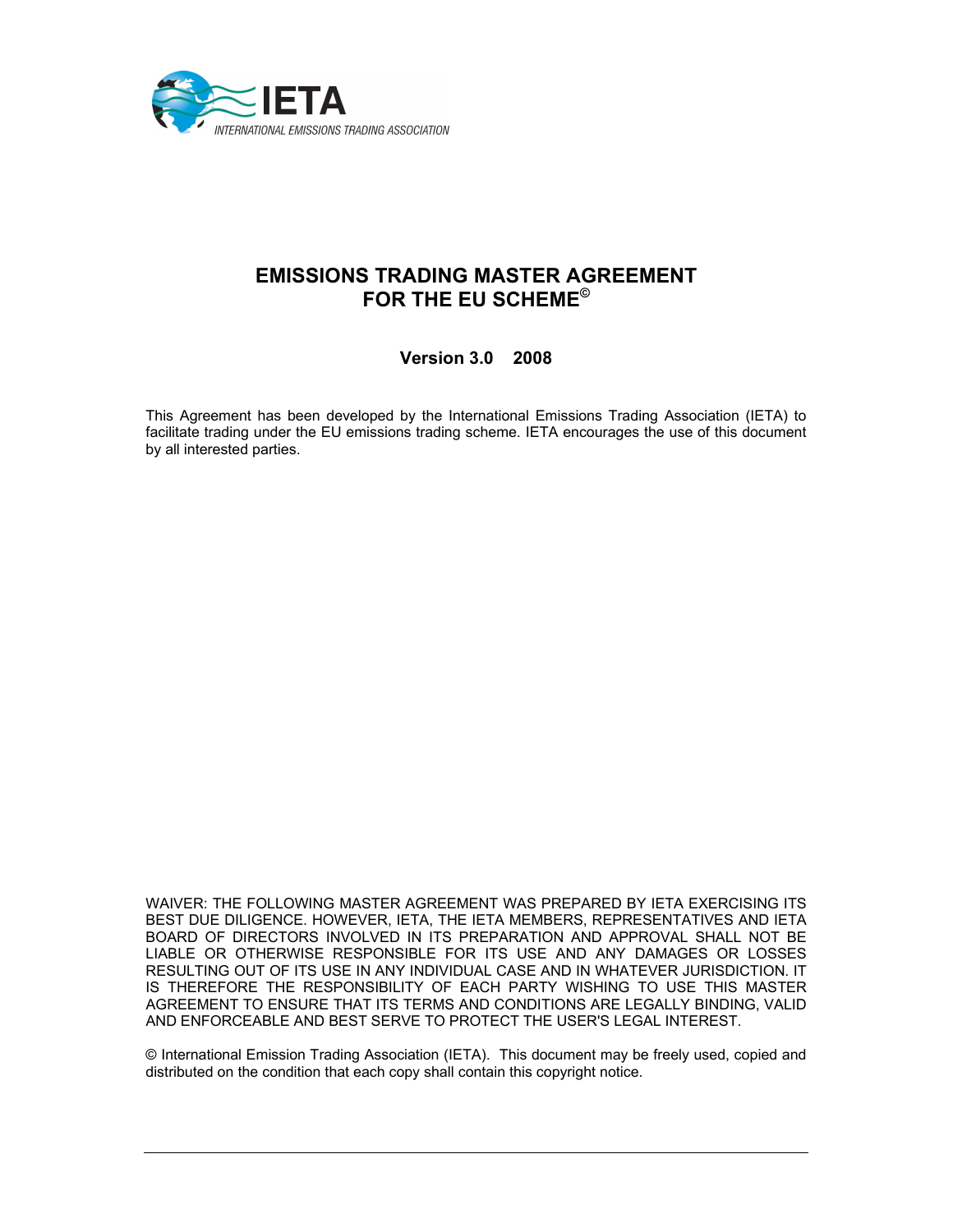

#### Foreword

The International Emissions Trading Association (IETA) is a non profit organization created in June 1999 to establish a functional international framework for trading greenhouse gas emissions reductions. Our 176 international members include leading multinational companies from across the carbon trading cycle: emitters, solution providers, brokers, insurers, verifiers and law firms.

IETA works for the development of an active, global greenhouse gas market, consistent across national boundaries. In doing so IETA focuses on the creation of systems and instruments that will ensure effective business participation.

This version 3.0 of the Emissions Trading Master Agreement for the EU Scheme, dated 12 February 2008, reflects further market development going into Phase II of the EU ETS, input from market players and a considerable effort in cooperating with the International Swaps and Derivatives Association (ISDA) and the European Federation of Energy Traders (EFET) to harmonise provisions between all master agreements used by participants in this market. We feel that the current version addresses many of the issues raised and will help increase liquidity in this new market.

Suche- home

Andrei Marcu President & CEO, IETA

#### Questions or comments?

For general comments regarding this document and questions concerning the work of IETA please contact David Lunsford, IETA at +41 22 737 05 06 or lunsford@ieta.org.

**MARKET SOLUTIONS FOR GLOBAL ENVIRONMENTAL PROBLEMS** 

20 Eglinton Ave. W., Suite 1305 P.O. Box 2017 Toronto, Canada M4R 1K8

Tel.: (416) 487-8591 Fax: (416) 481-2625

4, Chemin des Conches CH-1231 Conces-Geneva Switzerland

Tel.: (4122) 839-3154 Fax: (4122) 839-3181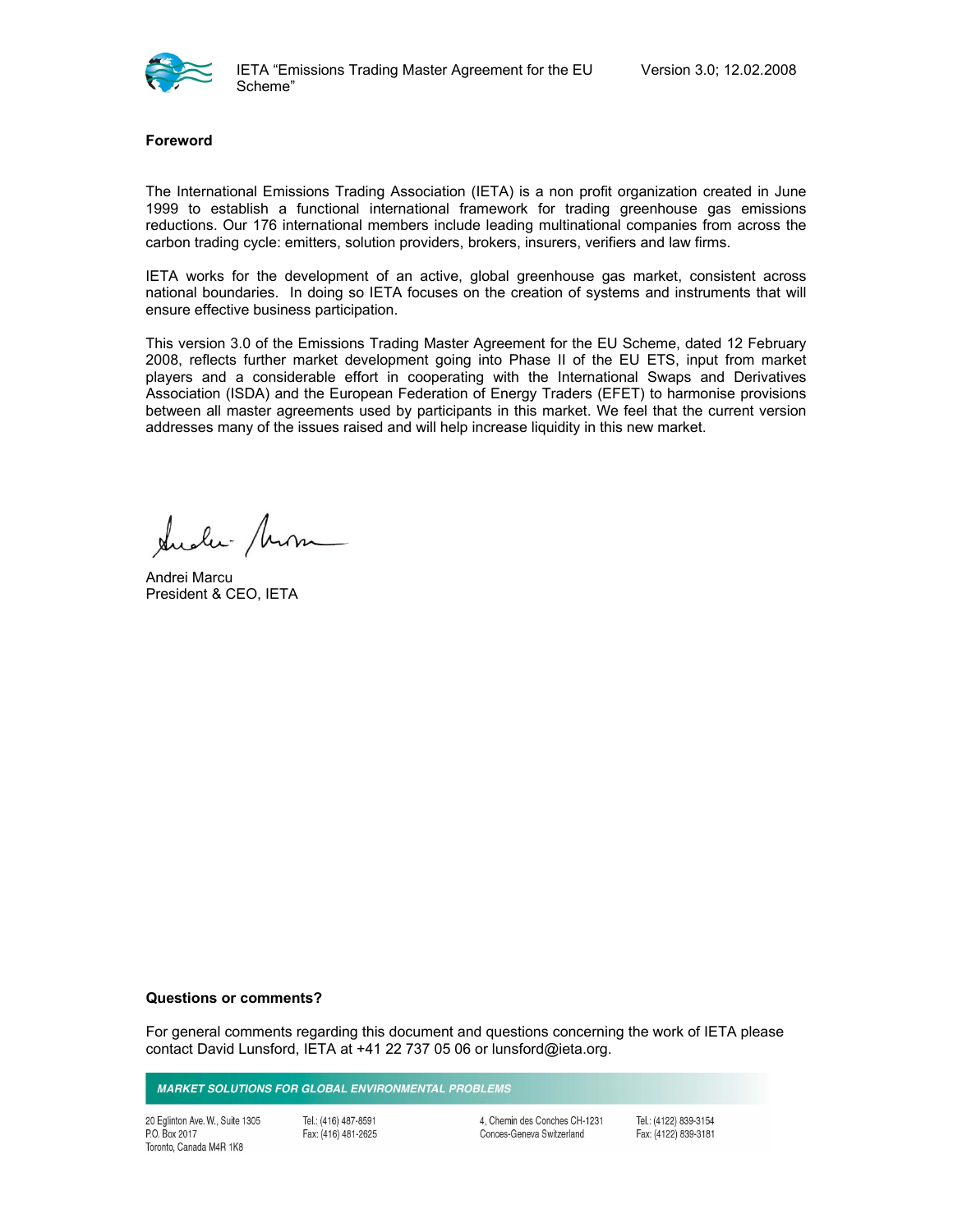

# EMISSIONS TRADING MASTER AGREEMENT FOR THE EU SCHEME©

# v. 3.0 2008

DATED AS OF: ……………………

BETWEEN

…………………………………………

("Party A")

AND

…………………………………………

("Party B")

© International Emission Trading Association (IETA). This document may be freely used, copied and distributed on the condition that each copy shall contain this copyright notice.

**MARKET SOLUTIONS FOR GLOBAL ENVIRONMENTAL PROBLEMS** 

20 Eglinton Ave. W., Suite 1305 P.O. Box 2017 Toronto, Canada M4R 1K8

Tel.: (416) 487-8591 Fax: (416) 481-2625 4, Chemin des Conches CH-1231 Conces-Geneva Switzerland

Tel.: (4122) 839-3154 Fax: (4122) 839-3181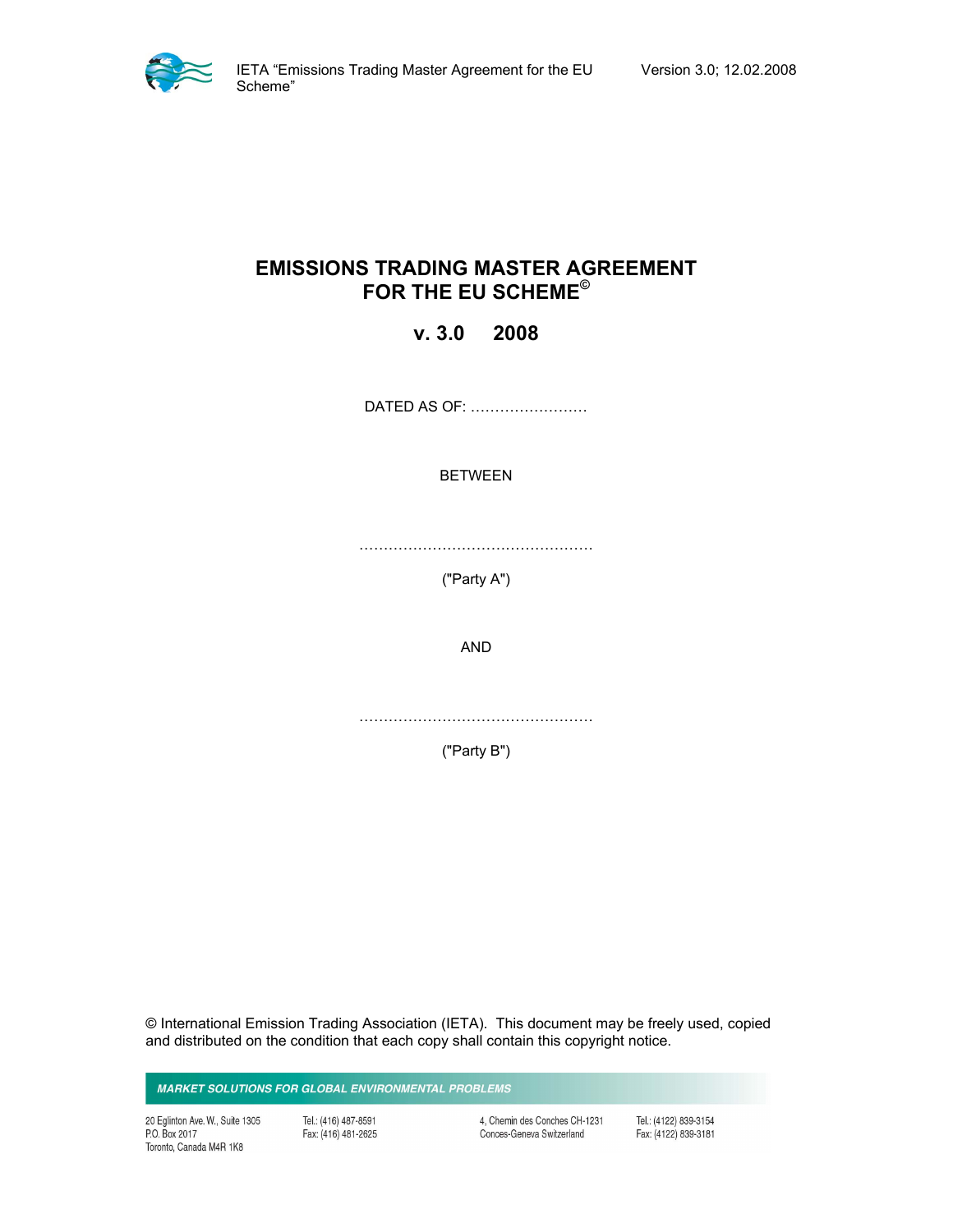

# **Table of Contents**

| 3   |  |  |
|-----|--|--|
| 4   |  |  |
| 5   |  |  |
| 6   |  |  |
|     |  |  |
| 8   |  |  |
| 9   |  |  |
| 10  |  |  |
| 11  |  |  |
| 12. |  |  |
| 13  |  |  |
|     |  |  |
|     |  |  |
|     |  |  |
|     |  |  |
|     |  |  |

**MARKET SOLUTIONS FOR GLOBAL ENVIRONMENTAL PROBLEMS** 

20 Eglinton Ave. W., Suite 1305<br>P.O. Box 2017 Toronto, Canada M4R 1K8

Tel.: (416) 487-8591 Fax: (416) 481-2625

4, Chemin des Conches CH-1231 Conces-Geneva Switzerland

Tel.: (4122) 839-3154<br>Fax: (4122) 839-3181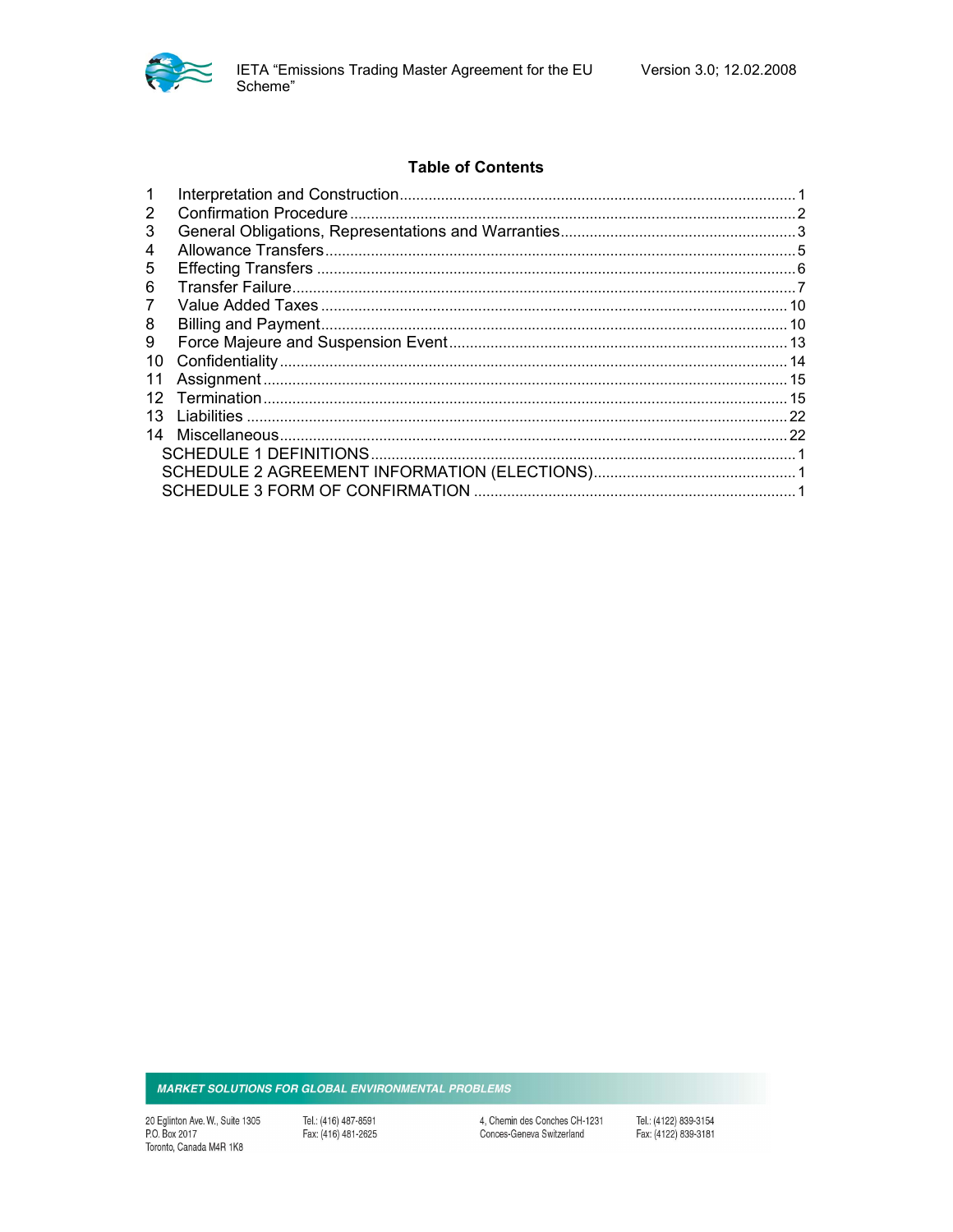# EMISSIONS TRADING MASTER AGREEMENT FOR THE EU SCHEME

Dated as of ……………………

#### Between

…………………… …………………… …………………… ("Party A")

and

# …………………… …………………… …………………… ("Party B")

## Recitals

- A. The EU and the Member States, in accordance with the Directive, as well as some non-Member States, have established a scheme under which participants may buy and sell allowances for greenhouse gas emissions.
- B. The Parties have entered into or expect to enter into one or more Transactions that are or will be governed by the terms and conditions of this Emissions Trading Master Agreement for the EU Scheme, which includes its Schedules (together referred to as this "Master Agreement").
- C. Each Transaction relates or will relate to a trade of Allowances through the effecting of Transfers.
- D. The Parties intend that each Transaction provides for a trade of Allowances in accordance with the Scheme.

In consideration of the mutual undertakings in this Agreement and for other good and valuable consideration, the receipt and sufficiency of which the Parties acknowledge, the Parties agree as follows.

# 1 Interpretation and Construction

- 1.1 Definitions. Capitalized terms not defined in the body of this Master Agreement have the meanings assigned to them in Schedule 1.
- 1.2 Single Agreement. All Transactions are entered into in reliance on the fact that this Master Agreement (including, for the avoidance of doubt, all of its Schedules), all Confirmations and all Transactions form a single agreement between the Parties (together, the "Agreement"), and the Parties acknowledge and agree that they would not otherwise enter into any Transactions.
- 1.3 **Interpretation**. The following interpretive provisions apply to this Agreement.
	- (a) Reference to any law or statute includes any amendment to, consolidation, reenactment or replacement of such law or statute.
	- (b) Any reference to a "clause" or "schedule" is a reference to a clause or schedule of this Agreement.
	- (c) Words in the singular are to be interpreted as including the plural, and vice versa, to the extent the context permits or requires.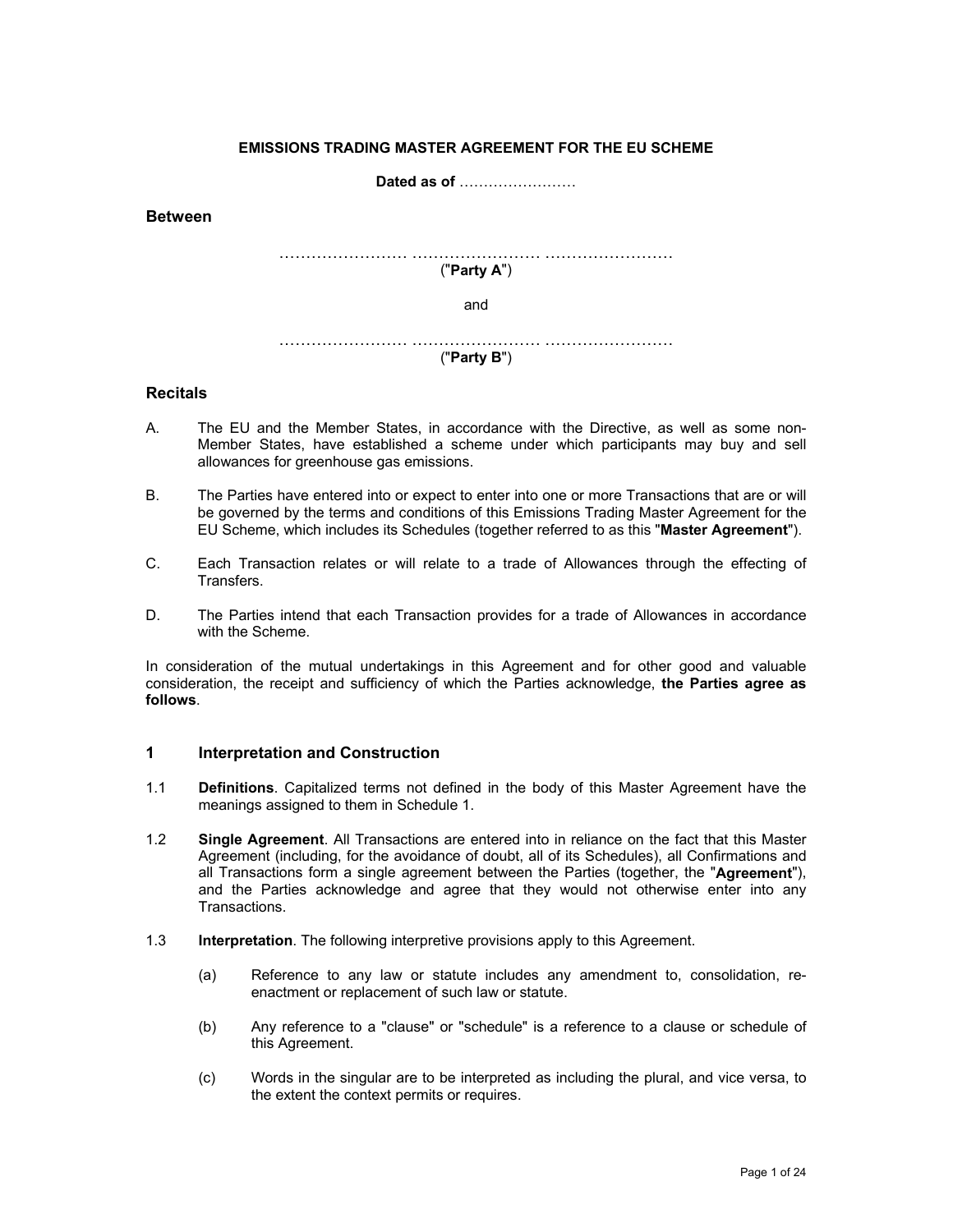- (d) The terms "including" and "in particular" are used for illustration or emphasis only and not to limit the generality of any preceding words, whether or not non-limiting language (such as "without limitation", "but not limited to" and similar expressions) is used with reference to them.
- (e) If there is any conflict between the provisions of Schedule 2 and any other provisions of this Agreement, the terms of Schedule 2 shall prevail. If, in relation to any Transaction, there is any conflict between the provisions of the relevant Confirmation and any other provisions of this Agreement (including Schedule 2), the terms of such Confirmation shall prevail for the purpose of the relevant Transaction.
- (f) Any reference to "time" is to Central European Time.
- (g) Unless otherwise specified, where anything is to be done under this Agreement:
	- (i) by or not later than a Banking Day or Delivery Banking Day, or any period is to run to a Banking Day or Delivery Banking Day, such thing may be done by or such period is to run to 17:00 hours on that Banking Day or Delivery Banking Day (as the case may be);
	- (ii) from or not earlier than a Banking Day or Delivery Banking Day, or any period is to run from a Banking Day or Delivery Banking Day, such thing may be done or such period is to run from 09:00 hours on that Banking Day or Delivery Banking Day (as the case may be);
	- (iii) on a Banking Day or Delivery Banking Day, it is to be treated as having been done on the next following Banking Day or Delivery Banking Day if it is done after 17:00 hours on that Banking Day or Delivery Banking Day (as the case may be);
	- (iv) by or not later than a day or any period is to run to a day, such thing may be done or such period is to run up to the end of that day; and
	- (v) from or not earlier than a day or any period is to run from a day, such thing may be done or such period is to run from the start of that day.
- (h) Unless otherwise specified, where a date specified in this Agreement to be a Delivery Date would otherwise fall on a day that is not a Delivery Banking Day, then such date will be deemed to be the next following day that is a Delivery Banking Day.

# 2 Confirmation Procedure

2.1 **Agreement of a Transaction**. The Parties intend that they shall be legally bound by the terms of each Transaction from the moment they agree to those terms (whether orally or otherwise).

# 2.2 Exchange of Confirmations.

- (a) Unless otherwise agreed, the Seller shall send to the Buyer by facsimile (or such other means, if any, specified in Schedule 2) a Confirmation materially in the relevant form set out in a Schedule or annex to this Agreement recording the details of the Transaction within three (3) Banking Days of a Transaction having been entered into.
- (b) If the Buyer is satisfied that the Confirmation accurately reflects the terms of the Transaction, the Buyer shall countersign and return the Confirmation to the Seller by facsimile (or such other means, if any, specified in Schedule 2) within three (3) Banking Days of receipt of the Confirmation from the Seller.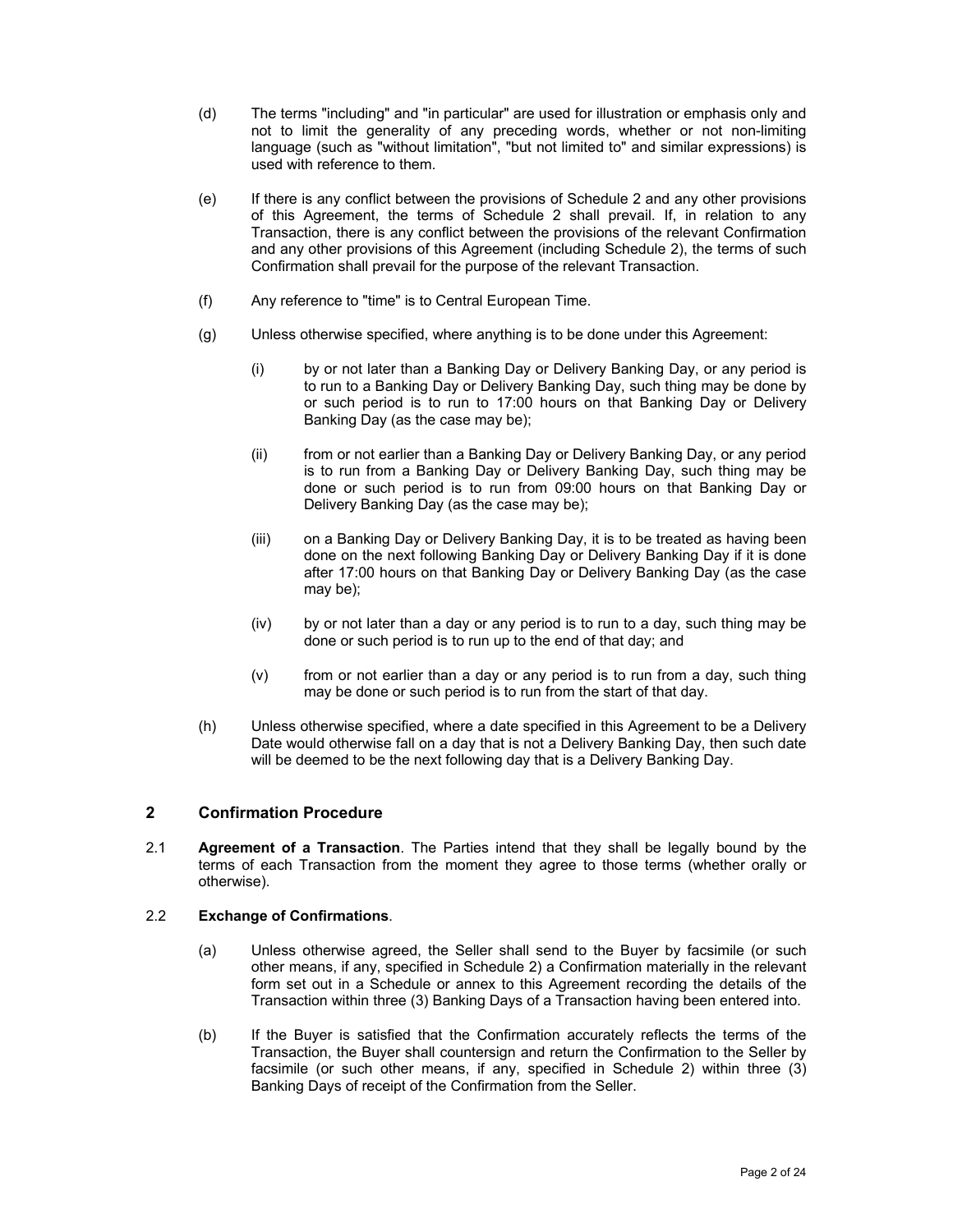- (c) If the Buyer is not satisfied that the Confirmation accurately reflects the terms of the Transaction, the Buyer shall inform the Seller of any inaccuracies within three (3) Banking Days of receipt of the Confirmation. If the Seller agrees that the Confirmation is inaccurate, the Seller shall issue a new Confirmation, and the provisions of clauses 2.2(a) and 2.2(b) will apply with all necessary changes.
- (d) If the Buyer has not received a Confirmation from the Seller within three (3) Banking Days of a Transaction having been entered into, the Buyer shall send to the Seller a Confirmation. Clauses 2.2(b) and 2.2(c) shall apply in relation to any such Confirmation by replacing all references to "Buyer" with "Seller" and all references to "Seller" with "Buyer".
- (e) Failure by either Party to send or return a Confirmation does not (i) affect the validity or enforceability of any Transaction, or (ii) constitute a material breach of this Agreement under clause 12.2(c) (Material Obligations).
- 2.3 Evidence of a Transaction. The Parties consent to the recording of all telephone conversations between the Parties relating in whole or part to this Agreement. Each Party agrees to notify its employees of that consent and obtain their consent to that recording if required by law. Any resulting recordings and other evidence may be introduced to prove a Transaction between the Parties and to establish any matters pertinent to a Transaction. The priority of evidence of the terms of a Transaction contained in recordings made under this clause 2.3 is as specified in Schedule 2.

# 3 General Obligations, Representations and Warranties

- 3.1 Representations and Warranties. Each Party represents and warrants to the other Party (which representations and warranties shall be deemed to be repeated by each Party on each date on which a Transaction is entered into) that:
	- (a) Status. It is duly organised and validly existing under the laws of the jurisdiction of its organisation or incorporation (and, if relevant under those laws, in good standing).
	- (b) Power. It has the power:
		- (i) to execute this Agreement and any other documentation relating to this Agreement to which it is a party;
		- (ii) to deliver this Agreement and any other documentation relating to this Agreement that it is required by this Agreement to deliver; and
		- (iii) to perform its obligations under this Agreement and any obligations it has under any Credit Support Document to which it is a party,

and has taken, or obtained, as the case may be, all approvals, consents, resolutions or other actions that are legally required in the relevant jurisdiction(s) to authorise such execution, delivery and performance.

- (c) No Violation or Conflict. The execution, delivery and performance referred to in clause 3.1(b) (Representations and Warranties) do not violate or conflict with any law or statute applicable to it, including without limitation any provision of its constitutional documents, any order or judgment of any court or other agency of government applicable to it or any of its assets, or any contractual restriction binding on or affecting it or any of its assets.
- (d) Required Authorisations. All Required Authorisations have been obtained and are in full force and effect, and all conditions of any Required Authorisations have been complied with.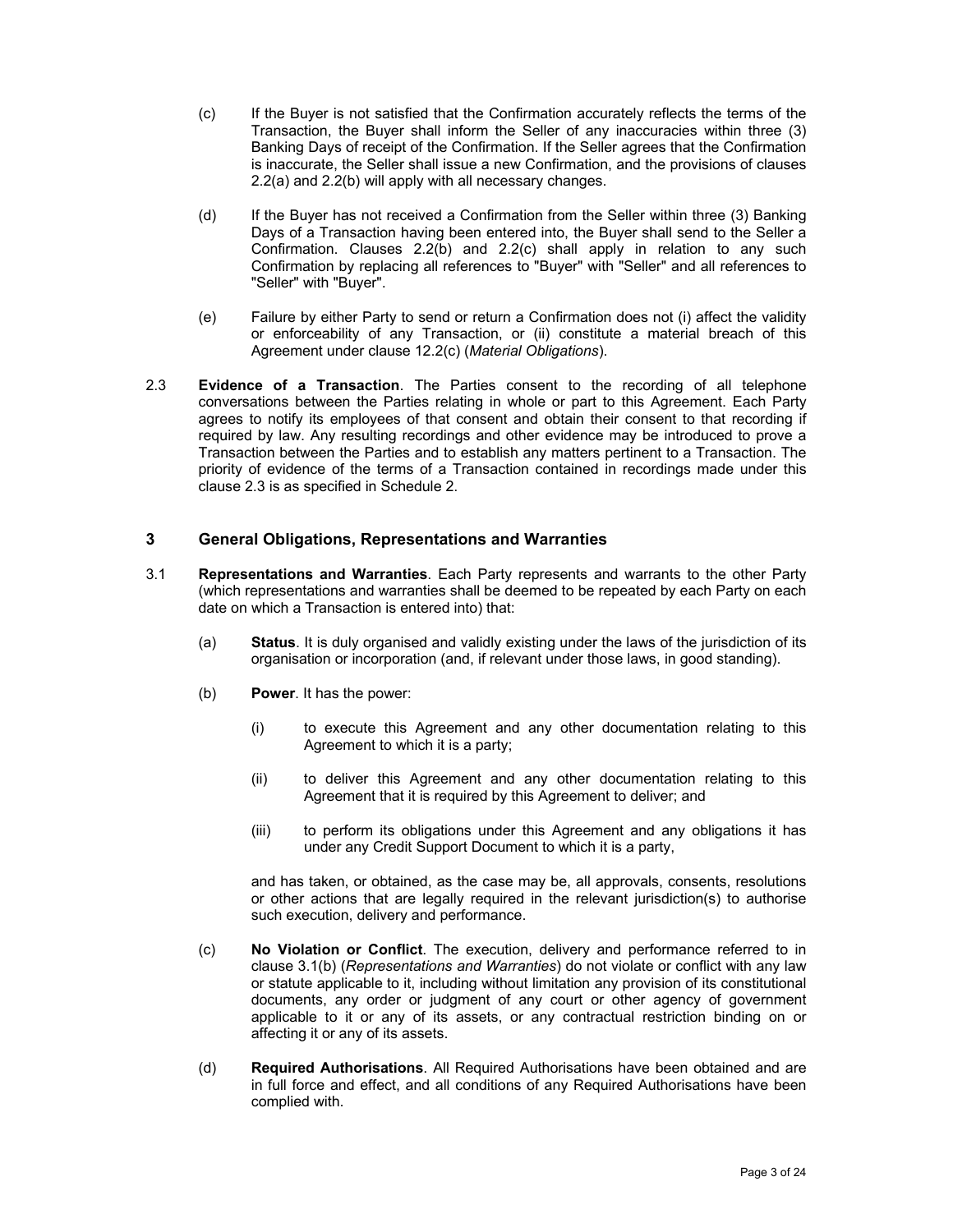- (e) Obligations Binding. Its obligations under this Agreement and any Credit Support Document to which it is a party constitute its legal, valid and binding obligations, enforceable in accordance with their respective terms subject to applicable bankruptcy, reorganisation, insolvency, moratorium or similar laws affecting creditors' rights generally and to equitable principles of general application.
- (f) No Event of Default. No Event of Default, or event that with notice or lapse of time or both would constitute an Event of Default, has occurred with respect to it and no such event would occur as a result of its entering into or performing its obligations under this Agreement or any Credit Support Document to which it is a party.
- (g) No Litigation. No litigation, arbitration or administrative suit or proceeding at law or in equity or before any court, tribunal, governmental body, agency, official or arbitrator is pending or, so far as it is aware, threatened against it or, if applicable, any Credit Support Provider that would, if adversely determined, result in a material adverse change in its financial condition or its ability to perform its obligations under this Agreement or any Credit Support Document to which it is a party, or that is likely to affect the legality, validity or enforceability against it of this Agreement or that Credit Support Document or its ability to perform its obligations under this Agreement or that Credit Support Document.
- (h) No Reliance. It is not relying upon any representations of the other Party other than those expressly set out in this Agreement or any Credit Support Document to which it is a party.
- (i) Principal. Unless otherwise specified in Schedule 2, it has negotiated, entered into and executed this Agreement and any Credit Support Document to which it is a party as principal (and not as agent or in any other capacity, fiduciary or otherwise).
- (j) Risk Assumption. It has entered into this Agreement and any Credit Support Document to which it is a party after a full opportunity to review their terms and conditions, has a full understanding of those terms and conditions and of their risks, and is capable of assuming those risks.
- $(k)$  No Advice. The other Party is not acting as a fiduciary or an advisor for it, nor has the other Party given to it any advice, representation, assurance or guarantee as to the expected performance, benefit or result of this Agreement.
- (l) Accurate Information. All applicable information (other than, for the avoidance of doubt, information provided according to clause 3.3 (Provision of Annual Reports) that is furnished in writing by or on behalf of it to the other Party and is identified as being subject to or connected to this Agreement is, as of the date it is furnished to the other Party, true, accurate and complete in every material respect.
- (m) No Encumbrances. It shall, if the Delivering Party, deliver to the Receiving Party the Compliance Period Traded Allowances free and clear of all liens, security interests, claims and encumbrances or any interest in or to them by any person.
- 3.2 The Scheme. Without prejudice to clause 4.2 (Sufficient Allowances), each Party shall:
	- (a) ensure that it has one or more Holding Accounts validly registered in a Registry; and
	- (b) conduct its affairs, otherwise than as addressed by clause  $9.4$  (Suspension Event), so as not to give the Relevant Authority cause to:
		- (i) refuse, reject or cancel any Transfer (whether in whole or in part) requested to be made pursuant to this Agreement; or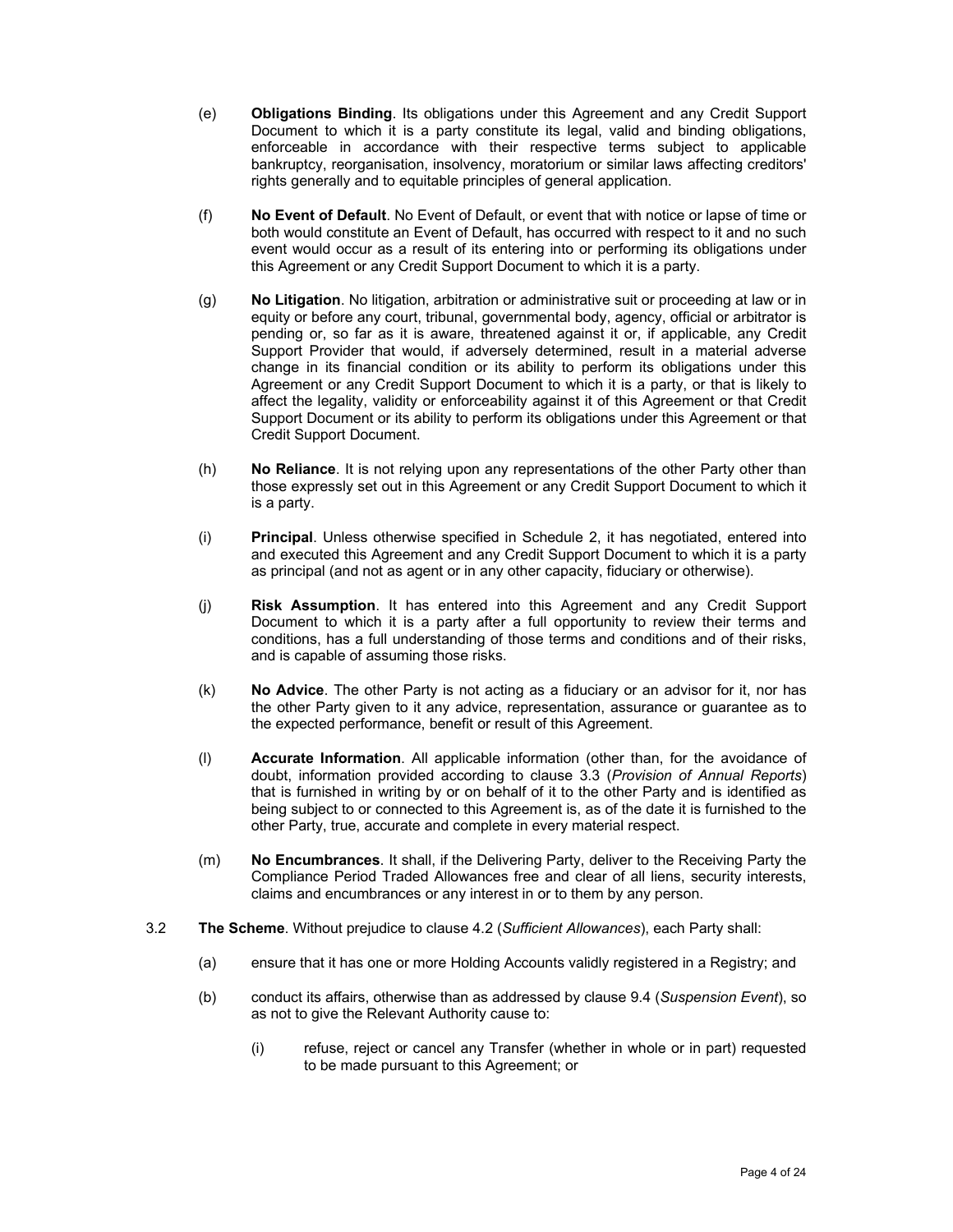- (ii) suspend or restrict either Party's right to request or effect any Transfer (including, without limitation, suspension or cancellation of any relevant Holding Account); and
- (c) ensure that on a Delivery Date, it has or will have one or more Holding Accounts registered in each Registry it has specified in Schedule 2, or if different, in the Confirmation to a Transaction (including any additional Registries agreed by the Parties in accordance with clause 5.5 (Effecting Transfers)).
- 3.3 Provision of Annual Reports. If requested in writing by a Party, the other Party shall deliver for its last completed fiscal year within 120 days following the end of that fiscal year a copy of such Party's (or for such period that such Party's obligations are supported by a Credit Support Provider, its Credit Support Provider's) annual report containing audited consolidated financial statements for such fiscal year if those are not freely available on the Internet on the homepage for such Party or its Credit Support Provider (as the case may be), together with the annual report made to shareholders, debt holders or other stakeholders. In all cases the financial statements referred to in this clause 3.3 are to be prepared in accordance with generally accepted accounting principles in the relevant jurisdiction.

# 4 Allowance Transfers

### 4.1 Primary Obligation.

- (a) In relation to a Transaction, the Delivering Party agrees to sell and Transfer and the Receiving Party agrees to purchase and accept the Compliance Period Traded Allowances in accordance with its terms, subject to and in accordance with the terms and conditions of this Agreement and the Scheme Rules.
- (b) A Transaction may relate to one or more Specified Compliance Periods and, accordingly, may specify a CPTA Quantity and one or more Delivery Date(s) for one or more Specified Compliance Periods. References in this Agreement to a part of a Transaction are to each individual CPTA Quantity where the Transaction relates to more than one Specified Compliance Period.
- (c) The Delivering Party agrees to Transfer (or procure the Transfer of) the Compliance Period Traded Allowances from any Holding Account in any Registry to the relevant Receiving Party's Holding Account; provided, however, that if one or more Delivering Party's Holding Accounts are specified in Schedule 2 (or, if different, in the Confirmation for the relevant Transaction), the Receiving Party agrees that the Delivering Party's obligation to Transfer Allowances under this Agreement shall be limited to an obligation to Transfer the Compliance Period Traded Allowances for the relevant Transaction from any of such Delivering Party's Holding Account(s) to the relevant Receiving Party's Holding Account. Where more than one Receiving Party's Holding Account has been specified, such Holding Accounts are set out in order of preference for such Transaction and the Delivering Party shall Transfer Compliance Period Traded Allowances from either any Holding Account or any Delivering Party's Holding Account, as the case may be, to the first listed Receiving Party's Holding Account, unless in respect of such Receiving Party's Holding Account, it is prevented from so doing by an event or circumstance that would be a Force Majeure, Illegality or Suspension Event if the first listed Receiving Party's Holding Account were the only Holding Account so listed. In such circumstances, the provisions of this paragraph will apply iteratively as though the next listed Receiving Party's Holding Account were the first listed.
- (d) A Transfer (or part of a Transfer) shall be considered to be completed for the purposes of this Agreement when the relevant Compliance Period Traded Allowances are received at the relevant Receiving Party's Holding Account, whereupon risk of loss related to the Compliance Period Traded Allowances or any portion of them transfers from the Delivering Party to the Receiving Party.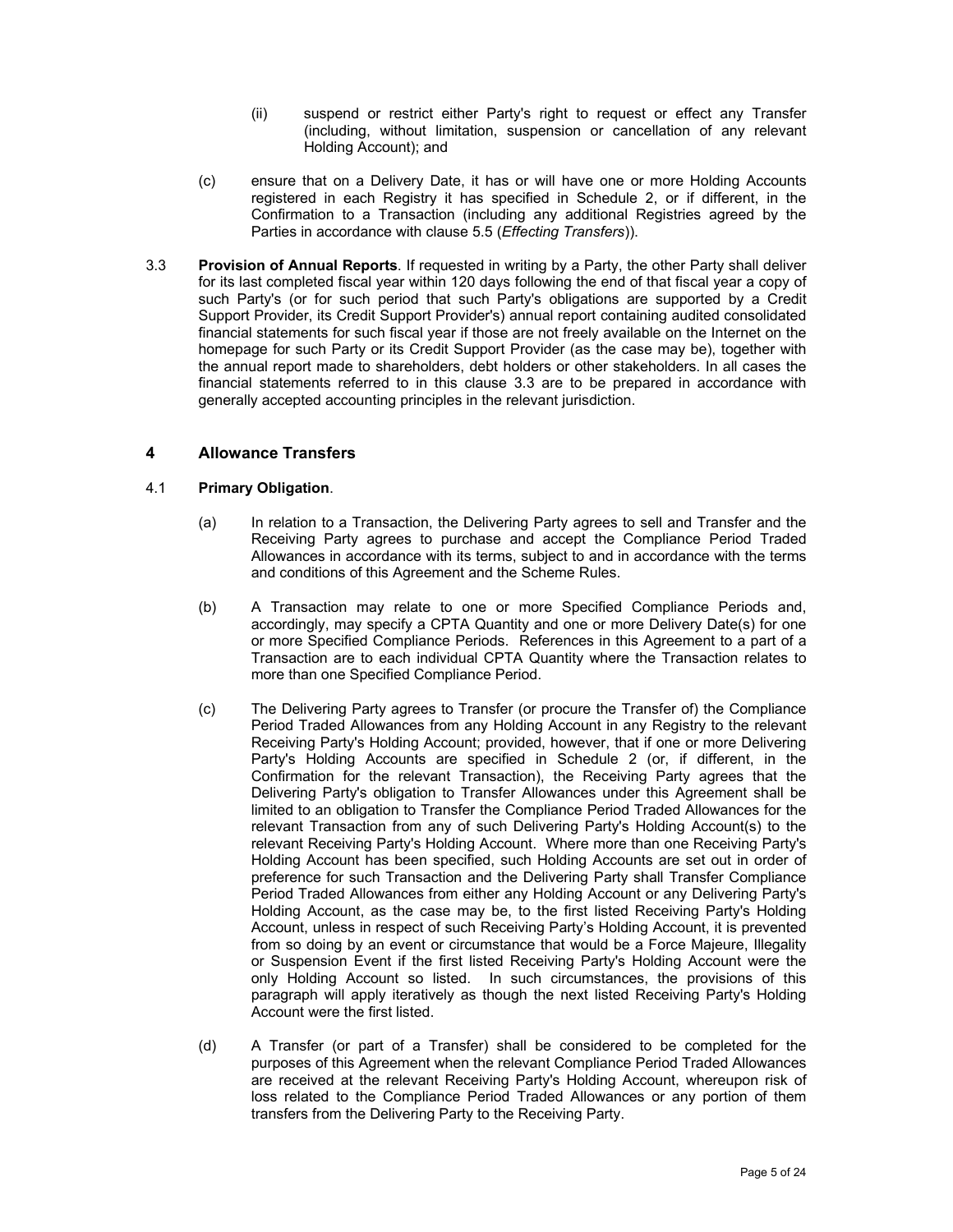4.2 Sufficient Allowances. In relation to a Transaction and a CPTA Quantity, the Delivering Party shall, subject to clause 9 (Force Majeure and Suspension Event), ensure that there are sufficient transferable Allowances in the Holding Account from which the Transfer is to be effected to ensure that the Transfer Request will be accepted under the Scheme at the time at which it is to be accepted in accordance with this Agreement.

# 5 Effecting Transfers

- 5.1 For the purposes of clause 4.1(a) (Primary Obligation), the Delivering Party shall make a Transfer Request in order to ensure that the relevant Compliance Period Traded Allowances are Transferred to the relevant Receiving Party's Holding Account by the relevant Delivery Date and shall notify the Receiving Party that the Transfer Request has been submitted to the Registry.
- 5.2 The Delivering Party shall ensure that each Transfer Request accurately reflects all the relevant details of Transfers constituting the Transaction (or relevant part of it, as the case may be) and complies with the information requirements under the Scheme such that each Transfer Request can be accepted for the purposes of the Scheme.
- 5.3 Without prejudice to clauses 5.1 and 5.2 (*Effecting Transfers*), the Parties agree to co-operate with each other in relation to each Transaction and to do such things as are necessary in accordance with and as required by the Scheme in order to Transfer the relevant Compliance Period Traded Allowances to the relevant Receiving Party's Holding Account by the relevant Delivery Date (and to refrain from doing such things as impede or would reasonably be expected to impede such Transfer).
- 5.4 Each Party shall ensure that it has and maintains such communication links and complies with such other conditions and requirements as are necessary in order to make Transfer Requests and effect Transfers in accordance with the Scheme.
- 5.5 Each Party agrees with the other that, so long as either Party has any obligation under a Transaction where the Confirmation for that Transaction specifies particular Holding Accounts or particular Registries:
	- (a) the Receiving Party may, with respect to such Confirmation, and with the consent of the Delivering Party:
		- (i) amend the order in which the Receiving Party's Holding Accounts or its specified Registries are listed; and/or
		- (ii) specify additional Receiving Party's Holding Account(s) or Registry(ies);

provided that the Receiving Party notifies the Delivering Party in writing of such amendment or addition no later than thirty (30) calendar days before a Delivery Date under that Transaction and the Delivering Party has provided its consent in writing to such amendment or addition no later than five (5) Delivery Banking Days before the relevant Delivery Date;

- (b) the Delivering Party may, with respect to such Confirmation, specify additional Delivering Party's Holding Account(s) or Registry(ies) provided that the Delivering Party notifies the Receiving Party in writing of such addition no later than ten (10) Delivery Banking Days before a Delivery Date under that Transaction.
- 5.6 Each Party agrees with the other that where a Party has specified a Registry only (whether in Schedule 2, or if different, in the Confirmation of the relevant Transaction (including any additional Registry agreed by the Parties in accordance clause 5.5 (*Effecting Transfers*)), then that Party is obliged to notify the other of the account name and number of a Holding Account for each specified Registry no later than thirty (30) calendar days before a Delivery Date under that Transaction.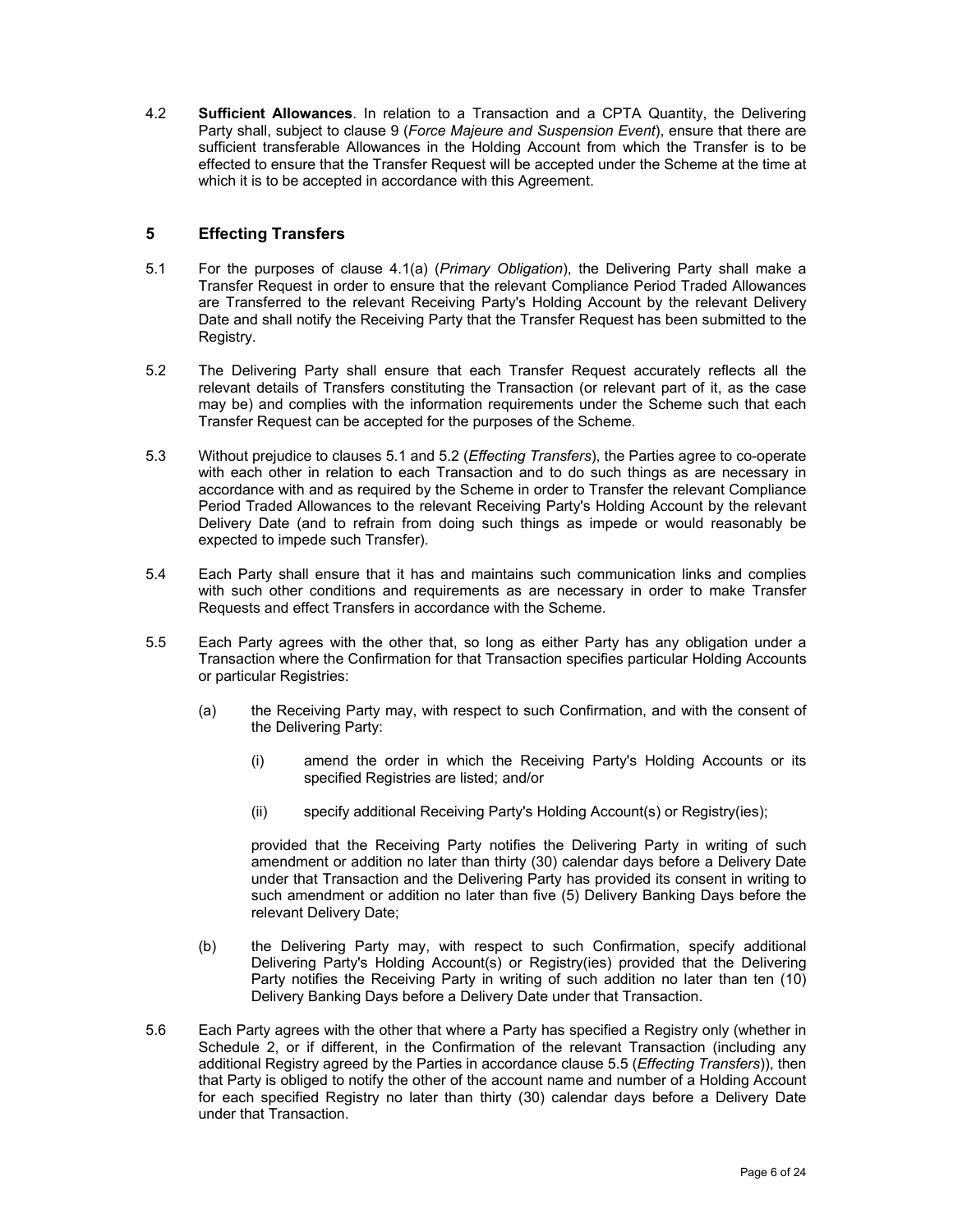## 6 Transfer Failure

### 6.1 Failure to Transfer

### 6.1.1 Where in accordance with Schedule 2 or the Confirmation for the relevant Transaction Excess Emissions Penalty does not apply.

Except to the extent:

- (a) caused by the Receiving Party's non-performance under this Agreement; or
- (b) that the Delivering Party is relieved from complying with a relevant obligation under clause 9.1 (Force Majeure);
- (c) that the Delivering Party is relieved from complying with a relevant obligation under clause 9.4 (Suspension Event); or
- (d) that the Delivering Party is relieved from complying with a relevant obligation under clause 12.6 (Illegality),

if the Delivering Party fails to make a Transfer to the relevant Receiving Party's Holding Account on or before the Delivery Date for any reason or makes a Transfer Request in respect of a Holding Account other than the relevant Receiving Party's Holding Account (in either case in breach of clause 4 (Allowance Transfers) or 5 (Effecting Transfers) or both of them), then the Receiving Party may, by notice to the Delivering Party (which, notwithstanding clause 14.5 (Notices), shall be effective on the date of receipt (or if such day is not a Delivery Banking Day, on the next Delivery Banking Day)), require the Delivering Party to remedy such failure and:

- (x) if such failure is remedied by the Delivering Party within one (1) Delivery Banking Day after receipt of such notice (the "Final Delivery Date"), then (I) the Receiving Party shall pay to the Delivering Party the Contract Amount and (II) the Delivering Party shall pay to the Receiving Party interest on an amount equal to the Contract Price multiplied by the number of Compliance Period Traded Allowances not Transferred to such Receiving Party's Holding Account by the Delivery Date for the period from (and including) the Delivery Date to (but excluding) the actual date of Transfer to the Receiving Party at the rate specified in clause 8.5(a) (Interest); but
- (y) if such failure is not remedied by the Delivering Party on or before the Final Delivery Date, the Receiving Party may, by written notice to the Delivering Party, terminate that Transaction. In such a case, the Delivering Party shall pay to the Receiving Party the Receiving Party's Replacement Cost on or before the third  $(3<sup>rd</sup>)$  Banking Day following receipt of such written notice of termination from the Receiving Party. In the event that the Delivering Party fails to make a Transfer on or before the Delayed Delivery Date following the occurrence of a Suspension Event, then, for the purposes of determining the Receiving Party's Replacement Cost, the Contract Price will be adjusted by applying the Cost of Carry Rate for the Cost of Carry Calculation Period to the Contract Price,

in either case adjusted to take into account any amount previously paid by the Receiving Party to the Delivering Party in respect of that Transaction.

### 6.1.2 Where in accordance with Schedule 2 or the Confirmation for the relevant Transaction Excess Emissions Penalty does apply.

- 6.1.2.1 Except to the extent:
	- (a) caused by the Receiving Party's non-performance under this Agreement; or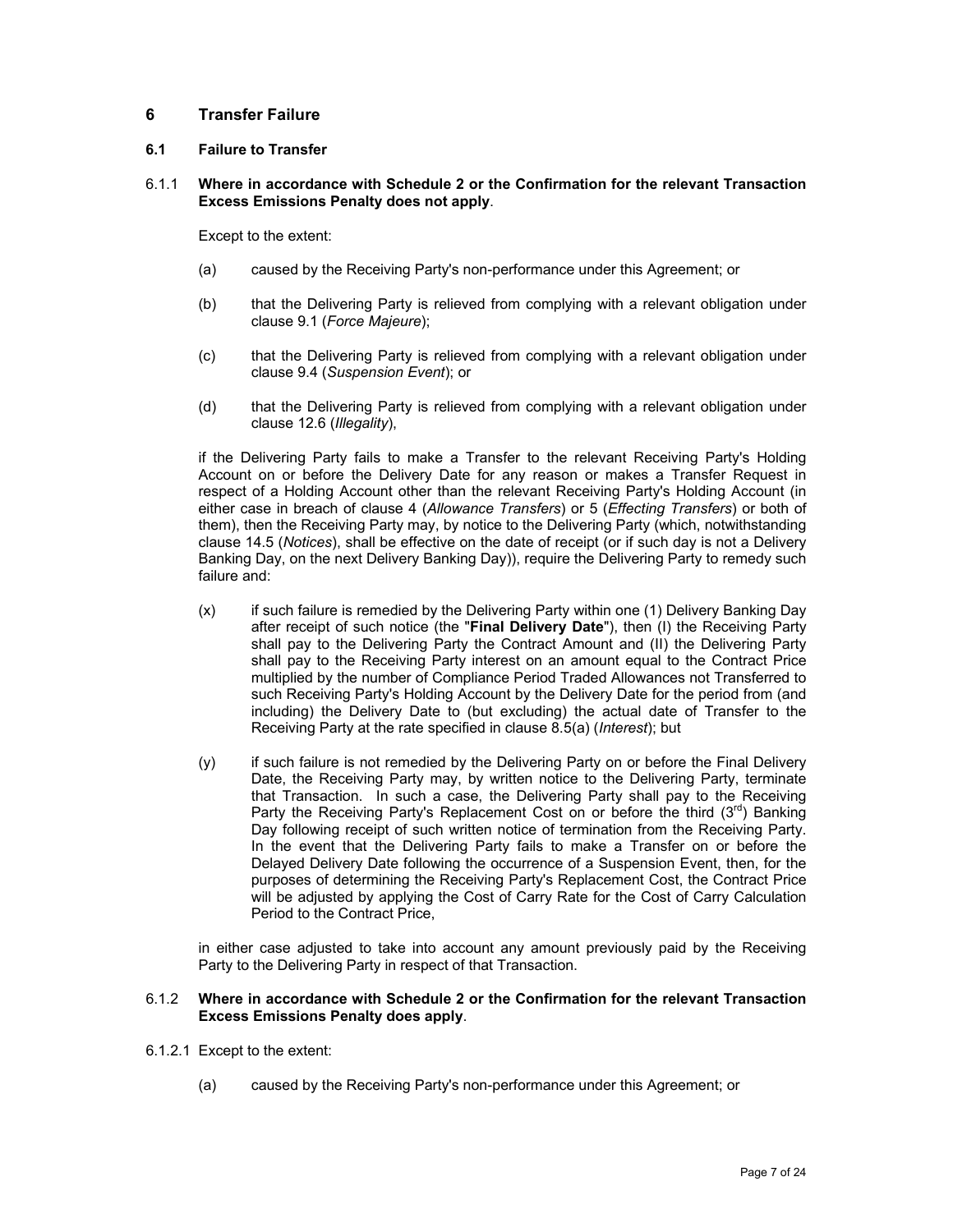- (b) that the Delivering Party is relieved from complying with a relevant obligation under clause 9.1 (Force Majeure);
- (c) that the Delivering Party is relieved from complying with a relevant obligation under clause 9.4 (Suspension Event); or
- (d) that the Delivering Party is relieved from complying with a relevant obligation under clause 12.6 (Illegality),

if the Delivering Party fails to make a Transfer to the relevant Receiving Party's Holding Account on or before the Delivery Date for any reason or makes a Transfer Request in respect of a Holding Account other than the relevant Receiving Party's Holding Account (in either case in breach of clause 4 (Allowance Transfers) or 5 (Effecting Transfers) or both of them), then the Receiving Party may, by notice to the Delivering Party (which, notwithstanding clause 14.5 (Notices), shall be effective on the date of receipt (or if such day is not a Delivery Banking Day, on the next Delivery Banking Day)), require the Delivering Party to remedy such failure and:

- (x) if such failure is remedied on or before the Final Delivery Date, then (I) the Receiving Party shall pay to the Delivering Party the Contract Amount and (II) the Delivering Party shall pay to the Receiving Party interest on an amount equal to the Contract Price multiplied by the number of Compliance Period Traded Allowances not Transferred to such Receiving Party's Holding Account by the Delivery Date for the period from (and including) the Delivery Date to (but excluding) the actual date of Transfer to the Receiving Party at the rate specified in clause 8.5(a) (Interest); but
- (y) if such failure is not remedied by the Delivering Party on or before the Final Delivery Date, the Receiving Party may, by written notice to the Delivering Party, terminate that Transaction. In such a case, the Delivering Party shall pay to the Receiving Party the Receiving Party's Replacement Cost on or before the third  $(3<sup>rd</sup>)$  Banking Day following the day on which the Receiving Party is able to effect a Buy-In (which may be a Buy-In, on any such date, of less than the entire number of Undelivered Allowances) if and to the extent that paragraph  $(b)(i)(A)$  or  $(b)(i)(B)(1)$  of Receiving Party's Replacement Cost applies, or on the third  $(3<sup>rd</sup>)$  Banking Day following the day on which the Receiving Party is or would be able to effect a purchase of Allowances in accordance with paragraph  $(b)(i)(B)(2)$  of Receiving Party's Replacement Cost, if and to the extent that paragraph applies, in either case adjusted to take into account any amount previously paid by the Receiving Party to the Delivering Party in respect of that Transaction. In the event that the Delivering Party fails to make a Transfer on or before the Delayed Delivery Date following the occurrence of a Suspension Event, then, for the purposes of determining the Receiving Party's Replacement Cost, the Contract Price will be adjusted by applying the Cost of Carry Rate for the Cost of Carry Calculation Period to the Contract Price.
- 6.1.2.2 Subject to clause 6.1.2.3 (Transfer Failure), if as a result of the Delivering Party's failure to make a Transfer (in whole or in part) the Receiving Party becomes liable to pay any EEP Amount, then the Receiving Party shall provide to the Delivering Party, upon its reasonable request, evidence to the reasonable satisfaction of the Delivering Party:
	- (a) that the Receiving Party has incurred an EEP Amount consequent on the Delivering Party's failure to make a Transfer (in whole or in part);
	- (b) the extent to which the requirement for the Receiving Party to pay any EEP Amount results from the Delivering Party's failure to make such Transfer; and
	- (c) that the Receiving Party could not have used Allowances to which it had title in any Holding Account(s) in any Registry in order to avoid or reduce its liability to pay any EEP Amount which it claims from the Delivering Party as part of the Receiving Party's Replacement Cost.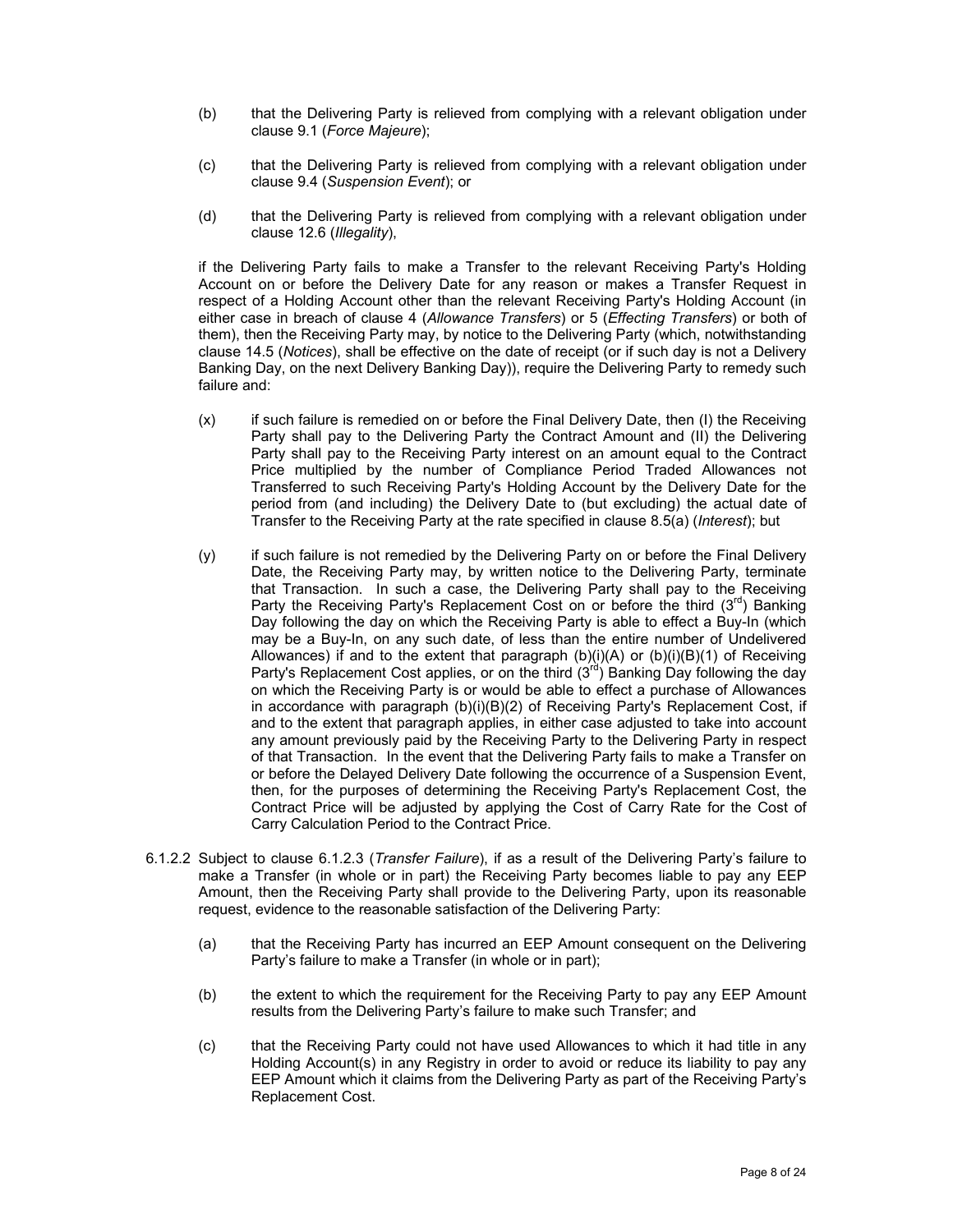- 6.1.2.3 The Delivering Party's obligation to pay any EEP Amount under this clause 6.1.2 (Transfer Failure) is subject always to the Receiving Party's overriding obligation to use its reasonable endeavours to avoid becoming liable for such EEP Amount or, when liable, to mitigate the payment obligation in relation to such EEP Amount and to allocate any such EEP Amount pro rata between all counterparties of the Receiving Party that have failed to make any Transfer; provided, however, that where the Receiving Party confirms that it has been unable to avoid becoming liable for any EEP Amount, it shall be for the Delivering Party to show that it has been as a result of the Receiving Party failing to use its reasonable endeavours to do so.
- 6.1.2.4 The Delivering Party shall pay such determined EEP Amount to the Receiving Party within two (2) Banking Days against the Receiving Party' s VAT invoice in respect thereof.

### 6.2 Failure to Accept

Except to the extent:

- (a) caused by the Delivering Party's non-performance under this Agreement; or
- (b) that the Receiving Party is relieved from complying with a relevant obligation under clause 9.1 (Force Majeure);
- (c) that the Receiving Party is relieved from complying with a relevant obligation under clause 9.4 (Suspension Event); or
- (d) that the Receiving Party is relieved from complying with a relevant obligation under clause 12.6 (Illegality),

if the Receiving Party fails to accept a Transfer to the relevant Receiving Party's Holding Account by the Delivery Date for any reason or specifies an incorrect Holding Account other than the relevant Receiving Party's Holding Account (in either case in breach of clause 4 (Allowance Transfers) or 5 (Effecting Transfers) or both of them), then the Delivering Party may, by notice to the Receiving Party (which, notwithstanding clause 14.5 (Notices)), shall be effective on the date of receipt (or if such day is not a Delivery Banking Day, on the next Delivery Banking Day)), require the Receiving Party to remedy such failure and:

- (x) if such failure is remedied by the Receiving Party on or before the Final Delivery Date, the Receiving Party shall pay to the Delivering Party interest on an amount equal to the Contract Price multiplied by the number of Compliance Period Traded Allowances not Transferred to such Receiving Party's Holding Account by the Delivery Date for the period from (and including) the Delivery Date to (but excluding) the actual date of Transfer to the Receiving Party at the rate specified in clause 8.5(a) (Interest); but
- (y) if such failure is not remedied by the Receiving Party on or before the Final Delivery Date, the Delivering Party may, by written notice to the Receiving Party, terminate that Transaction. In such a case, the Receiving Party shall pay to the Delivering Party the Delivering Party's Replacement Cost on or before the third  $(3^{10})$  Banking Day following receipt of such written notice of termination from the Delivering Party. In the event that the Receiving Party fails to accept a Transfer on or before the Delayed Delivery Date following the occurrence of a Suspension Event, then, for the purposes of determining the Delivering Party's Replacement Cost, the Contract Price will be adjusted by applying the Cost of Carry Rate for the Cost of Carry Calculation Period to the Contract Price,

in either case adjusted to take into account any amount previously paid by the Receiving Party to the Delivering Party in respect of that Transaction.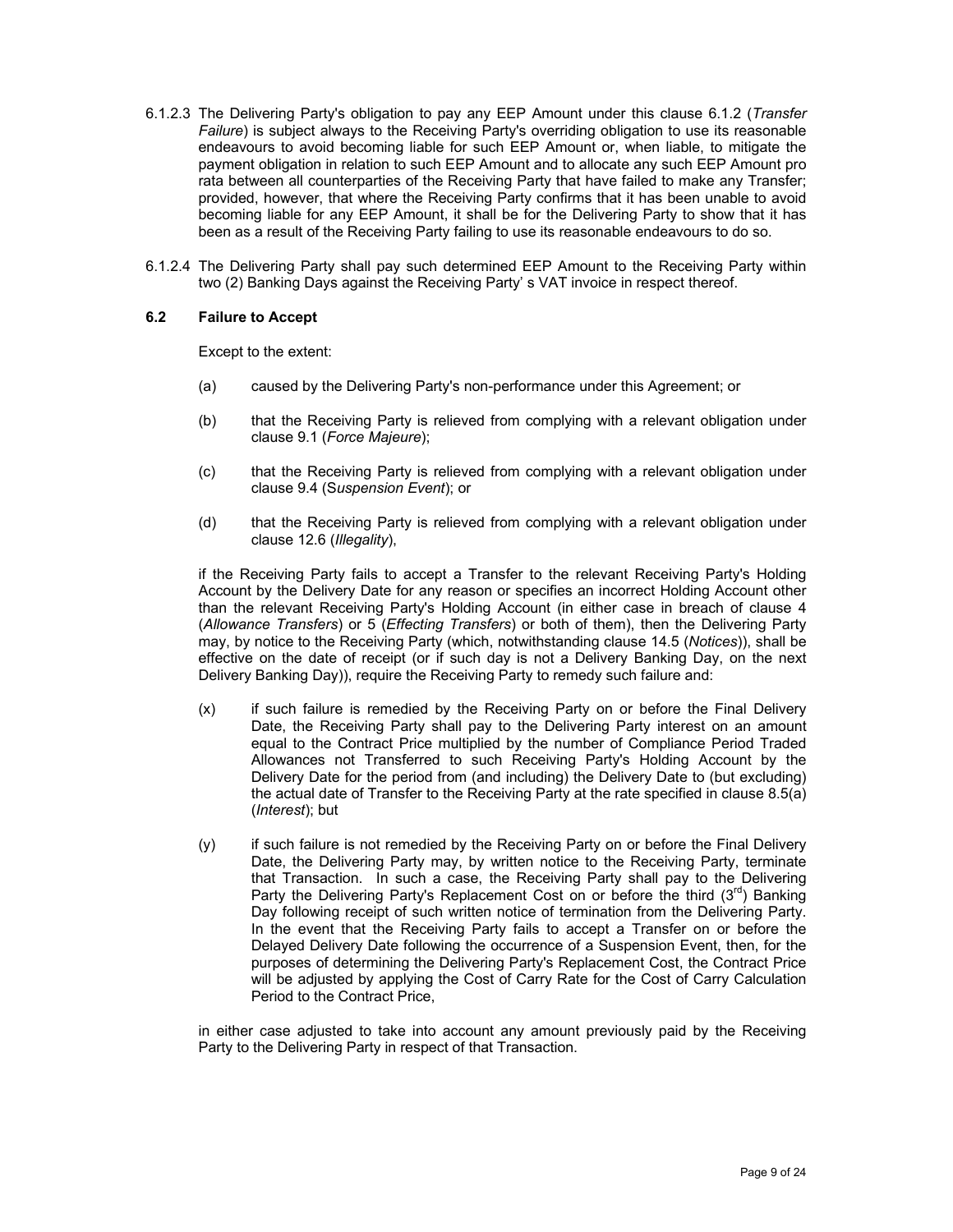# 7 Value Added Taxes

- 7.1 **Value Added Taxes**. All amounts referred to in this Agreement are exclusive of any applicable VAT chargeable on the supply or supplies for which such amounts form the whole or part of the consideration for VAT purposes. The VAT treatment of any Transfer under a Transaction shall be determined pursuant to the VAT law of the jurisdiction where a taxable transaction for VAT purposes is deemed to take place. If VAT is properly chargeable on any such supply or supplies, the Receiving Party shall pay to the Delivering Party an amount equal to the VAT, if any, chargeable in the Delivering Party's jurisdiction; provided, however, that (i) such amount shall only be required to be paid once the Delivering Party provides the Receiving Party with a valid VAT invoice in relation to that amount and (ii) the Receiving Party shall be under no obligation to make any payment to the Delivering Party in respect of VAT which the Receiving Party must self-assess under the reverse charge rule or any similar system in the Receiving Party's jurisdiction. Each Party shall to the extent permitted by law provide the other with any additional valid VAT invoices as required for the purposes of this Agreement and, to the extent required by law, shall correctly account for any VAT properly due in its jurisdiction.
- 7.2 **Other Taxes**. Subject to each Party's obligations relating to Value Added Taxes, each Party shall cause all royalties, taxes, duties and other sums (including any stamp duty, other documentary taxes, climate change levy or other environmental tax or levy) legally payable by that Party arising in connection with this Agreement to be paid. In the event that the Delivering Party is required by law to pay any tax which is properly for the account of the Receiving Party, the Receiving Party shall promptly indemnify or reimburse the Delivering Party in respect of such tax. In the event that the Receiving Party is required by law to pay any tax which is properly for the account of the Delivering Party, the Receiving Party may deduct the amount of any such tax from the sums due to the Delivering Party under this Agreement and the Delivering Party shall promptly indemnify or reimburse the Receiving Party in respect of any such tax not so deducted.
- 7.3 Minimisation of Taxes. Both Parties shall use reasonable efforts to administer this Agreement and to implement its provisions in accordance with the intent to minimise, where reasonable and possible, the accrual of tax payment obligations.

# 8 Billing and Payment

8.1 Payment Due Date. Payment for each Transaction shall be due on the date specified in item 8.1 of Schedule 2 (the "Payment Due Date").

# 8.2 Statement.

- (a) Subject to clause 8.2(b) (Statement), as soon as practicable after the Delivery Date or Trade Date for each Transaction, the Delivering Party shall send to the Receiving Party a written statement (the "Statement") showing for such Transaction (or the relevant part of it, as the case may be):
	- (i) the CPTA Quantity;
	- (ii) the Contract Price;
	- (iii) the Contract Amount;
	- (iv) the number of Delivered Allowances and the dates of such deliveries;
	- (v) the number of Physically Netted Allowances and full details of the Transaction(s) against which such Allowances were netted;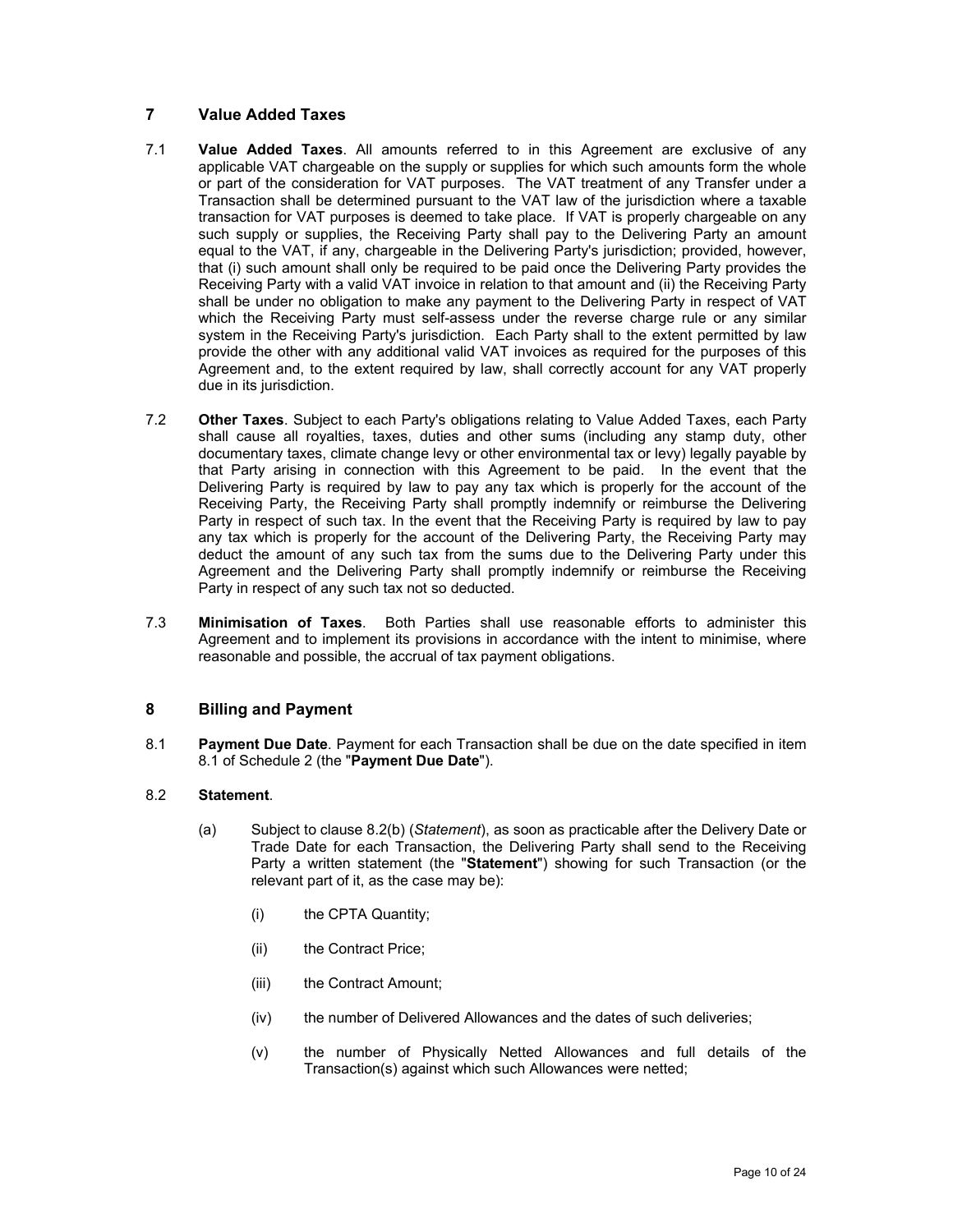- (vi) any amount owing from one Party to the other, including any amount owing by reason of clause 6 (Transfer Failure), 8.4 (Disputed Payments) or 12 (Termination), stating any part of that amount or any other amount that has already been paid or set off under clause 8.6 (Payment Netting);
- (vii) the net amount payable from one Party to the other after taking into account all the matters set out above (the "Statement Amount"); and
- (viii) VAT on the Contract Amount and any other applicable amount payable under clause 7 (Value Added Taxes).

Each Party shall provide to the other Party such further information as may reasonably be requested by the other Party to substantiate the information contained in any Statement issued pursuant to this clause 8.2.

- (b) For the avoidance of doubt, where a Monthly Billing Cycle is adopted by the Parties, only one consolidated Statement needs to be issued for each calendar month as soon as practicable after the end of that month. Each consolidated Statement will specify (i) each of the above points on a transaction-by-transaction basis and (ii) aggregate totals for each of the above points for the entire month.
- (c) Where, in respect of a Transaction (or a part of it, as the case may be), the Delivered Allowance Volume exceeds the relevant CPTA Quantity, as long as the Receiving Party has taken all steps reasonably within its power to Transfer the excess number of Allowances back to the Delivering Party's Holding Account, the Contract Amount is to be determined by reference to the CPTA Quantity rather than to the Delivered Allowance Volume.

### 8.3 Payment Mechanics.

- (a) By no later than the Payment Due Date, the Receiving Party or the Delivering Party, as the case may be, shall pay to the other Party the Statement Amount.
- (b) Payment shall be made in Euros by direct bank transfer or equivalent transfer of immediately available funds to the credit of the account specified by the Party to whom such payment is due.

### 8.4 Disputed Payments.

- (a) If a Party disputes in good faith any sum, either shown in the Statement, or payable in respect of an EEP Amount under clause 6.1.2.2 (Transfer Failure), or of which it is notified in accordance with clause 8.9 (No Accurate Information Available), as being payable by that Party, it shall give notice to the other Party of the amount in dispute and the reasons for the dispute and shall pay:
	- (i) if this clause  $8.4(a)(i)$  is specified as applying in Schedule 2, the full amount invoiced by no later than the Payment Due Date; or
	- $(i)$  if this clause  $8.4(a)(ii)$  is specified as applying in Schedule 2, the undisputed amount invoiced by no later than the Payment Due Date.
- (b) The Parties shall seek to settle the disputed amount as soon as reasonably possible. If they are unable to do so within a period of fourteen (14) days of the date a Party first notifies the other Party of such a dispute, either Party may, if so specified in Schedule 2, require this matter to be referred to an Expert for determination in accordance with clause 14.9 (Expert Determination).
- (c) Any adjustment payment required to be made in accordance with the resolution of a dispute shall be made, with interest payable in accordance with clause 8.5 (Interest), within three (3) Banking Days of that resolution.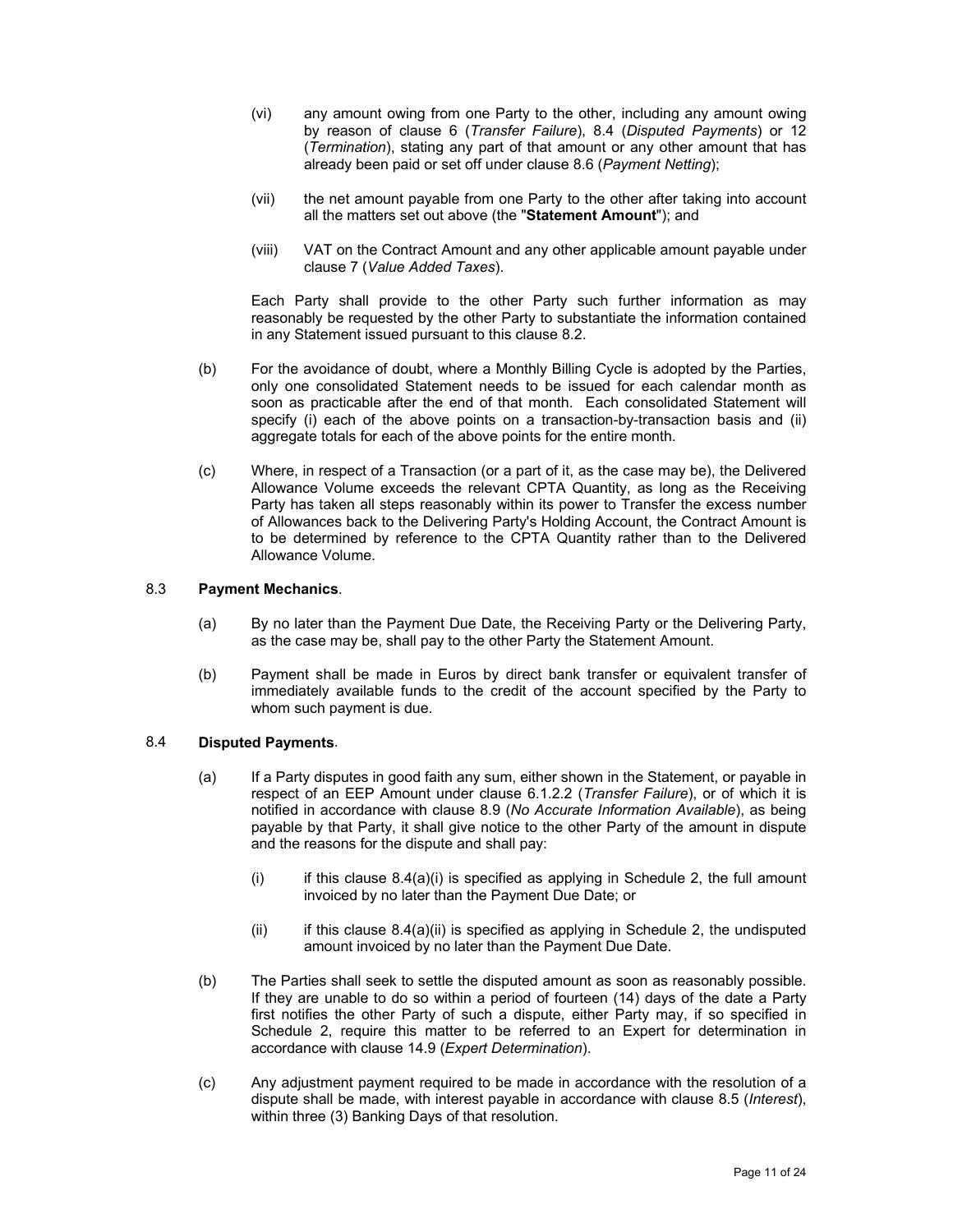(d) All Statements are conclusively presumed final and accurate unless objected to in writing, with adequate explanation and documentation, within two years after the month the Statement was received, or should have been received, by the Receiving Party.

## 8.5 Interest.

- (a) If a Party fails to pay to the other Party any amount due by the Payment Due Date as set out in this Agreement (or otherwise determined by any dispute resolution process), interest shall be payable on that amount at an annual rate equal to EURIBOR applicable from time to time plus three per cent (3%) compounded monthly from and including the Payment Due Date to but excluding the date payment is made.
- (b) If, following the resolution of a dispute or otherwise to correct any mistaken overpayment or underpayment made in good faith, one Party is required to pay an amount to the other Party, interest shall be payable on that amount at an annual rate equal to EURIBOR applicable from time to time plus one per cent (1%) compounded monthly from the date when the amount would have been paid or not paid (as applicable) if the dispute, overpayment or underpayment had not occurred to but excluding the date payment is made.
- (c) If the rate in clause 8.5(a) or 8.5(b) (Interest) ceases temporarily or permanently to be published then the Party owed money may substitute a rate published by a European clearing bank that it considers in good faith to be the equivalent of that rate.
- 8.6 Payment Netting. If on any date Statement Amounts would otherwise be payable by each Party to the other, whether under one or more Transactions, then, on that date, each Party's obligation to make payment of any such amount will be automatically satisfied and discharged and, if the aggregate of the Statement Amounts that would otherwise have been payable by one Party exceeds the aggregate of the Statement Amounts that would otherwise have been payable by the other Party, replaced by an obligation upon the Party by whom the larger aggregate of the Statement Amounts would have been payable to pay to the other Party the excess of the larger aggregate of the Statement Amounts over the smaller aggregate of the Statement Amounts.
- 8.7 Physical Netting of Deliveries. Unless otherwise specified in Schedule 2, if on any date Allowances of the same Allowance Type and Compliance Period would otherwise be deliverable by the Parties in respect of two or more Transactions which provide for intraregistry delivery or delivery between a Registry Pair, then on such date each Party's obligation to make delivery of any such Allowances will be automatically satisfied and discharged and, if the aggregate number of Allowances that would otherwise have been deliverable by one Party exceeds the aggregate number of Allowances that would otherwise have been deliverable by the other Party, replaced by an obligation upon the Party from whom the larger aggregate number of Allowances would have been deliverable to deliver to the other Party a number of Allowances (of the same Allowance Type and Compliance Period) equal to the excess of the larger aggregate number of Allowances over the smaller aggregate number of Allowances.
- 8.8 Failure to Issue Statement. If the Delivering Party fails to issue a Statement in accordance with clause 8.2 (Statement) or 8.3 (Payment Mechanics), then the Receiving Party may issue that Statement to the Delivering Party and, once issued, that Statement shall be treated as a Statement issued by the Delivering Party for the purposes of this Agreement. Failure to issue a Statement does not affect the rights and obligations of the Parties under this Agreement and is not a breach of a material obligation of this Agreement under clause 12.2(c) (Material Obligations).
- 8.9 No Accurate Information Available. If any information required to prepare a Statement is not available at the time the Statement in question is prepared, then a Party may prepare the Statement in question based on its reasonable estimate of that information. If there is any change to the information used to prepare the Statement in question after it has been received or information that was estimated in order to prepare it becomes available, then,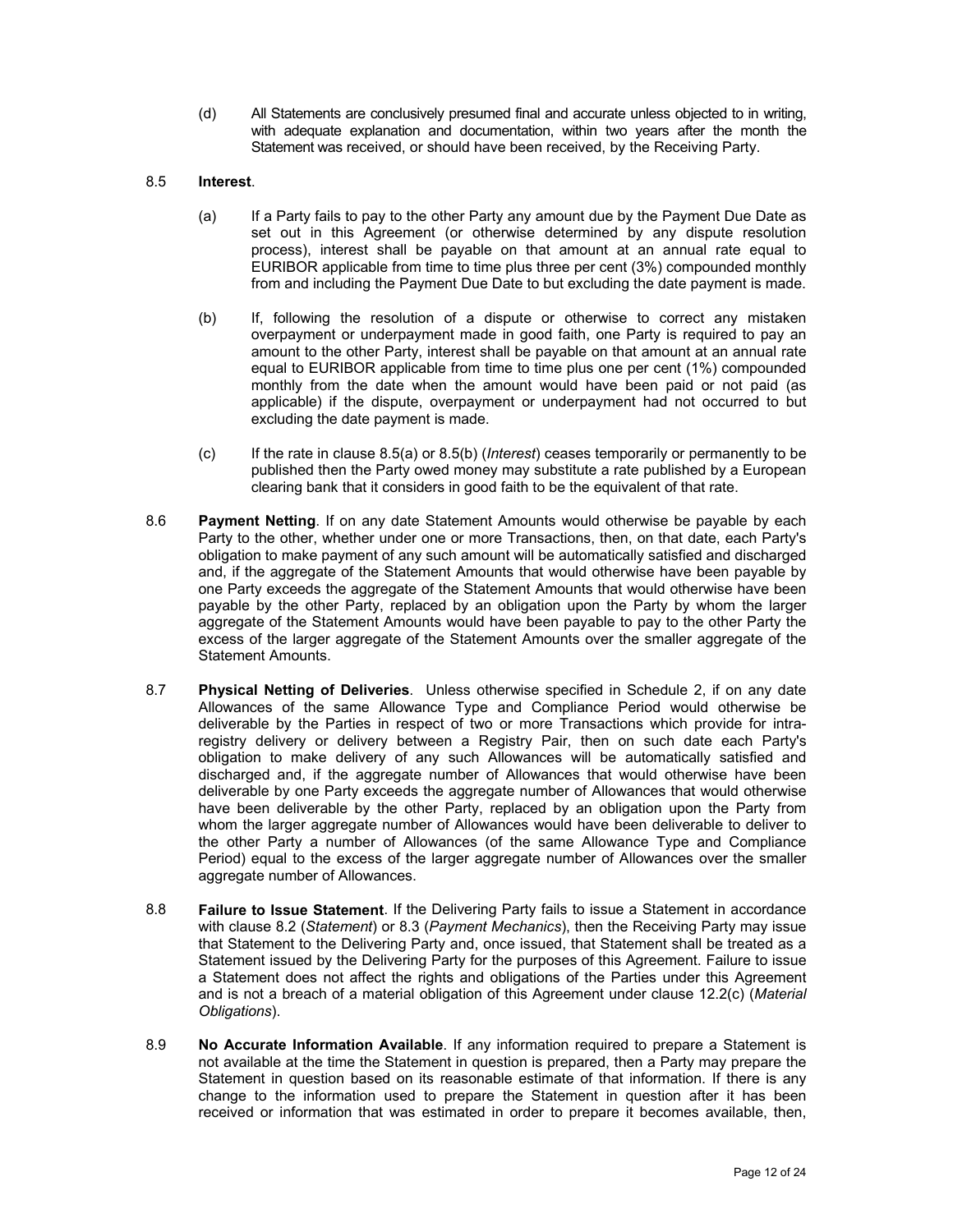within two (2) years of the date the relevant Statement was received, either Party may, by notice to the other, require an adjustment payment to be made to reflect the changed or newly available information. The adjustment payment is to be made within three (3) Banking Days of receipt of the notice together with interest calculated in accordance with clause 8.5(b) (Interest).

# 9 Force Majeure and Suspension Event

### 9.1 Force Majeure.

Upon the occurrence of a Force Majeure, either Party may notify the other Party in writing of the commencement of the Force Majeure. Where the notification is from the Party affected by the Force Majeure (the "FM Affected Party"), to the extent available to such Party, it should also provide details of the Force Majeure and a non-binding estimate of the extent and the expected duration of its inability to perform its obligations due to the Force Majeure.

The obligations of both Parties under this Agreement with respect to the Transaction(s) affected by the Force Majeure (the "FM Affected Transactions") will be suspended for the duration of the Force Majeure. During the continuation of the Force Majeure, the FM Affected Party shall use all reasonable endeavours to overcome the Force Majeure. Upon the Force Majeure being overcome or it ceasing to subsist, both Parties will, as soon as reasonably practicable thereafter, resume full performance of their obligations under this Agreement with respect to the FM Affected Transactions (including, for the avoidance of doubt, any suspended obligations).

Where a Force Majeure (a) continues for a period of nine (9) Delivery Banking Days or (b) continues up until three (3) Delivery Banking Days prior to any End of Phase Reconciliation Deadline (if sooner), either Party may, by written notice to the other Party, terminate all (but not less than all) FM Affected Transactions.

- 9.2 Force Majeure Termination Payment. If an FM Affected Transaction is terminated in accordance with clause 9.1 (Force Majeure), the Parties' corresponding Transfer and acceptance obligations shall be released and discharged and the Force Majeure termination payment to be made between the Parties (if any) shall be calculated in accordance with paragraph (a), (b) or (c) below, as selected by the Parties in Schedule 2.
	- (a) No Termination Payment. No Force Majeure termination payment shall be made between Parties; provided, however, that the obligation to pay any Unpaid Amounts shall survive the termination of the FM Affected Transaction.
	- (b) Two-way Market Quotation Termination Payment. Both Parties shall go into the market and obtain five (5) mid-market quotations from third party dealers for a replacement Transaction for the same amount of Compliance Period Traded Allowances having the same EEP Status (without taking into account the current credit-worthiness of the requesting Party or any existing Credit Support Document). Each Party will then calculate the average of the quotations it obtained and the amount payable shall be equal to (A) the sum of (I) one-half of the difference between the higher amount so determined (by party "X") and the lower amount so determined (by party "Y") and (II) any Unpaid Amounts owing to X less (B) any Unpaid Amounts owing to Y. If the resultant amount is a positive number, Y shall pay it to X; if it is a negative number, X shall pay the absolute value of such amount to Y. If five (5) midmarket quotations cannot be obtained, all quotations will be deemed to be zero.
	- (c) Two-way Loss Termination Payment. Each Party will determine its Loss in respect of the FM Affected Transaction and an amount will be payable equal to one half of the difference between the Loss of the Party with the higher Loss ("X") and the Loss of the Party with the lower Loss ("Y"). If the amount payable is a positive number, Y will pay it to X; if it is a negative number, X will pay the absolute value of such amount to Y.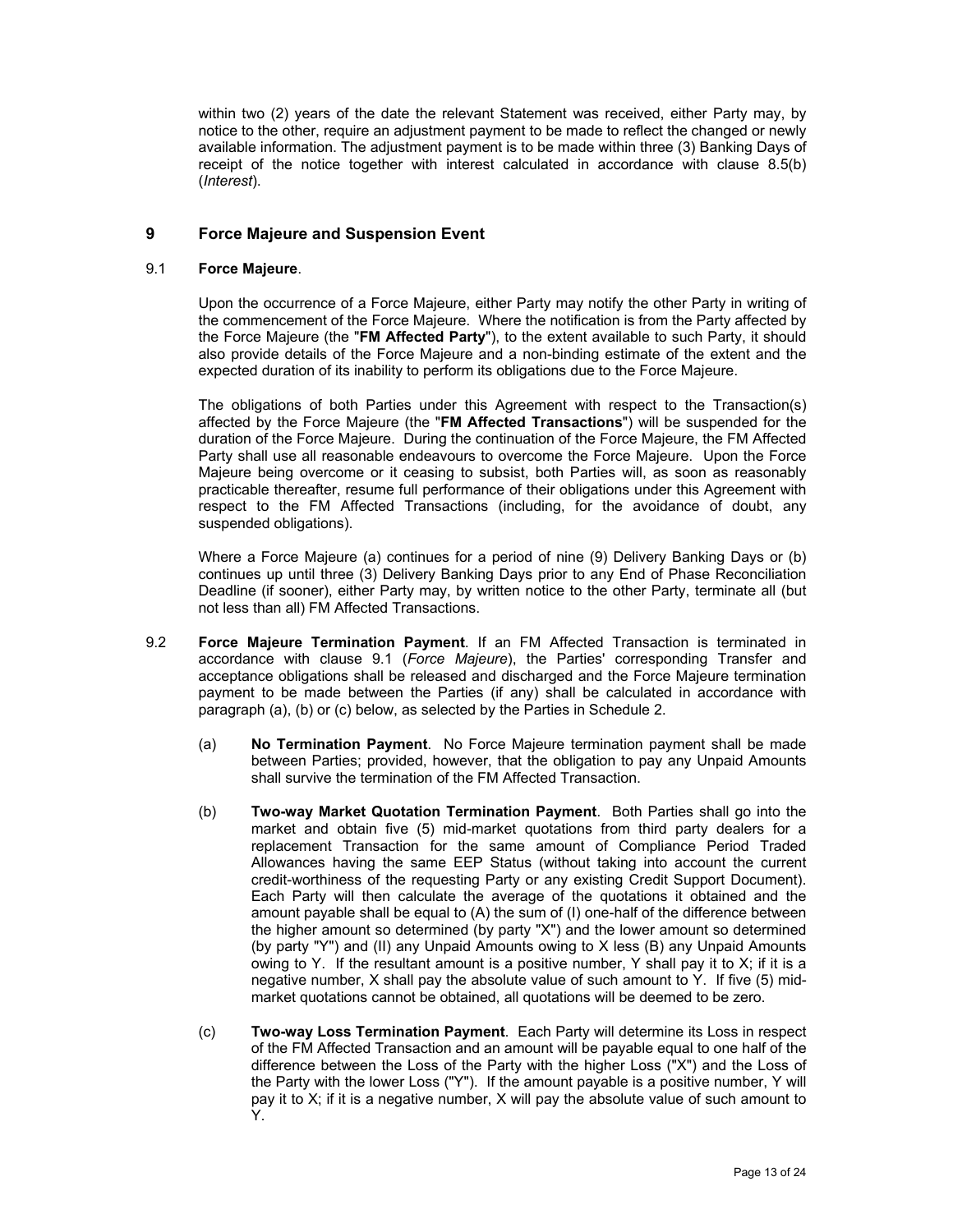9.3 Where an event or circumstance that would otherwise constitute or give rise to an Event of Default also constitutes Force Majeure or Suspension Event, it is to be treated as Force Majeure or Suspension Event and not as an Event of Default. Where an event or circumstance that would otherwise constitute Force Majeure also constitutes Suspension Event, it is to be treated as Suspension Event and not as Force Majeure.

## 9.4 Suspension Event.

- (a) Upon the occurrence of a Suspension Event, the Party affected by the Suspension Event shall, as soon as practicable by written notice, notify the other Party of the commencement of the Suspension Event. To the extent available to the Party affected by the Suspension Event, it shall also provide details of the Suspension Event including a non-binding estimate of the duration of its inability to perform its obligations due to the Suspension Event.
- (b) Where a Suspension Event occurs, the obligations of both Parties, which would otherwise be required to be performed with respect to the relevant Transaction, shall be suspended for the duration of the Suspension Event. Subject to paragraph (c) below, upon the Suspension Event ceasing to exist both Parties will resume full performance of their obligations under this Agreement in respect of the relevant Transaction (including for the avoidance of doubt any suspended obligations) as soon as possible but no later than the day that is ten (10) Delivery Banking Days thereafter or, if earlier, three (3) Delivery Banking Days prior to the End of Phase Reconciliation Deadline (such date being the "Delayed Delivery Date"). For the avoidance of doubt, where a Delivery Date is adjusted in accordance with this clause 9.4(a), then the use of the term "Delivery Date" elsewhere in this Agreement shall be construed to be a reference to the Delayed Delivery Date.
- (c) In the event that Compliance Period Traded Allowances are Transferred to the Receiving Party on or before the Delayed Delivery Date following the occurrence of a Suspension Event as contemplated by paragraph (a) above, the Receiving Party agrees to pay the Delivering Party the Contract Amount adjusted by the Cost of Carry Amount. For the avoidance of doubt, any adjustment of the Contract Amount will be identified in the relevant Statement sent to the Receiving Party.
- (d) Where a Suspension Event continues to exist on the Long Stop Date then the suspended Transaction shall be deemed an FM Affected Transaction and terminated as an FM Affected Transaction on the Long Stop Date as if clause 9.2(a) (No Termination Payment) of the Agreement applied.

# 10 Confidentiality

- 10.1 The Parties shall treat the terms of this Agreement and all information provided under or in connection with it, including the financial statements provided under clause 3.3 (Provision of Annual Reports) (collectively, "Confidential Information") as confidential and may not either disclose Confidential Information or use it other than for bona fide purposes connected with this Agreement without the prior written consent of the other Party, except that consent is not required for disclosure to:
	- (a) directors, employees or Affiliates of a Party, as long as they in turn are required by that Party to treat the Confidential Information as confidential in favour of the other Party on terms substantially the same as those set out in this clause 10;
	- (b) persons professionally engaged by a Party, as long as they in turn are required by that Party to treat the Confidential Information as confidential in favour of the other Party on terms substantially the same as those set out in this clause 10;
	- (c) the extent required by any government department or agency or regulatory authority having jurisdiction over that Party (including the Relevant Authority);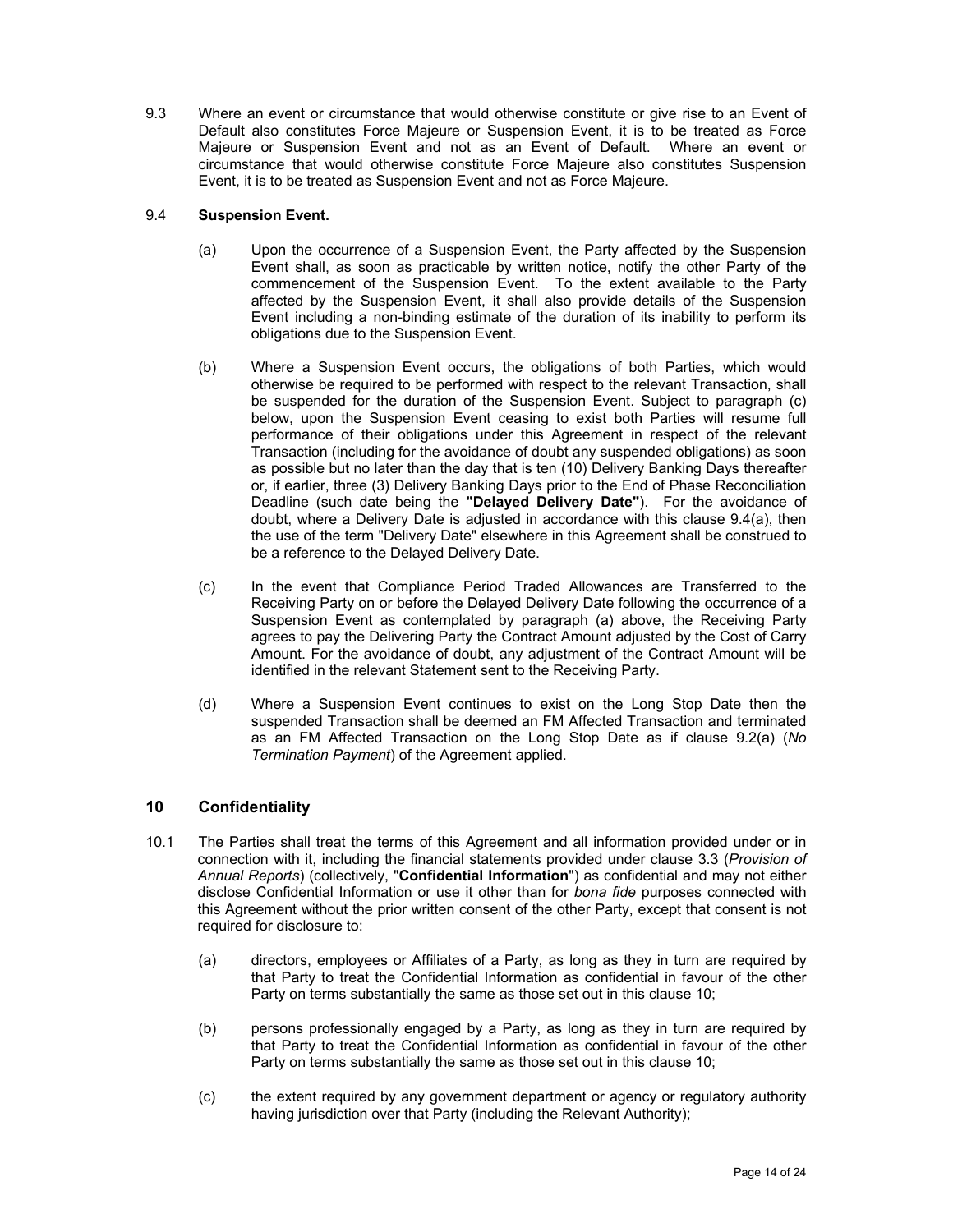- (d) any bank, other financial institution or rating agency to the extent required in relation to the financing of a Party's business activities, as long as the bank or other financial institution or rating agency, as the case may be, is required by that Party to treat the Confidential Information as confidential in favour of the other Party on terms substantially the same as those set out in this clause 10;
- (e) the extent required by any applicable laws, judicial process or the rules and regulations of any regulated market or recognised stock exchange;
- (f) any intending assignee of the rights and interests of a Party under this Agreement or under a Transaction or to a person intending to acquire an interest in a Party or that Party's Affiliate holding company as long as the intending assignee or acquirer in turn is required by that Party to treat the Confidential Information as confidential in favour of the other Party on terms substantially the same as those set out in this clause 10;
- (g) the extent that the Confidential Information is in or lawfully comes into the public domain other than by breach of this clause 10; or
- (h) price reporting agencies for the calculation of an index as long as the identity of the other Party is not revealed. It must also be a precondition of the disclosure agreement between a Party and the price reporting agency that only the price is released by the price reporting agency and not the identity of either Party.

# 11 Assignment

- 11.1 Prohibition of Assignment. Subject to clause 11.2 (Assignment of Termination Payments), neither Party may assign or transfer to any person any of its rights or obligations in respect of this Agreement without the written consent of the other Party (which consent shall not be unreasonably withheld or delayed). For these purposes, it shall be unreasonable to withhold consent to an assignment or transfer of all, but not part only, of a Party's rights and obligations in the case of an assignee or transferee that (a) is demonstrably capable of fulfilling the obligations of the assignor or transferor under this Agreement; (b) has a financial standing no worse than that of the assignor or transferor at the date such person becomes a party to this Agreement and as of the date it entered into the relevant Transactions; (c) is demonstrably capable of continuing to provide security and/or performance assurance at least equal to that provided (or required to be provided) by the assignor or transferor; and (d) has its registered office in a same jurisdiction as that of the assignor or transferor.
- 11.2 Assignment of Termination Payments. A Party may assign all or any part of its interest in any Termination Payment payable to it under clause 12.5 (Termination Payments).

# 12 Termination

12.1 **Termination Rights**. If, at any time, an Event of Default (as defined below) has occurred and is continuing, the Non-Defaulting Party may designate a day as an early termination date (the "Early Termination Date") in respect of all outstanding Transactions between the Parties by giving not more than twenty days' notice to the Defaulting Party. This notice must specify the relevant Event of Default. The Early Termination Date may not be earlier than the day the notice is effective. If, however, "Automatic Early Termination" is specified in Schedule 2 as applying to a Party then an Early Termination Date in respect of all outstanding Transactions will occur immediately upon the occurrence with respect to such Party or its Credit Support Provider of an Event of Default specified in clause 12.2(d)(i), (iii), (v), (vi), (vii) (Insolvency), or to the extent analogous thereto, (viii), and as of the time immediately preceding the institution of the relevant proceeding or the presentation of the relevant petition upon the occurrence with respect to such Party or its Credit Support Provider of an Event of Default specified in clause 12.2(d)(iv) (Insolvency) or, to the extent analogous to it, (viii).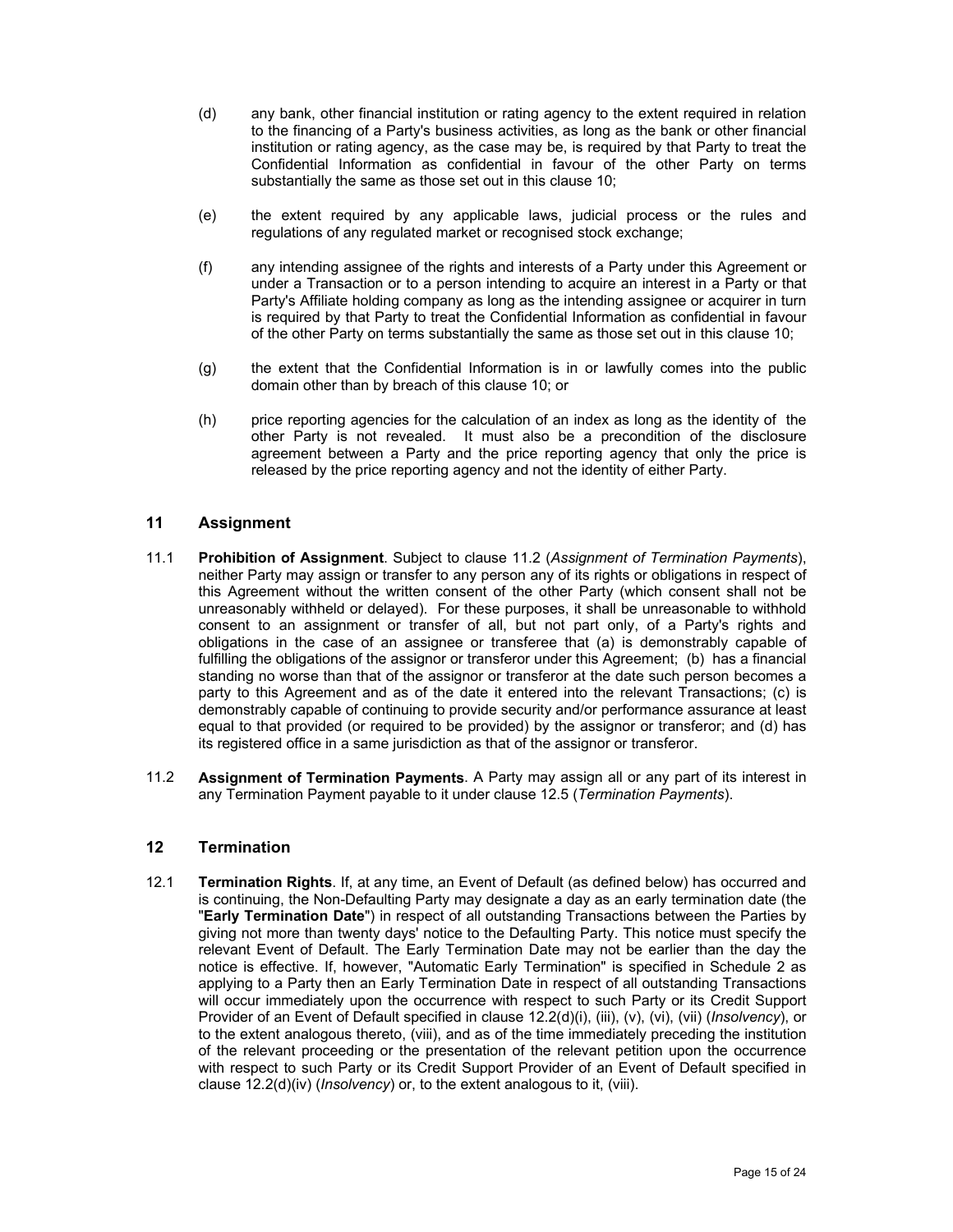- 12.2 Events of Default. Subject to clause 12.7 (Event of Default, Illegality, Suspension Event and Force Majeure), an "Event of Default" means the occurrence at any time with respect to a Party or, if applicable, any Credit Support Provider of that Party (the "Defaulting Party"), of any of the following events:
	- (a) Non-payment. The Party fails to pay any amount when due under this Agreement, and that failure is not remedied on or before the third  $(3<sup>rd</sup>)$  Banking Day after the Non-Defaulting Party gives the Defaulting Party notice of that failure.
	- (b) Representation or Warranty. Any representation or warranty made, or deemed to have been made, by the Party or any Credit Support Provider of that Party in this Agreement or any Credit Support Document proves to have been false or materially misleading at the time it was made or was deemed to have been made.
	- (c) Material Obligations. The Party fails to perform a material obligation under this Agreement (other than an obligation referred to in clauses 12.2(a) (Non-payment) and 12.2(b) (Representation or Warranty) and that failure is not remedied within five (5) Banking Days of the Non-Defaulting Party giving the Defaulting Party notice of that failure.
	- (d) Insolvency. The Party or any Credit Support Provider of the Party:
		- (i) is dissolved (other than pursuant to a consolidation, amalgamation or merger);
		- (ii) becomes insolvent or is unable to pay its debts generally as they fall due, fails generally to pay, or admits in writing its inability generally to pay its debts as they become due;
		- (iii) makes a general assignment, arrangement, composition or other arrangement with or for the benefit of its creditors;
		- (iv) institutes or has instituted against it a proceeding seeking a judgment of insolvency or bankruptcy or any other relief under any bankruptcy or insolvency law or other similar law affecting creditors' rights, or a petition is presented for its winding-up or liquidation, and, in the case of any such proceeding or petition instituted or presented against it, that proceeding or petition (A) results in a judgment of insolvency or bankruptcy or the entry of an order for relief or the making of an order for its winding-up or liquidation or (B) is not withdrawn, dismissed, discharged, stayed or restrained in each case within thirty days of the institution or presentation of that proceeding or petition;
		- (v) has a resolution passed for its winding-up, official management or liquidation (other than pursuant to a consolidation, amalgamation or merger);
		- (vi) seeks or becomes subject to the appointment of an administrator, provisional liquidator, conservator, receiver, trustee, custodian or other similar official for it or for all or substantially all its assets;
		- (vii) has a secured party take possession of all or substantially all its assets or has a distress, execution, attachment, sequestration or other legal process levied, enforced or sued on or against all or substantially all its assets and that secured party maintains possession, or that process is not withdrawn, dismissed, discharged, stayed or restrained, in each case within fifteen (15) days of that event;
		- (viii) causes or is subject to any event with respect to it that, under the applicable laws of any jurisdiction, has an analogous effect to any of the events specified in sub-paragraphs (i) to (vii) (inclusive) of this clause 12.2(d); or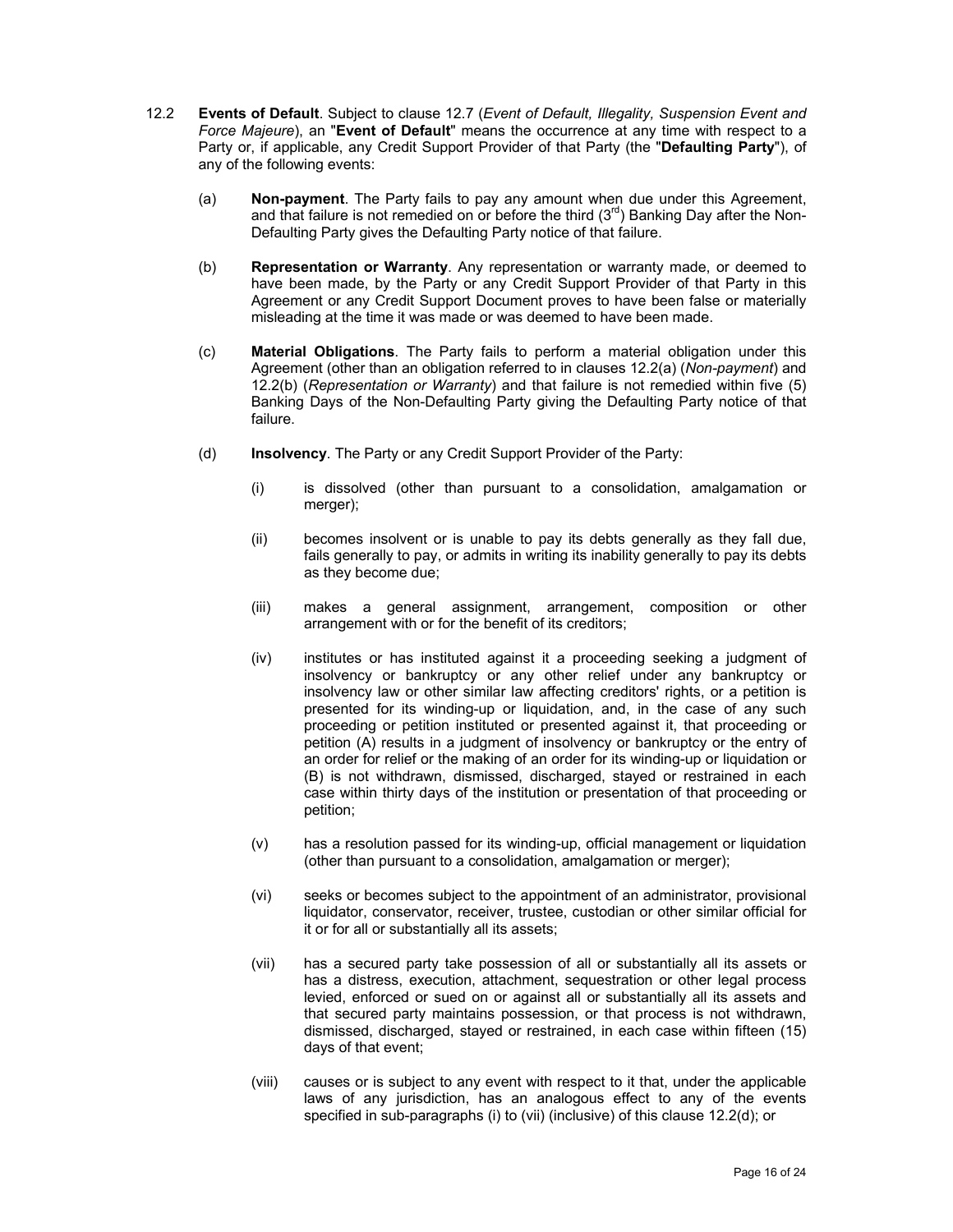(ix) takes any action in furtherance of, or indicating its consent to, approval of, or acquiescence in, any of the acts referred to in this clause 12.2(d).

### (e) Credit Support.

- (i) The Party or any Credit Support Provider or Performance Assurance Provider of the Party fails to comply with or perform any agreement or obligation to be complied with or performed by it in accordance with any Credit Support Document or Performance Assurance if that failure is not remedied within three (3) Banking Days of notification;
- (ii) any Credit Support Document or Performance Assurance expires or terminates, is due to expire or terminate within thirty days or such other period as is specified in Schedule 2, or fails or ceases to be in full force and effect for the purpose of this Agreement (in each case other than in accordance with its terms) prior to the satisfaction of all obligations of the Party under each Transaction to which that Credit Support Document or Performance Assurance (as the case may be) relates without the written consent of the other Party and such expiration or termination is not remedied within three (3) Banking Days of notification; or
- (iii) the Party or any Credit Support Provider or Performance Assurance Provider of that Party disaffirms, disclaims, repudiates or rejects, in whole or in part, or challenges the validity of, that Credit Support Document or Performance Assurance or otherwise fails to comply with or perform its obligations under or in respect of a Credit Support Document and that failure is continuing after any applicable grace or cure period.
- (f) Cross Default. Unless cross default is specified not to apply to the Party in Schedule 2, there occurs or exists:
	- (i) a default, event of default or other similar condition or event (however described) in respect of the Party or any Credit Support Provider of the Party under one or more agreements or instruments relating to Indebtedness of any of them (individually or collectively) in an aggregate amount of not less than the Cross Default Threshold that has resulted in that Indebtedness becoming due and payable under those agreements or instruments before it would otherwise have been due and payable; or
	- (ii) a default by that Party or that Credit Support Provider (individually or collectively) in making one or more payments on the due date for those purposes under those agreements or instruments in an aggregate amount of not less than the Cross Default Threshold (after giving effect to any applicable notice requirement or grace period).
- (g) Default under Specified Transaction. The Party or any Credit Support Provider of the Party:
	- (i) defaults under a Specified Transaction and, after giving effect to any applicable notice requirement or grace period, there occurs a liquidation of, an acceleration of obligations under, or an early termination of, that Specified Transaction;
	- (ii) defaults (A) in making any payment due on the last date for that payment under the Specified Transaction, or (B) in making any payment on early termination of a Specified Transaction, after giving effect to any applicable notice requirement or grace period or, in each case where there is no applicable notice requirement or grace period, where that default continues for at least three (3) Banking Days; or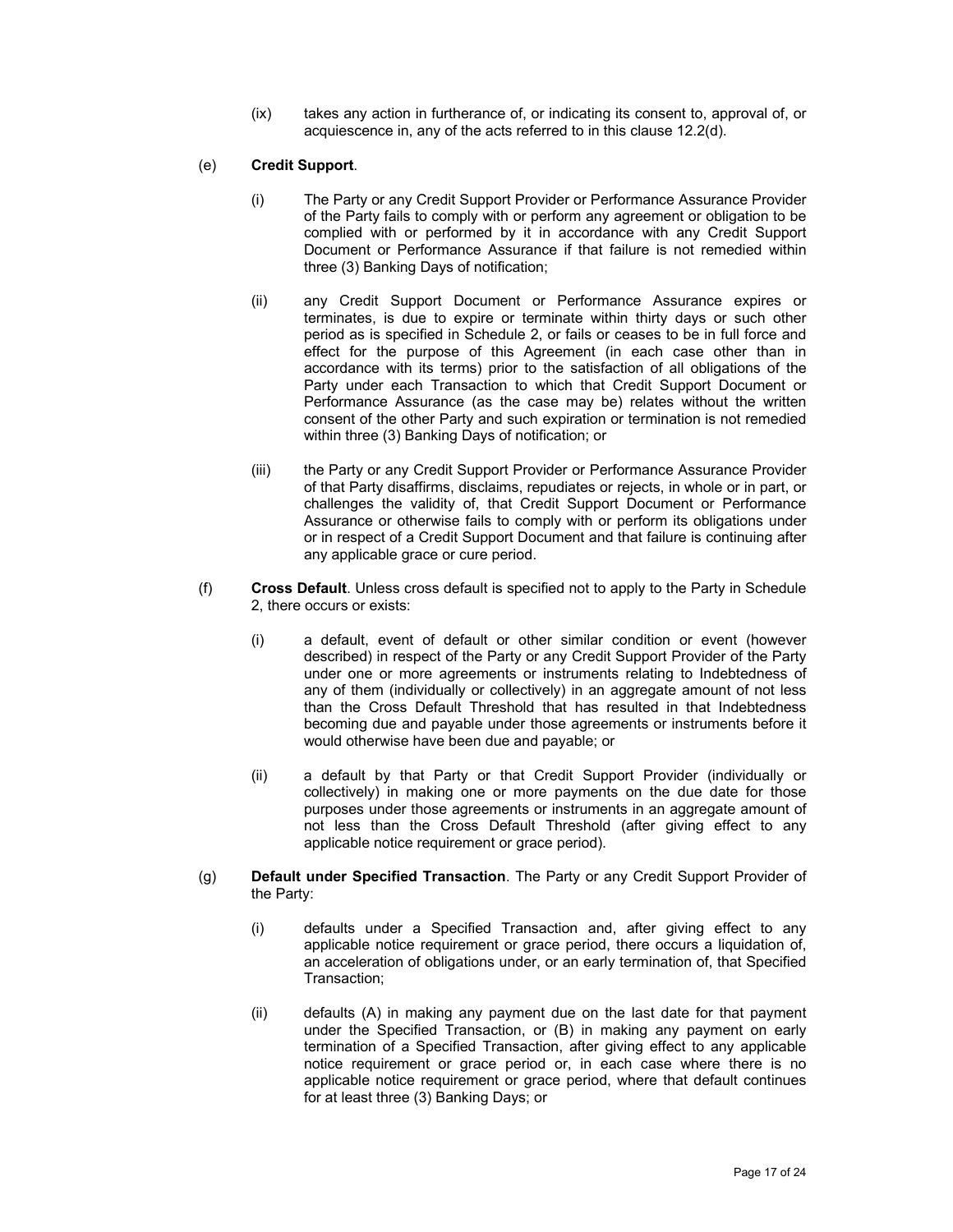- (iii) disaffirms, disclaims, repudiates or rejects, in whole or in part, a Specified Transaction (or that action is taken by any Entity appointed or empowered to act on its behalf).
- (h) Material Adverse Change. The Party fails, within three (3) Banking Days of receipt of the notice referred to below, to provide the other Party (the "Requesting Party") with, or increase the amount of, a Performance Assurance when the Requesting Party believes in good faith that a Material Adverse Change has occurred or its exposure in respect of such Party under a continuing Material Adverse Change has increased and the Requesting Party serves written notice on that Party. For the purposes of this Event of Default, a "Material Adverse Change" has occurred if any one or more of the following events has occurred and is continuing:
	- (i) Credit Rating. If the Credit Rating (where available) of an Entity listed in paragraph (A), (B) or (C) below, each such Entity being a "Relevant Entity", is withdrawn or downgraded below the ratings specified in Schedule 2:
		- (A) the Party in question (unless all that Party's financial obligations under this Agreement are fully guaranteed or assured under a Credit Support Document or there is a Control and Profit Transfer Agreement in place in respect of that Party); or
		- (B) that Party's Credit Support Provider (other than a bank); or
		- (C) that Party's Controlling Party.
	- (ii) Credit Rating of a Credit Support Provider that is a bank. If the Credit Rating of a bank serving as the Party's Credit Support Provider is withdrawn or downgraded below Standard & Poor's Rating Group "A-" or Moody's Investor's Service Inc. or Fitch Ratings Ltd. equivalent rating.
	- (iii) Failure of a Control and Profit Transfer Agreement. If any Control and Profit Transfer Agreement entered into by any Controlling Party of the Party expires (and is not renewed) or terminates in whole or in part or ceases to be in full force and effect for the purpose of this Agreement (in any case other than in accordance with its terms) prior to the satisfaction of all obligations of the Party under each Transaction.
	- (iv) Impaired Ability to Perform. If in the reasonable and good faith opinion of the Requesting Party, the ability of the Relevant Entity to perform its obligations under this Agreement, any Credit Support Document or any Control and Profit Transfer Agreement, as the case may be, is materially impaired.
	- $(v)$  Credit Event upon Merger. If the Party or any Credit Support Provider of the Party or Controlling Party undergoes a change of control, consolidates or amalgamates with, or merges with or into, or transfers all or substantially all its assets to, or reorganises, incorporates, reincorporates or reconstitutes into or as another Entity, or another Entity transfers all or substantially all its assets to, or reorganises, incorporates, reincorporates or reconstitutes into or as such Party or any Credit Support Provider of the Party or Controlling Party, and the creditworthiness of such Party, such Credit Support Provider or Controlling Party or the resulting surviving transferee or successor Entity is, in the reasonable and good faith opinion of the Requesting Party, materially weaker than that of the Party or such Credit Support Provider or Controlling Party, as the case may be, immediately prior to such action; or
	- (vi) Decline in Tangible Net Worth. If the Tangible Net Worth of any Relevant Entity falls below the amount specified in Schedule 2.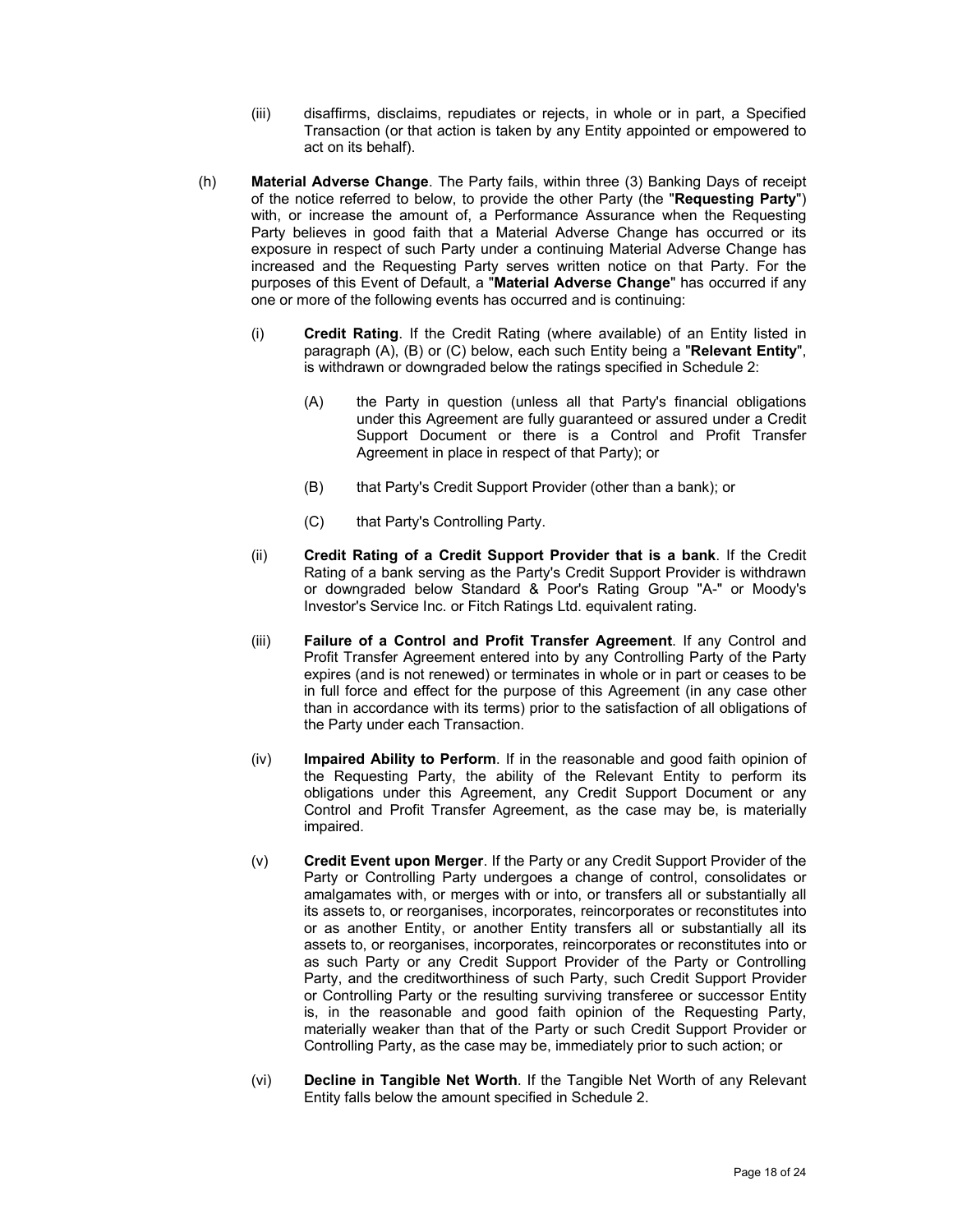- (vii) Financial Covenants. If a Party does not have a Credit Rating, any Relevant Entity fails to fulfil any of the following requirements as determined by reference to the most recent relevant financial statements:
	- (A) the ratio of (1) earnings before interest and taxes to (2) the sum of all interest and any amounts in the nature of interest charged to expense relating to Total Debt is for the Party or its Credit Support Provider in any fiscal year greater than the ratio specified in Schedule 2,
	- (B) the ratio of (1) the amount of cash generated or employed by the Party or its Credit Support Provider in its operating activities to (2) Total Debt of the Party or its Credit Support Provider in any fiscal year is greater than the ratio specified in Schedule 2, and
	- (C) the ratio of (1) Total Debt to (2) the sum of Total Debt and all paid up shareholder cash contributions to the share capital account or any other capital account of the Party or its Credit Support Provider ascribed for such purposes is less than the ratio specified in Schedule 2.
- (i) Merger Without Assumption. The Party or any Credit Support Provider of the Party or Controlling Party undergoes a change of control, consolidates or amalgamates with, or merges with or into, or transfers all or substantially all its assets to, or reorganises, incorporates, reincorporates or reconstitutes into or as another Entity, or another Entity transfers all or substantially all its assets to, or reorganises, incorporates, reincorporates or reconstitutes into or as such Party or any Credit Support Provider of the Party or Controlling Party, and, at the time of such consolidation, amalgamation, merger, transfer, reorganisation, reincorporation or reconstitution,
	- (i) the resulting surviving transferee or successor Entity fails to assume all the obligations of that Party or such Credit Support Provider or Controlling Party under this Agreement or any Credit Support Document to which it or its predecessor was a Party; or
	- (ii) the benefits of any Credit Support Document cease or fail to extend (without the consent of the Requesting Party) to the performance by such resulting surviving transferee or successor Entity of its obligations under this Agreement.
- (j) Repudiation of Agreement. The Party disaffirms, disclaims, repudiates or rejects, in whole or in part, or challenges the validity of, this Master Agreement, any Confirmation executed and delivered by that Party or any Transaction evidenced by such a Confirmation (or such action is taken by any person or Entity appointed or empowered to operate it or act on its behalf).
- 12.3 Suspension following Event of Default. Notwithstanding any other provision of this Agreement, after the occurrence of either an Event of Default or an event that, with the giving of notice or the passage of time or both, would constitute an Event of Default with respect to a Party, the other Party may, in addition to any other remedies that it may have and subject to clause 13 (Liabilities), for the period that the relevant event subsists or, if shorter, thirty (30) days, do any one or more of the following:
	- (a) withhold or suspend payments under this Agreement; or
	- (b) suspend its compliance with clauses 4 (Allowance Transfers) and 5 (Effecting Transfers) or both of them.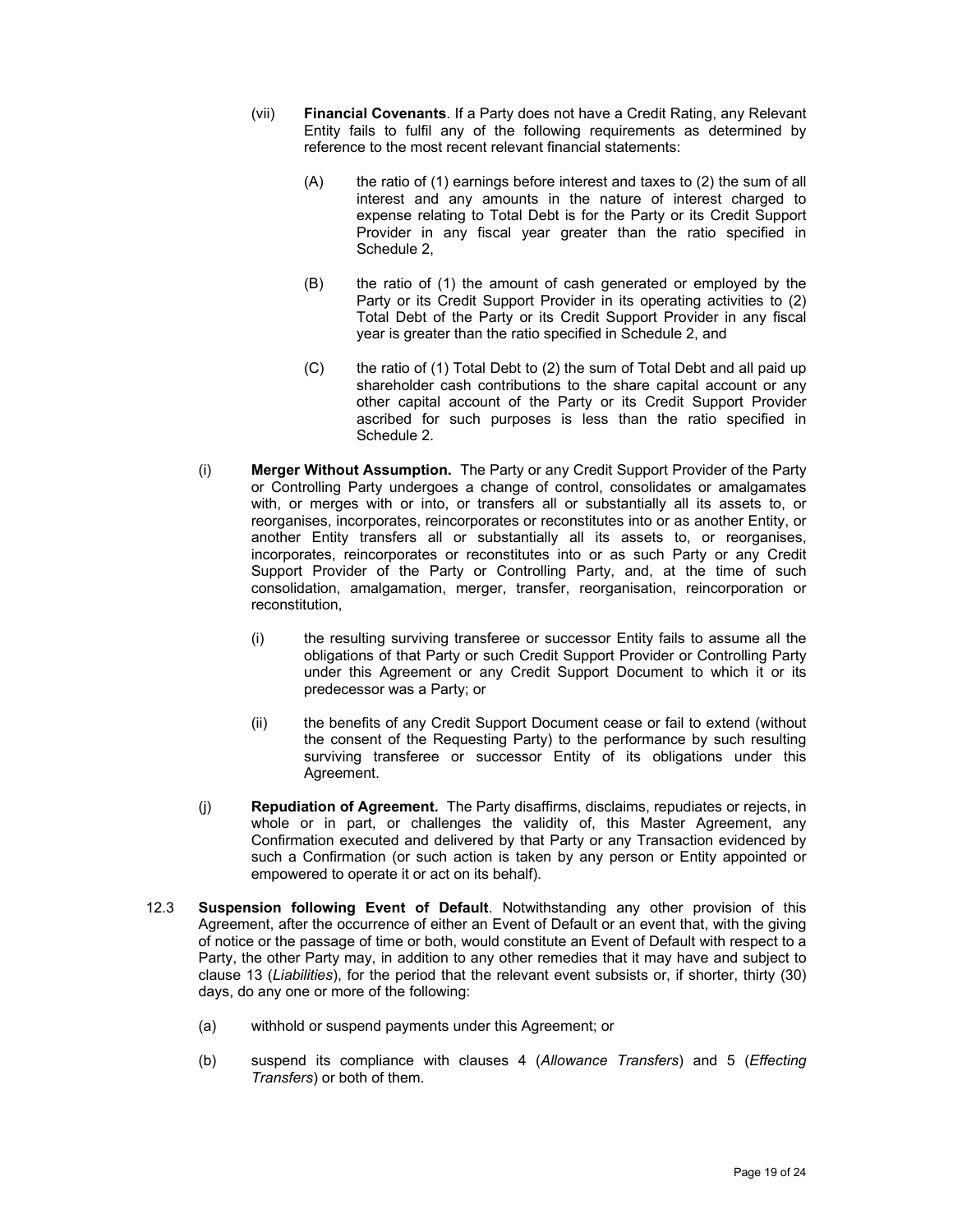12.4 **Early Termination Date**. If notice designating an Early Termination Date is given under clause 12.1 (Termination Rights), the Early Termination Date occurs on the date so designated even if the circumstances giving rise to the Event of Default are no longer continuing. Upon the effective designation of an Early Termination Date: (a) no further payments or compliance with clauses 4 (Allowance Transfers) or 5 (Effecting Transfers) or both of them is required in respect of any Transaction, and (b) the amount, if any, payable in respect of an Early Termination Date is to be determined pursuant to clause 12.5 (Termination Payments).

## 12.5 Termination Payments.

- (a) On, or as soon as reasonably practicable after, the Early Termination Date, the Non-Defaulting Party shall in good faith calculate the termination payment (the "Termination Payment"), which is the Loss for all Transactions (expressed in Euros) unless the Market Amount (expressed in Euros) is specified as the termination payment method in Schedule 2 (in which case it is the Market Amount).
- (b) The Non-Defaulting Party shall notify the Defaulting Party of the Termination Payment including detailed support for the Termination Payment calculation.
- (c) A Party is not required to enter into replacement transactions in order to determine the Termination Payment.
- (d) If the Termination Payment is a positive number, the Defaulting Party shall pay the Termination Payment to the Non-Defaulting Party within three (3) Banking Days of invoice or notification of the Termination Payment amount (the "Termination Payment Date"), which amount bears interest in accordance with clause 8.5 (Interest).
- (e) If the Termination Payment is a negative number, the Non-Defaulting Party shall pay an amount equal to the absolute value of the Termination Payment to the Defaulting Party within thirty (30) Banking Days of the Termination Payment Date, which amount bears interest in accordance with clause 8.5 (Interest).
- (f) The Non-Defaulting Party may, at its option, set off the Termination Payment against any other amounts owing (whether or not matured, contingent or invoiced) between the Parties under this Agreement or under any other agreements, instruments or undertakings between the Parties. The right of set-off is without prejudice and in addition to any other right of set-off, combination of accounts, lien, charge or other right to which any Party is at any time otherwise entitled (whether by operation of law, by contract or otherwise). If an amount is unascertained, the Non-Defaulting Party may reasonably estimate the amount to be set off. The Parties shall make any adjustment payment required within three (3) Banking Days of the amount becoming ascertained.
- (g) Disputed amounts under this clause 12.5 are to be paid by the Defaulting Party subject to refund with interest calculated in accordance with clause 8.5(b) (Interest) if the dispute is resolved in favour of the Defaulting Party.
- 12.6 **Illegality**. If, due to the adoption of, or any change in, any applicable law after the date on which a Transaction is entered into, or due to the promulgation of, or any change in, the interpretation by any court, tribunal or regulatory authority with competent jurisdiction of any applicable law after that date, it becomes unlawful (other than as a result of a breach by the relevant Party of clause 3.2 (The Scheme)) for a Party (the "Affected Party"):
	- (a) to perform any absolute or contingent obligation to make a payment or delivery or to receive a payment or delivery in respect of that Transaction or to comply with any other material provision of this Agreement relating to that Transaction; or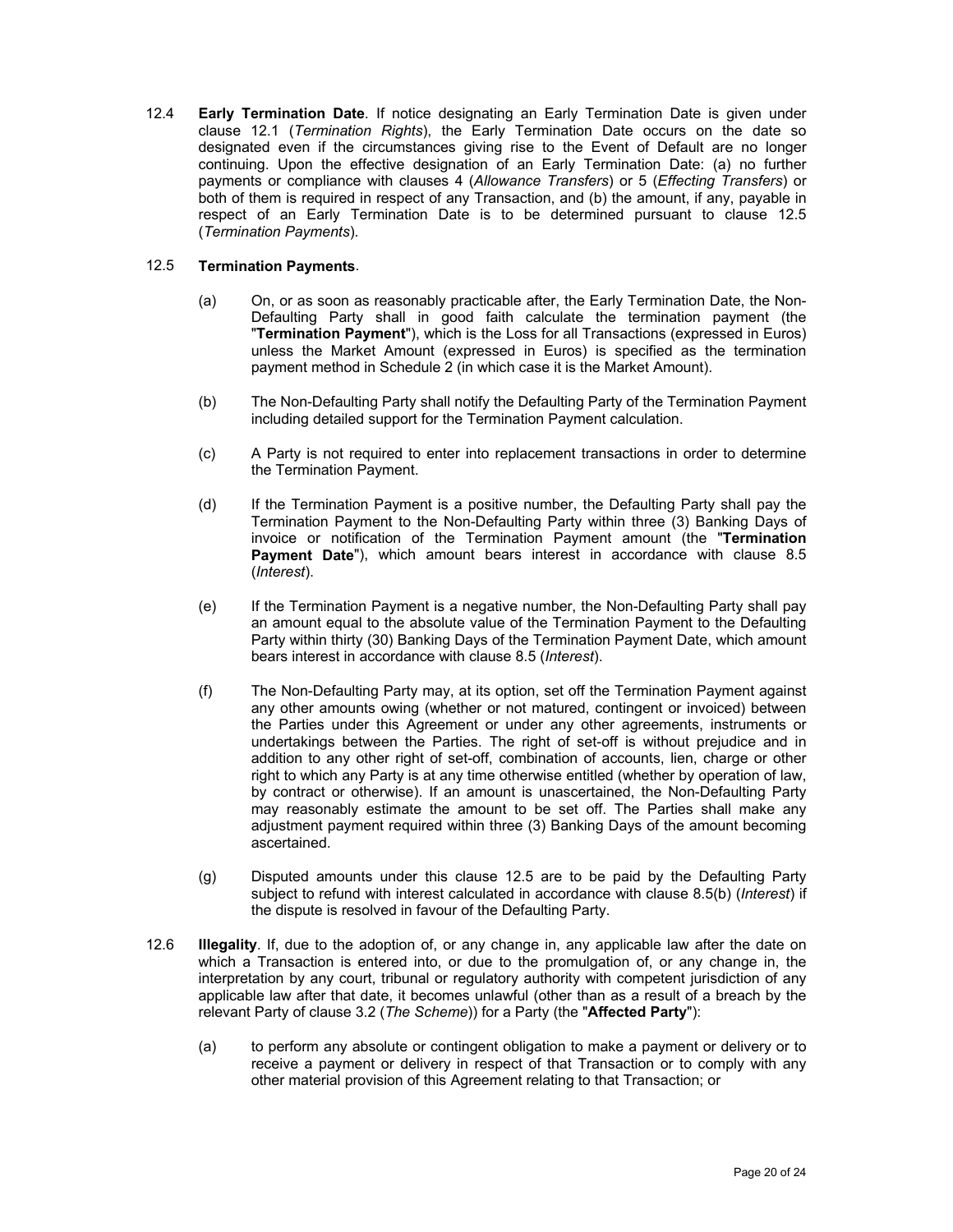(b) to perform, or for any Credit Support Provider of that Party to perform, any contingent or other obligation that the Party (or that Credit Support Provider) has under any Credit Support Document relating to that Transaction (in either case, an "Illegality"),

then, unless the Parties otherwise agree in writing, either Party may elect to terminate that Transaction in accordance with clauses 12.1 (Termination Rights), 12.4 (Early Termination Date) and 12.5 (Termination Payments), except that, for the purposes of clause 12.1 (Termination Rights), either Party may designate an Early Termination Date and, for the purposes of clause 12.5 (Termination Payments), (i) the Termination Payment shall be calculated on the basis of Loss and (ii) references to the Defaulting Party are to be read as references to the Affected Party, references to the Non-Defaulting Party are to be read as references to the Party that is not the Affected Party, and references to "all Transactions" are to be read as references to only those Transactions affected by the Illegality ("Illegality Affected Transactions"). However, if both Parties are Affected Parties, each Party will determine its Loss in respect of the affected Transaction and an amount will be payable equal to one half of the difference between the Loss of the Party with the higher Loss and the Loss of the Party with the lower Loss. Such amount will be payable by the Party with the lower Loss to the Party with the higher Loss.

- 12.7 Event of Default, Illegality, Suspension Event and Force Majeure. If an event or circumstance that would otherwise constitute or give rise to an Event of Default also constitutes an Illegality, it is to be treated as an Illegality and does not constitute an Event of Default. If an event or circumstance that would otherwise constitute or give rise to Force Majeure or to a Suspension Event (as the case may be) also constitutes an Illegality, it is to be treated as an Illegality and does not constitute Force Majeure or a Suspension Event.
- 12.8 Change in Taxes. If change in taxes is specified as applying in Schedule 2 and, due to any action taken by a taxing authority or brought in a court of competent jurisdiction on or after the date on which a Transaction is entered into (regardless of whether that action is taken or brought with respect to a Party) or to a Change in Tax Law, a Party (the "Affected Tax Party") will, or there is a substantial likelihood that it will, on the next Payment Due Date either:
	- (a) be required to pay an amount in respect of a Relevant Tax; or
	- (b) receive a payment from which an amount is required to be deducted or withheld for or on account of a Relevant Tax and no additional amount is required to be paid in respect of that Relevant Tax,

other, in either case, than in respect of interest payable under this Agreement (a "Relevant Change in Tax"), then the Affected Tax Party may give a notice electing to terminate, liquidate and accelerate any uncompleted portions of that Transaction in accordance with clauses 12.1 (Termination Rights), 12.4 (Early Termination Date) and 12.5 (Termination Payments), except that, for the purposes of clause 12.1 (Termination Rights), either Party may designate an Early Termination Date and, for the purposes of clause 12.4 (*Early* Termination Date) and 12.5 (Termination Payments), references to the Defaulting Party are to be read as references to the Affected Tax Party, references to the Non-Defaulting Party are to be read as references to the Party that is not the Affected Tax Party, references to "all Transactions" are to be read as references to only those Transactions affected by the Relevant Change in Tax, and the notice given by the Affected Tax Party electing to terminate, liquidate and accelerate any uncompleted portions of the Transaction is deemed to be the notice to terminate, liquidate and accelerate to be given by the Non-Defaulting Party for the purposes of clause 12.1 (Termination Rights). However, if both Parties are Affected Tax Parties, each Party shall determine the Termination Payment in respect of the terminated Transactions and the amount payable is the average of the two Termination Payments.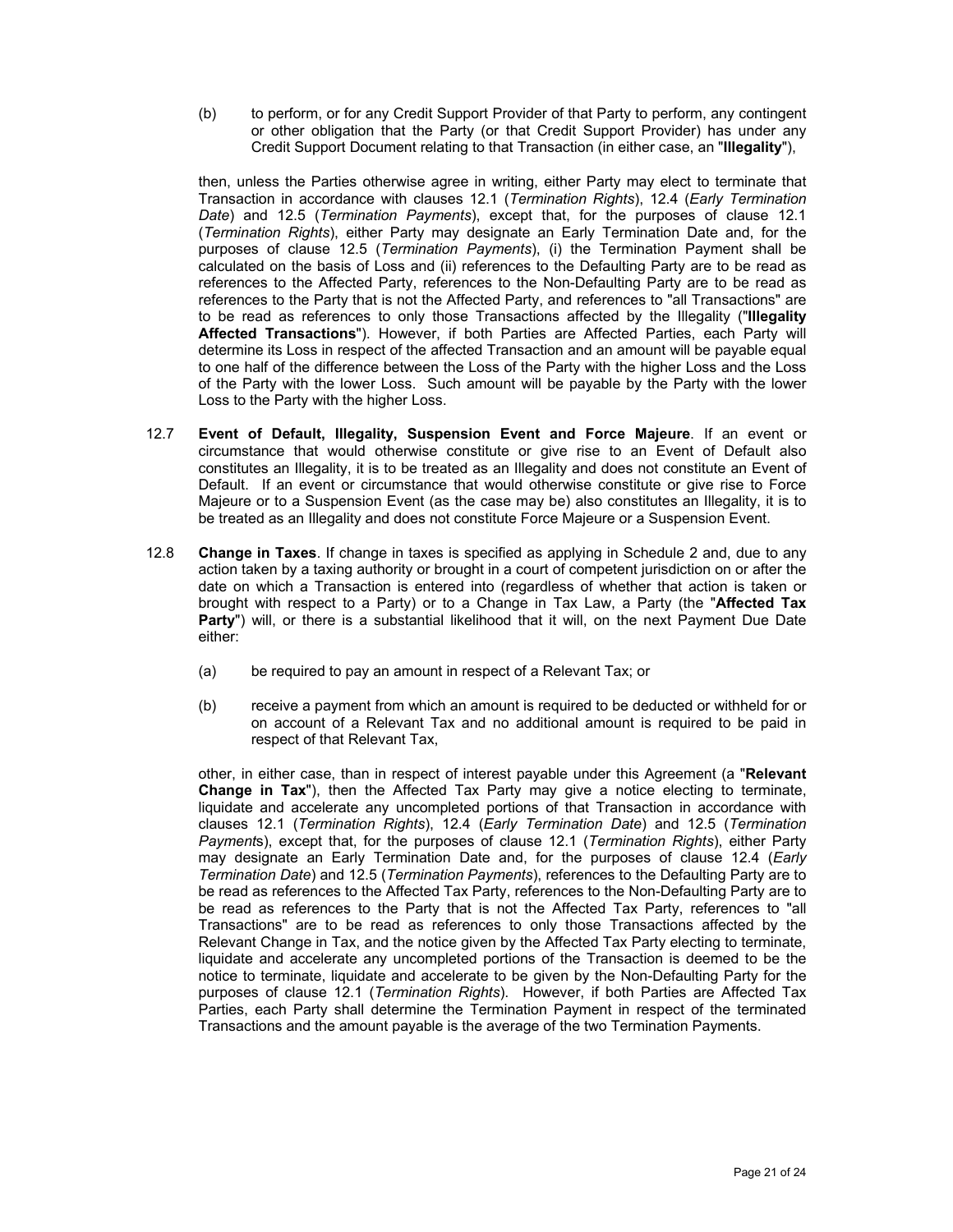# 13 Liabilities

- 13.1 No Consequential Loss. Except to the extent included in any payment made in accordance with clause 6.1 (Failure to Transfer), 9.2 (Force Majeure Termination Payment), 12.5 (Termination Payments) or 12.6 (Illegality), neither Party is liable to the other, whether in contract, tort (including negligence and breach of duty) or otherwise at law, for any business interruption or loss of use, profits, contracts, production, or revenue or for any consequential or indirect loss or damage of any kind however arising.
- 13.2 Breach of Warranty. Neither Party shall be liable in respect of any breach of warranty under clause 3 (General Obligations, Representations and Warranties) in relation to any Allowance for any greater sum than it would be liable for under clause 12 (Termination) in relation to such Allowance for any breach of clause 4 (Allowance Transfers) or 5 (Effecting Transfers).
- 13.3 **Unlimited Liability**. Notwithstanding anything to the contrary contained in this Agreement, the liability of a Party to the other Party for:
	- (a) death or personal injury resulting from negligence of the Party liable, its employees, agents and contractors; or
	- (b) fraud or fraudulent misrepresentation

is unlimited save that nothing in this clause 13.3 confers a right or remedy upon the other Party to which that Party would not otherwise have been entitled.

- 13.4 Reasonable Pre-estimate and Maximum Liability. Each Party acknowledges that the payment obligations in clauses 6 (Transfer Failure), 9 (Force Majeure and Suspension Event) and 12 (Termination) are reasonable in the light of the anticipated harm and the difficulty of estimation or calculation of actual damages. Each Party waives the right to contest those payments as an unreasonable penalty. Each Party further acknowledges that the payment obligation in clause 12 (Termination) shall constitute the maximum liability in the event of termination of this Agreement.
- 13.5 Sole Remedy. The rights to suspend, take action, terminate, liquidate and accelerate and to be paid a Termination Payment under clause 12 (Termination) are in full and final satisfaction of the rights of the Non-Defaulting Party if an Event of Default occurs in respect of the Defaulting Party.

# 14 Miscellaneous

- 14.1 Waiver. No waiver by either Party of any breach by the other of this Agreement operates unless expressly made in writing, and any such waiver is not to be construed as a waiver of any other breach.
- 14.2 Variation. No variation to the provisions of this Agreement is valid unless it is in writing and signed by each Party.
- 14.3 **Entire Agreement**. The Agreement constitutes the entire agreement and understanding of the Parties with respect to its subject matter and supersedes and extinguishes any representations previously given or made with respect to its subject matter other than those given or made in this Agreement, but nothing in this clause 14.3 limits or excludes any liability for fraud in relation to those representations.
- 14.4 Severability. If any provision or part of a provision of this Agreement is found by a court, arbitrator or other authority of competent jurisdiction to be void or unenforceable, that provision or part of a provision is to be deemed deleted from this Agreement and the remaining provisions to continue in full force and effect. The Parties shall in this event seek to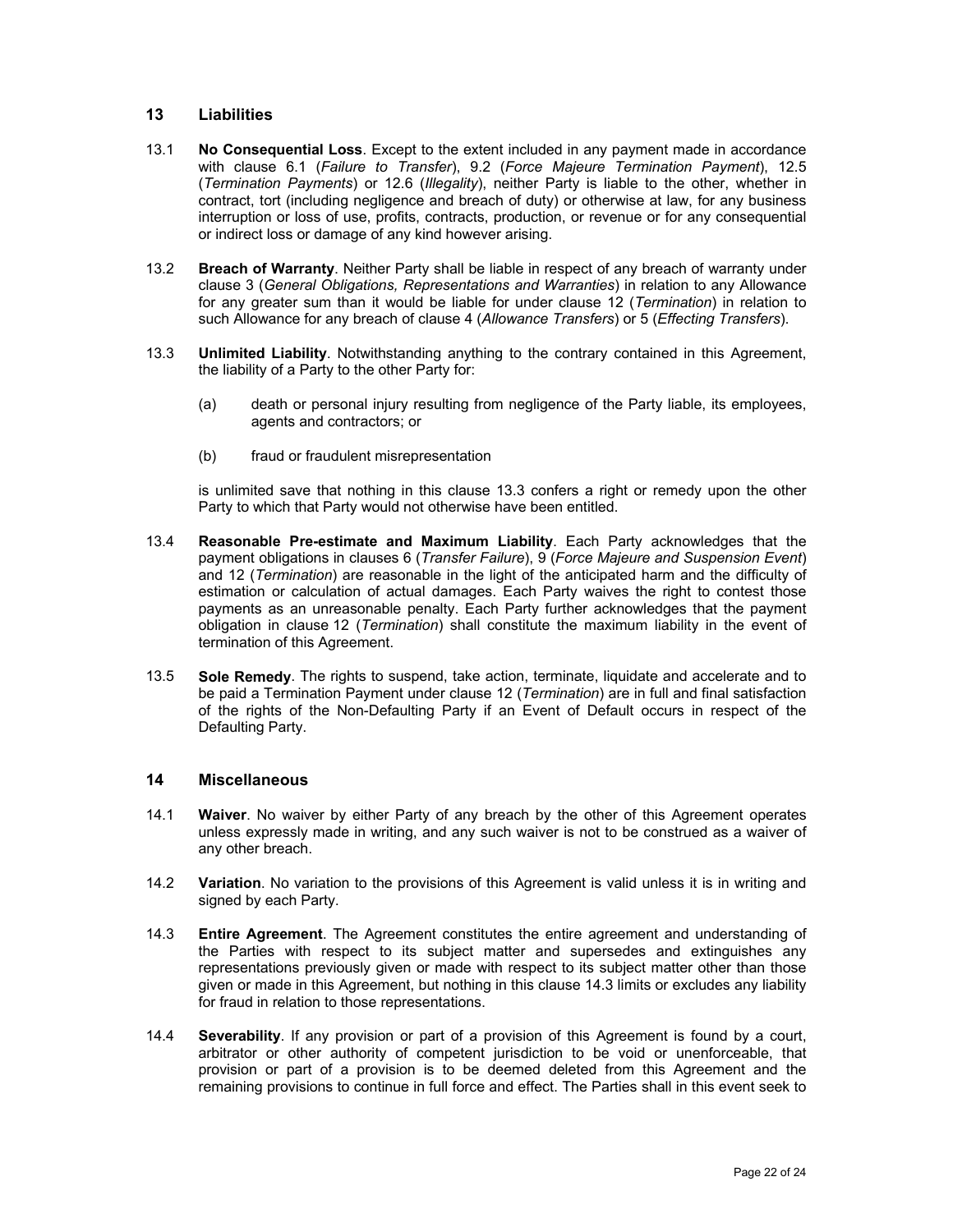agree upon a valid and enforceable provision or part of a provision to replace the provision or part of a provision found to be void and unenforceable.

- 14.5 **Notices.** Any notice or other written communication to be given or made in respect of this Agreement by one Party to the other is to be given or made in writing to the other at the address or contact number or in accordance with the electronic messaging system or e-mail details provided pursuant to Schedule 2. A written notice is deemed to have been received:
	- (a) if delivered by hand, on the Banking Day of delivery or on the first  $(1<sup>st</sup>)$  Banking Day after the date of delivery if delivered on a day other than a Banking Day;
	- (b) if sent by registered mail, on the second  $(2^{nd})$  Banking Day after the date of posting or, if sent from one country to another, on the fifth  $(5<sup>th</sup>)$  Banking Day after the date of posting; or
	- (c) if sent by facsimile transmission and a valid transmission report confirming good receipt is generated, on the day of transmission if transmitted before 17:00 hours on a Banking Day or otherwise at 09:00 hours on the first Banking Day after transmission.
- 14.6 Third Party Rights. Subject to the rights that may accrue to any successor or permitted assignees of the Parties, no provision of this Agreement is be construed as creating any rights enforceable by a third party, and all third party rights implied by law are, to the extent permissible by law, excluded from this Agreement.
- 14.7 Applicable Law. The Agreement is governed by and is to be construed in accordance with English law, unless otherwise specified in Schedule 2. Subject to the express referral of any matter to the Expert under this Agreement and subject to clause 14.8 (Arbitration) (if it applies), the Parties submit to the non-exclusive jurisdiction of the English courts, unless otherwise specified in Schedule 2, for the purposes of any dispute under or in connection with this Agreement.
- 14.8 **Arbitration**. If this clause 14.8 is specified as applying in Schedule 2, save for those disputes that are expressed under this Agreement to be subject to expert determination in accordance with clause 14.9 (*Expert Determination*), the Parties agree that any difference or dispute arising under, out of or in connection with this Agreement that the Parties are unable to settle between themselves is to be resolved by arbitration in accordance with the rules of arbitration, the number of arbitrators and at the place specified in Schedule 2. The language of arbitration is English. The appointing authority is the Secretary-General of the Permanent Court of Arbitration unless the rules chosen in Schedule 2 specify otherwise. Unless indicated otherwise in Schedule 2, the number of arbitrators is one.

### 14.9 Expert Determination.

- (a) If any matter is referred to an independent expert (the "Expert") in accordance with this Agreement, the Expert is to be appointed by agreement between the Parties. If the Parties fail to agree upon that appointment within ten (10) Banking Days of a Party notifying the other Party of its decision to refer the matter to an Expert, the President of the International Emissions Trading Association may appoint the Expert on the application of either Party.
- (b) In the absence of the Parties agreeing to any amendments to this Agreement, if that failure to agree is referable to the Expert, the Expert is empowered to make amendments binding on the Parties consistent with any relevant requirements, purposes or restrictions concerning those amendments expressly provided for in this Agreement. The Parties agree that it is their intention that in the absence of their ability to agree to any required amendments to this Agreement, this Agreement should continue and not come to an end or be deemed to be void or voidable in accordance with the doctrine of frustration or any other legal theory. Accordingly, if the Expert is unable to decide upon any amendments based on the express or implied intentions of the Parties, the Expert is entitled to have regard to the way in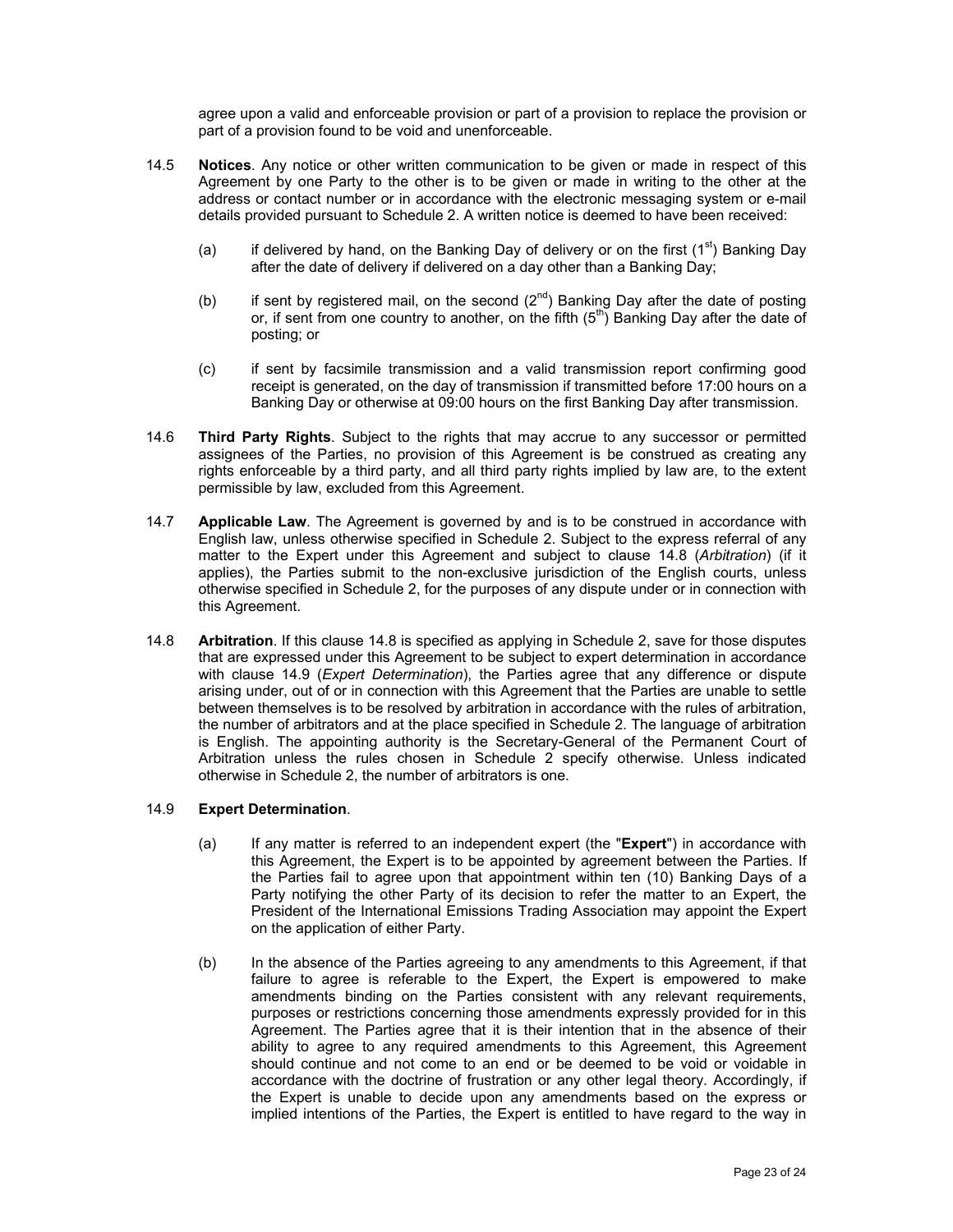which similar issues or amendments are addressed or are proposed to be addressed by other participants trading Allowances and to substitute the Expert's own view of what is reasonable in all the circumstances.

- (c) The Expert shall act as an expert and not as an arbitrator and shall give his or her determination in writing.
- (d) The determination of the Expert shall be final, conclusive and binding upon the Parties unless a Party notifies the other Party that it disputes the Expert's determination within twenty-one (21) days of receipt of that determination, in which case the dispute is to be referred either to the courts of law of the jurisdiction specified in accordance with clause 14.7 (Applicable Law) or, if clause 14.8 (Arbitration) applies, to arbitration in accordance with clause 14.8 (Arbitration).
- (e) The Expert shall determine the procedure to be followed by the Expert for the purpose of making a determination, but the Parties shall use their respective reasonable endeavours to ensure that he or she makes his or her determination within twenty (20) Banking Days of being appointed.
- (f) Each of the Parties shall bear one half of the costs of the Expert unless the Expert determines otherwise.
- (g) Pending the determination of any amendments to this Agreement by the Parties or the Expert, the Parties shall continue to the extent possible to perform their obligations under this Agreement.
- 14.10 Party Preparing this Agreement. The Party (the "Relevant Party") who has prepared copies of this Agreement for execution (as indicated in paragraph 14.10 of Schedule 2) warrants and undertakes to the other Party that no changes have been made to the standard form Emissions Trading Master Agreement For The EU Scheme (Version 3.0 2008) posted by the International Emission Trading Association on its website on 12 February 2008, except (i) the elections as set out in Part 1 of Schedule 2 and (ii) any revisions specifically agreed in Part 2 of Schedule 2.
- 14.11 Counterparts. This Agreement (including any Confirmation) may be executed in any number of counterparts and by different Parties in separate counterparts, any of which when so executed shall be deemed to be an original and all of which when taken together shall constitute the one and same Agreement.

IN WITNESS WHEREOF the Parties have duly executed and delivered this Agreement on the respective dates set out below with effect from the date set out on the first page of this document.

| (Name of Party)          | (Name of Party)          |
|--------------------------|--------------------------|
|                          |                          |
| Name:<br>Title:<br>Date: | Name:<br>Title:<br>Date: |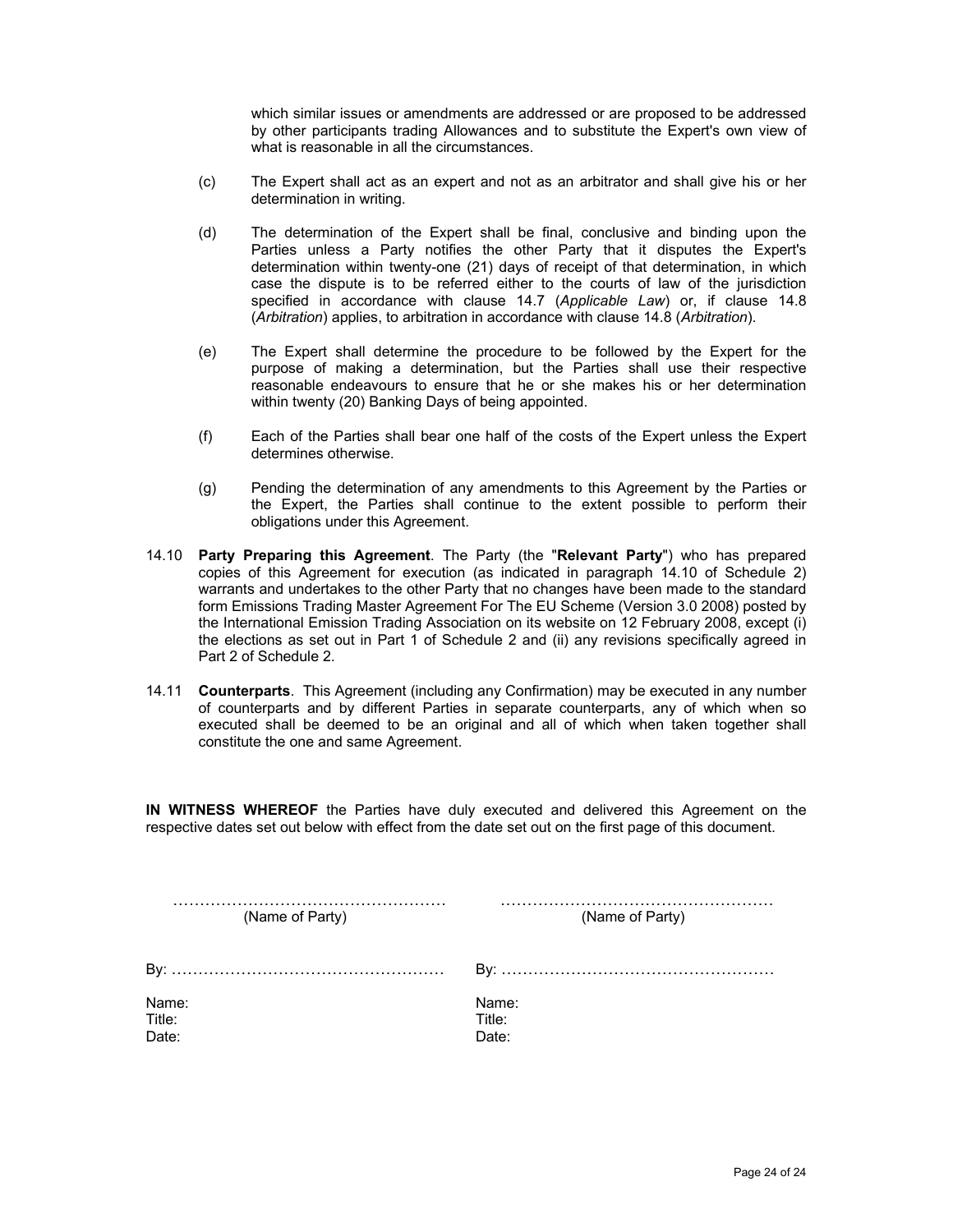# SCHEDULE 1 **DEFINITIONS**

The following words or phrases, where they appear in this Agreement, have the following respective meanings:

"Affected Party" has the meaning given to it in clause 12.6 (Illegality).

"Affected Tax Party" has the meaning given to it in clause 12.8 (Change in Taxes).

"Affiliate" means, with respect to any Entity, any other Entity that directly or indirectly through one or more intermediaries controls or is controlled by or is under common control with the Entity. The terms "controls", "controlled by" and "under common control with" mean the possession, directly or indirectly through one or more intermediaries, of more than 50% of the outstanding voting stock of, or the power to direct or cause the direction of the management policies of, any Entity, whether through ownership of stock, as a general partner or trustee, by contract or otherwise.

"Agreement" has the meaning given to it in clause 1.2 (Single Agreement).

"Allowance" means any one or more of an EU Allowance, a CER, an ERU and an Alternative Allowance.

"Allowance Type" means EU Allowance, CER, ERU or Alternative Allowance.

"Alternative Allowance" means a unit of account, representing a right to emit 1 tonne of carbon dioxide equivalent, either issued by a Member State in return for a similar unit from an emissions trading scheme in a non-Member State pursuant to Article 25 of the Directive or an allowance from an emissions trading scheme in a non-Member State recognised by the EU Commission pursuant to the Directive, that may be used for determining compliance with emissions limitation commitments as prescribed by the Scheme Rules.

"Annex 1 Country" means one of the countries listed, from time to time, in Annex 1 of the UNFCCC and also in Annex B of the Kyoto Protocol that has ratified, accepted, acceded or approved the Kyoto Protocol.

"Banking Day" means any day (other than a Saturday or Sunday) on which commercial banks are open for general business in the jurisdiction(s) of both the Receiving Party and the Delivering Party specified in Schedule 2.

**"Buy-In"** means the purchase of Allowances by the Receiving Party in accordance with the procedures described in Receiving Party's Replacement Cost.

"Buy-In Period" has the meaning given to it in paragraph  $(b)(i)(A)$  of the definition of Receiving Party's Replacement Cost.

"Buyer" means the Party specified as such for the purposes of a Transaction in the relevant Confirmation.

"CDM" means the Clean Development Mechanism referred to in Article 12 of the Kyoto Protocol.

"CDM Registry" means the intergovernmental registry established by the Executive Board to hold accounts for Allowances.

"Central European Time" or "CET" means Central European Time and shall include Central European Winter Time and Central European Summer Time, as applicable.

"Certified Emissions Reduction" or "CER" means a unit issued pursuant to Article 12 of the Kyoto Protocol and decision 3/CMP.1 of the COP/MOP, as amended from time to time, which may be used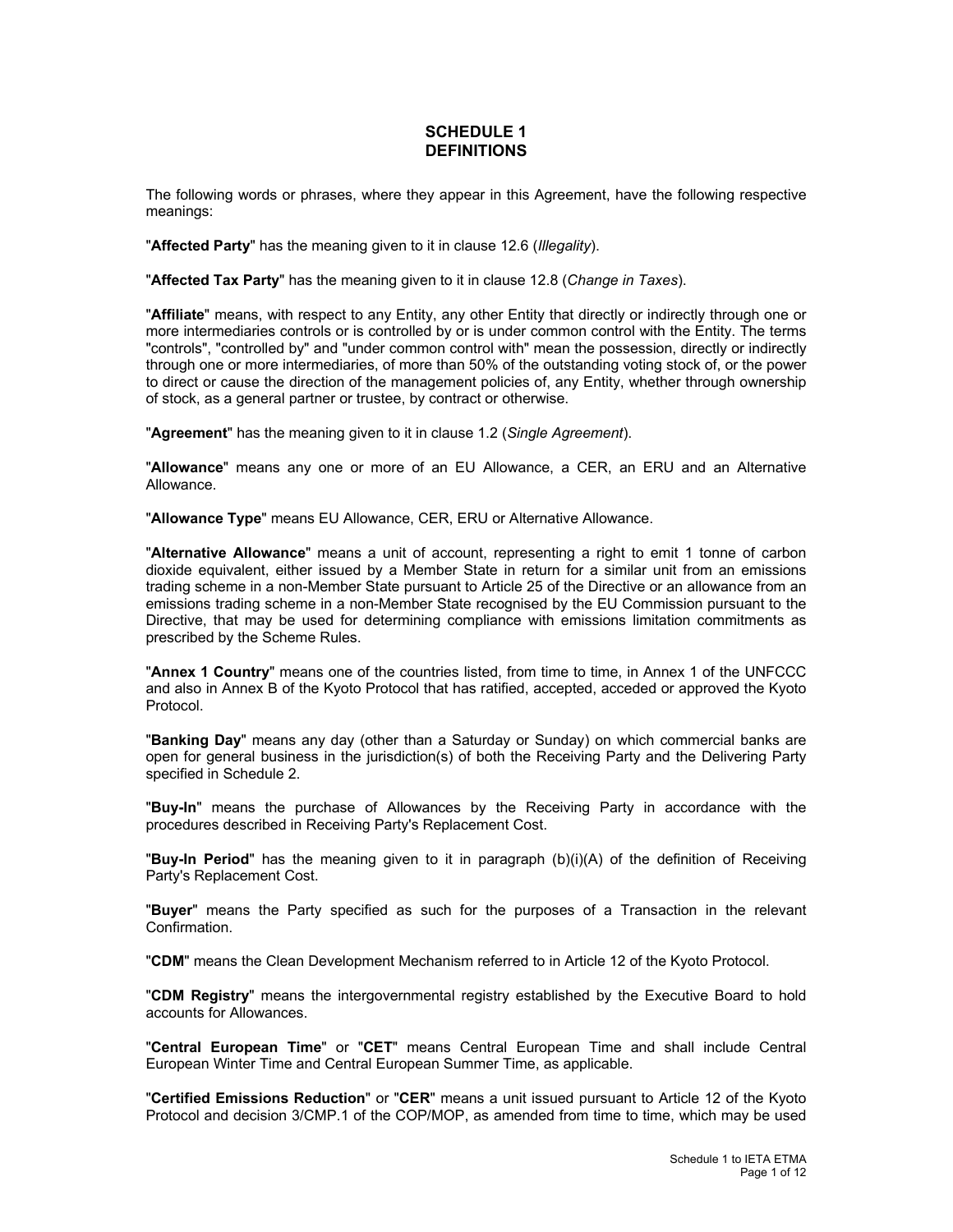for compliance purposes in accordance with Article 11a(3)(a) and (b) of the Directive, as amended from time to time.

"Change in Tax Law" means the enactment, promulgation, execution or ratification of, or any change in or amendment to, any law (or in the application or official interpretation of any law) affecting the tax treatment accorded the Transfer of Allowances that occurs on or after the date on which the relevant Transaction is entered into.

"CITL" or "Community Independent Transaction Log" means the independent transaction log provided for in Article 20(1) of the Directive.

"Commitment Period Reserve" means the commitment period reserve that each Annex 1 Country is required to maintain in its Registry in accordance with paragraphs 6 to 10 of decision 11/CMP.1 of the COP/MOP, as amended from time to time.

"Compliance Period" means the three-year period referred to in Article 11(1) of the Directive or, as the case may be, the relevant subsequent five-year period referred to in Article 11(2) of the Directive (or in the case of CERs and ERUs the relevant commitment period under the Kyoto Protocol), as agreed between the Parties at the time of entering into the Transaction.

"Compliance Period Traded Allowance" means, in relation to a Transaction, an Allowance that the Delivering Party agrees to transfer to the Receiving Party and the Receiving Party agrees to accept from the Delivering Party that is of the Specified Compliance Period.

"Confidential Information" has the meaning given to it in clause 10 (Confidentiality).

"Confirmation" means a confirmation substantially in the form set out in Schedule 3 completed with details agreed between the Parties relating to an individual Transaction.

"Contract Amount" means, for each Transaction, the amount (expressed in Euros unless otherwise agreed) calculated by multiplying the Contract Price by the CPTA Quantity for that Transaction.

"Contract Price" means, for a particular CPTA Quantity, Specified Compliance Period and Transaction, the amount agreed to be the contract price for that CPTA Quantity (expressed in Euros per Allowance unless otherwise agreed), excluding applicable taxes.

"Contract Value" means, for any Undelivered Allowances, the amount (expressed in Euros unless otherwise agreed) calculated by multiplying the Contract Price by the number of Undelivered Allowances.

"Control and Profit Transfer Agreement" means, unless otherwise specified in Schedule 2, an agreement in form and substance satisfactory to one of the Parties executed by the other Party's Controlling Party with respect to the maintenance of control of that other Party by the Controlling Party and of the capitalization, the creditworthiness and the ability to perform obligations under this Agreement of the other Party.

"Controlling Party" means, where "Controlling Party" is specified in Schedule 2 as applying to a Party, the Entity named as the Controlling Party with respect to that Party (being the Entity who is a party to a Control and Profit Transfer Agreement with that Party and where that Party is, in relation to such Entity, its subsidiary over which such Entity has control).

"COP/MOP" means the Conference of the Parties to the UNFCCC serving as the meeting of the Parties to the Kyoto Protocol. For the avoidance of doubt, a reference to 'Parties' in this definition is a reference to the Parties to the UNFCCC and the Parties to the Kyoto Protocol and not a reference to the Parties of this Agreement.

"Cost of Carry Amount" means the amount calculated by applying the Cost of Carry Rate for the Cost of Carry Calculation Period to the Contract Price multiplied by the number of Compliance Period Traded Allowances Transferred, divided by 360.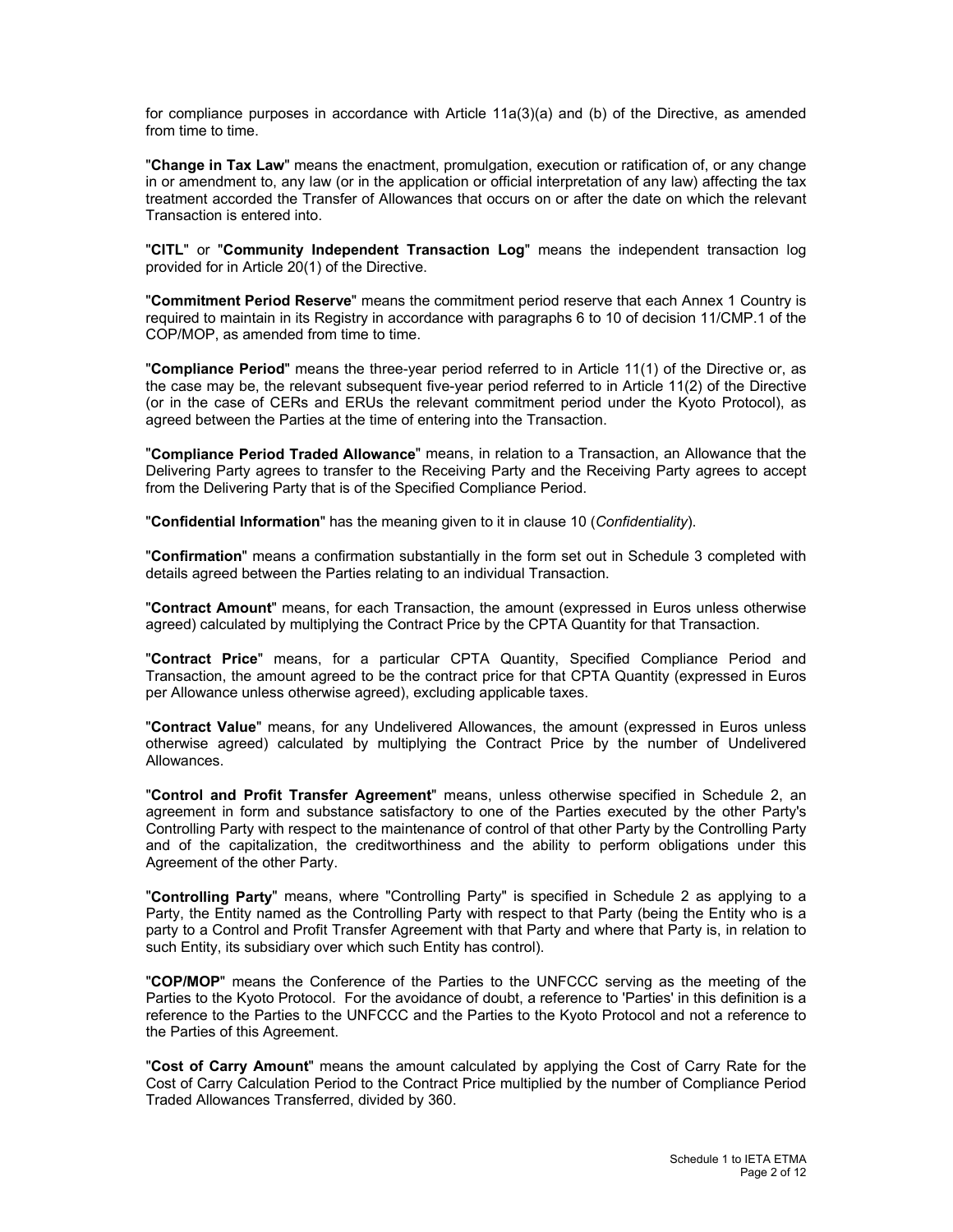"Cost of Carry Calculation Period" means the number of calendar days from and including the original Payment Due Date to, but excluding, the Delayed Payment Due Date.

"Cost of Carry Rate" means the "EUR-EONIA-OIS-COMPOUND" rate, "EONIA" being a reference rate equal to the overnight rate as calculated by the European Central Bank and appearing on Reuters Screen EONIA Page in respect of each day in the Cost of Carry Calculation Period.

"CPTA Quantity" means, in relation to a Transaction and a Specified Compliance Period, the number of Compliance Period Traded Allowances that the Parties have agreed to Transfer and accept for that Transaction and that Specified Compliance Period.

"Credit Rating" means in respect of an Entity any of the following: (i) the long-term unsecured, unsubordinated (unsupported by third party credit enhancement) public debt rating; (ii) the debt issuer's credit rating; or (iii) the corporate credit rating given to that person, in each of cases (i) to (iii) by Standard & Poor's Rating Group (a division of McGraw-Hill Inc.) or Moody's Investor Services Inc. or Fitch Ratings Ltd. equivalent.

"Credit Support Document" means, for a Party, any agreement or instrument that is specified as such in Schedule 2 in relation to that Party.

"Credit Support Provider" has the meaning given to it in Schedule 2.

"Cross Default Threshold" means, for a Party, the amount set out in Schedule 2.

"Default Quantity" means, in respect of a Transaction, the quantity equal to the difference between (a) the CPTA Quantity and (b) the quantity of Compliance Period Traded Allowances duly and timely delivered.

"Defaulting Party" has the meaning given to it in clause 12.2 (*Events of Default*).

"Delayed Delivery Date" has the meaning given to it in clause 9.4(a) (Suspension Event).

"Delayed Payment Due Date" has the meaning given to it in the definition of Payment Due Date.

"Delivered Allowance Volume" means the aggregate number of Delivered Allowances and Physically Netted Allowances.

"Delivered Allowances" means Compliance Period Traded Allowances actually delivered by (or at the request of) the Delivering Party to the relevant Receiving Party's Holding Account.

"Delivering Party" means the Party specified as such by the Parties for the purposes of a Transaction in the relevant Confirmation.

"Delivering Party's Delivery Banking Day Location" means, in relation to a Transaction, the place specified as such in the Confirmation for the relevant Transaction, or, if a place is not so specified: (i) the place specified as such in Schedule 2; or (ii) if no such place is specified, the place in which the Delivering Party's address for the purposes of receiving notices connected with the relevant Transaction is located; or (iii) if no such address is given, the place in which the Delivering Party has its registered office.

"Delivering Party's Holding Account" means the Holding Account(s) specified by the Delivering Party in Schedule 2, or if different, in the Confirmation to a Transaction (including any amendment made in accordance with clause 5.5 (Effecting Transfers)). Where the Delivering Party has specified a Registry only, "Delivering Party's Holding Account" includes any Holding Account notified by the Delivering Party to the Receiving Party under clause 5.6 (Effecting Transfers).

"Delivering Party's Replacement Cost" means (A) the positive difference if any between (i) the Contract Price multiplied by the Default Quantity, and (ii) the price the Delivering Party, acting in a commercially reasonable manner, does or would receive in an arm's length transaction for an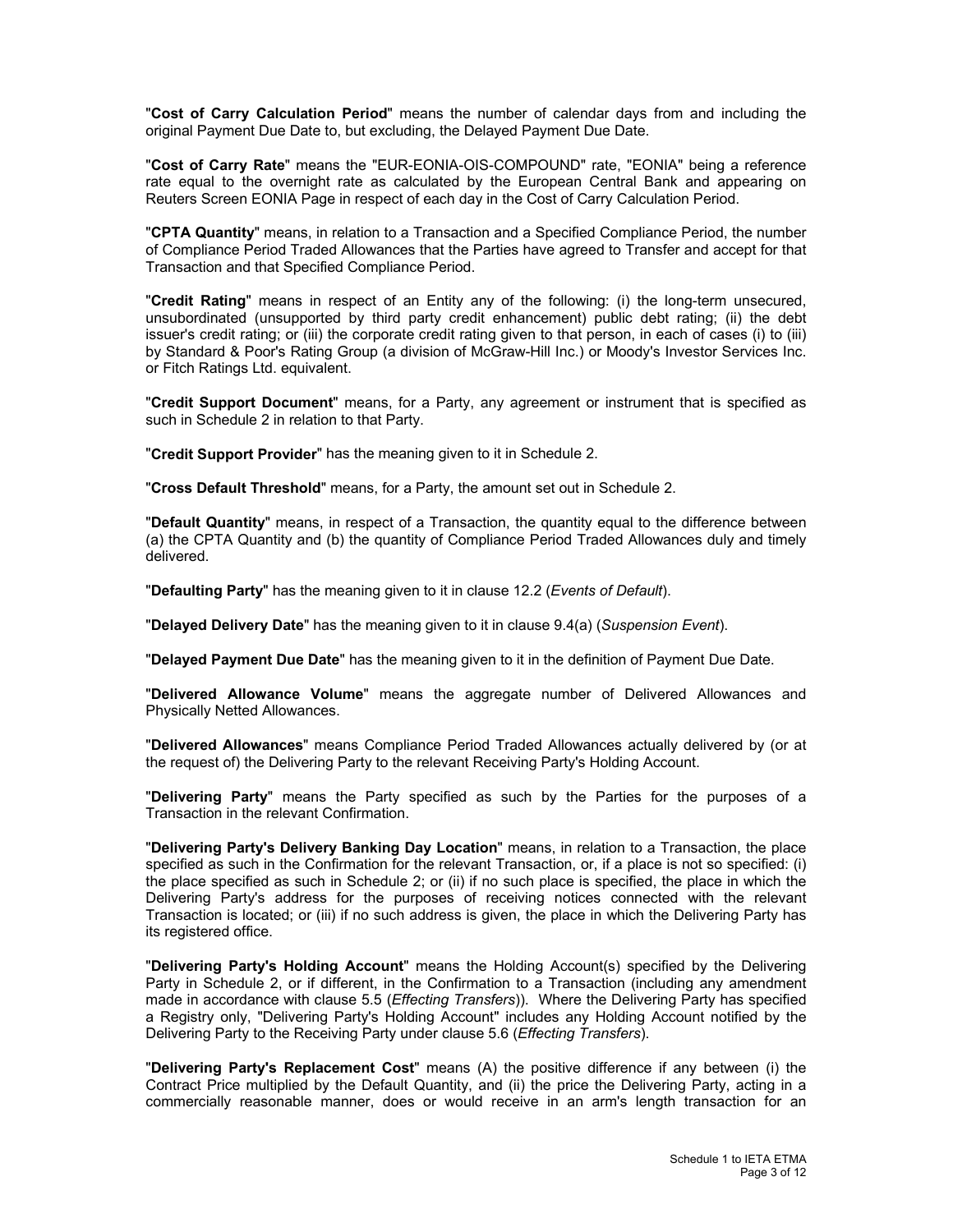equivalent quantity and Compliance Period of Allowances to replace the Default Quantity, plus (B) interest for the period from (and including) the Delivery Date to (but excluding) the date of termination calculated on an amount equal to the product of the Default Quantity and an amount equal to the excess, if any, of the price determined pursuant to paragraph (A)(i) above over the Contract Price at the rate specified in clause 8.5(a) (Interest), plus (C) the amount of such reasonable costs and expenses which the Delivering Party incurs in respect of the Default Quantity (including, without limitation, broker fees, commissions and legal fees).

"Delivery Banking Day" means, in relation to a Transaction, any day (other than a Saturday or Sunday) on which commercial banks are open for general business in both the Delivering Party's Delivery Banking Day Location and the Receiving Party's Delivery Banking Day Location.

"Delivery Date" means, in relation to a Transaction, and subject to adjustment in accordance with clause 9.4 (Suspension Event), the Delivery Banking Day agreed between the Parties as the delivery date (that is to say, the date by which the relevant Transfer is to be completed) at the time of entering into the Transaction, but can in no event be a date prior to the allocation of Allowances under the Scheme.

"Directive" means Directive 2003/87/EC of the European Parliament and of the Council of 13 October 2003 establishing a scheme for greenhouse gas emissions allowance trading and amending Council Directive 96/61/EC, as amended by Directive 2004/101/EC of the European Parliament and of the Council of 27 October 2004, and as may be amended from time to time.

"EEP Amount" means an amount (expressed as an amount per Allowance) that the Receiving Party determines, acting in good faith and using commercially reasonable procedures, to be its total losses and costs which result from the Delivering Party's failure to deliver the Shortfall to the extent that those losses and costs are not reflected elsewhere in the definition of Receiving Party's Replacement Cost and to the extent that they relate to:

- (a) if this sub-paragraph (a) is specified in Schedule 2 as applying, any Excess Emissions Penalty which the Receiving Party must pay to a Relevant Authority in accordance with the terms of the Scheme; or
- (b) if this sub-paragraph (b) is specified in Schedule 2 as applying, any amount which the Receiving Party must pay to a third party in respect of any such penalty payable to any other party (including a Relevant Authority) by that third party as a result of the Delivering Party's failure to deliver the Shortfall.

"EEP Status" means whether or not the Parties have elected in Schedule 2 or the Confirmation for the relevant Transaction that Excess Emissions Penalty applies to the relevant Compliance Period Traded Allowances.

"Eligibility Criteria" means the criteria for emissions trading pursuant to Article 17 of the Kyoto Protocol which are required to be satisfied in order that Allowances to be Transferred in respect of a Transaction can be Transferred or accepted on a cross border basis in accordance with the relevant Confirmation.

"Emission Reduction Unit" or "ERU" means a unit issued pursuant to Article 6 of the Kyoto Protocol and the decisions adopted pursuant to the UNFCCC or the Kyoto Protocol which may be used for compliance purposes in accordance with Article 11a(3)(a) and (b) of the Directive (as amended from time to time).

"End of Phase Reconciliation Deadline" means the final Reconciliation Deadline in any period referred to in Article 11(1) or (2) of the Directive.

"Entity" means an individual, government or state or division of it, government or state agency, corporation, partnership or such other entity as the context may require.

"EU" means the European Union as it exists from time to time.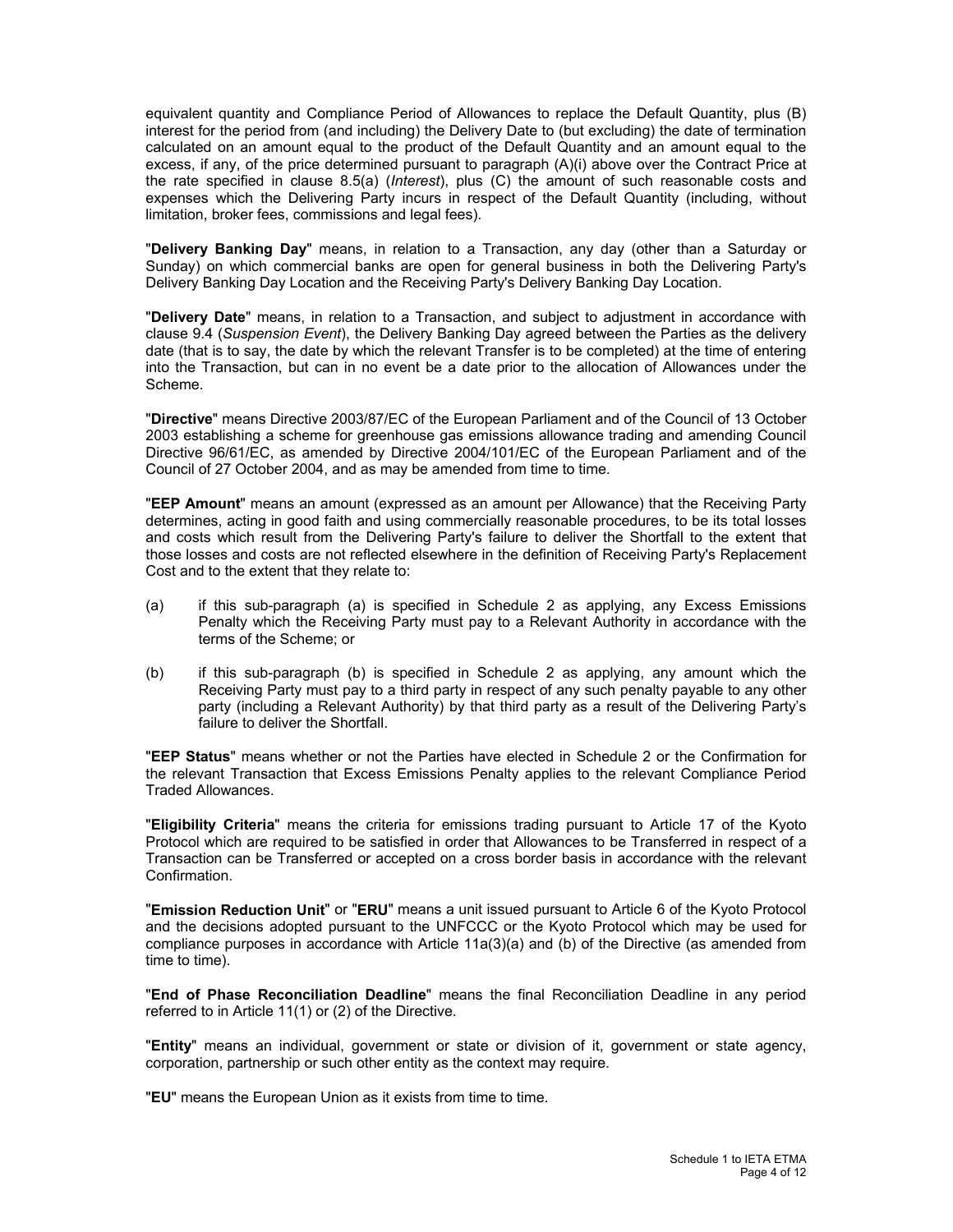"EU Allowance" means an "allowance" as defined in the Directive.

"EU ETS" means the EU Emission Trading Scheme established by the Directive.

"EURIBOR" means, in relation to an amount owed under this Agreement on which interest is to accrue in Euros:

- (a) the interest rate for Euro deposits for a period of one month that appears on Reuters Page EURIBOR01 (or such other screen display or service as may replace it for the purpose of displaying the interest rates for Euro deposits offered in the euro-zone) as at 11.00 a.m. on the Payment Due Date, and where the amount or any part of it remains overdue one month after the Payment Due Date such interest rate as appears on such page for such deposits as at such time as at the day one month after the Payment Due Date and thereafter as at monthly intervals until the amount is no longer overdue; or
- (b) if no such interest rate appears on Reuters (or such replacement), the arithmetic mean (rounded upwards to 3 decimal places) of the rates per annum at which each of not less than two major banks in the Euro-zone interbank market quoted that they were offering Euro deposits in an amount comparable with that overdue amount to major banks in the Euro-zone interbank market for a period of one month as at 11.00 a.m. on the Payment Due Date or as at the day one month after the Payment Due Date or as at monthly intervals thereafter as the case may be.

"Euro" means the lawful currency of the member states of the European Union that adopt the single currency in accordance with the Treaty establishing the European Community, as amended by the Treaty on European Union.

"Event of Default" has the meaning given to it in clause 12.2 (Events of Default).

"Excess Emissions Penalty" has the meaning given to it in the Directive.

"Executive Board" means the Executive Board of the Clean Development Mechanism that is referred to in Article 12(4) of the Kyoto Protocol and established pursuant to decision 3/CMP.1 of the COP/MOP.

"Expert" has the meaning given to it in clause 14.9(a) (*Expert Determination*).

"Final Delivery Date" has the meaning given to it in clause 6.1.1 (Transfer Failure).

"FM Affected Party" has the meaning given to it in clause 9.1 (Force Majeure).

**"FM Affected Transaction"** has the meaning given to it in clause 9.1 (*Force Majeure*).

"Force Majeure" means the occurrence of any event or circumstance, beyond the control of the FM Affected Party, that is not a Suspension Event, and that could not, after using all reasonable efforts, be overcome and which makes it impossible for the FM Affected Party to either (i) deliver the Compliance Period Traded Allowances from any Holding Account in any Registry (or if one or more Delivering Party's Holding Accounts are specified, from such Delivering Party's Holding Account(s)) or (ii) accept the Compliance Period Traded Allowances into the Receiving Party's Holding Account(s), in accordance with the Scheme. The inability of a Party to perform a relevant delivery or acceptance obligation as a result of it having insufficient Compliance Period Traded Allowances in the relevant Holding Account (whether caused by the low or non-allocation of Allowances from a Member State or non-Member State or the failure of that Party to procure sufficient allowances to meet its delivery obligations) shall not constitute a Force Majeure; provided, however, that this is not an exhaustive list of events which will not constitute a Force Majeure and is provided for the avoidance of doubt only.

"Holding Account" means any digital record of a party or person in any relevant Registry that will be used to record the issue (if applicable), holding, transfer, acquisition, surrender, cancellation, and replacement of Allowances.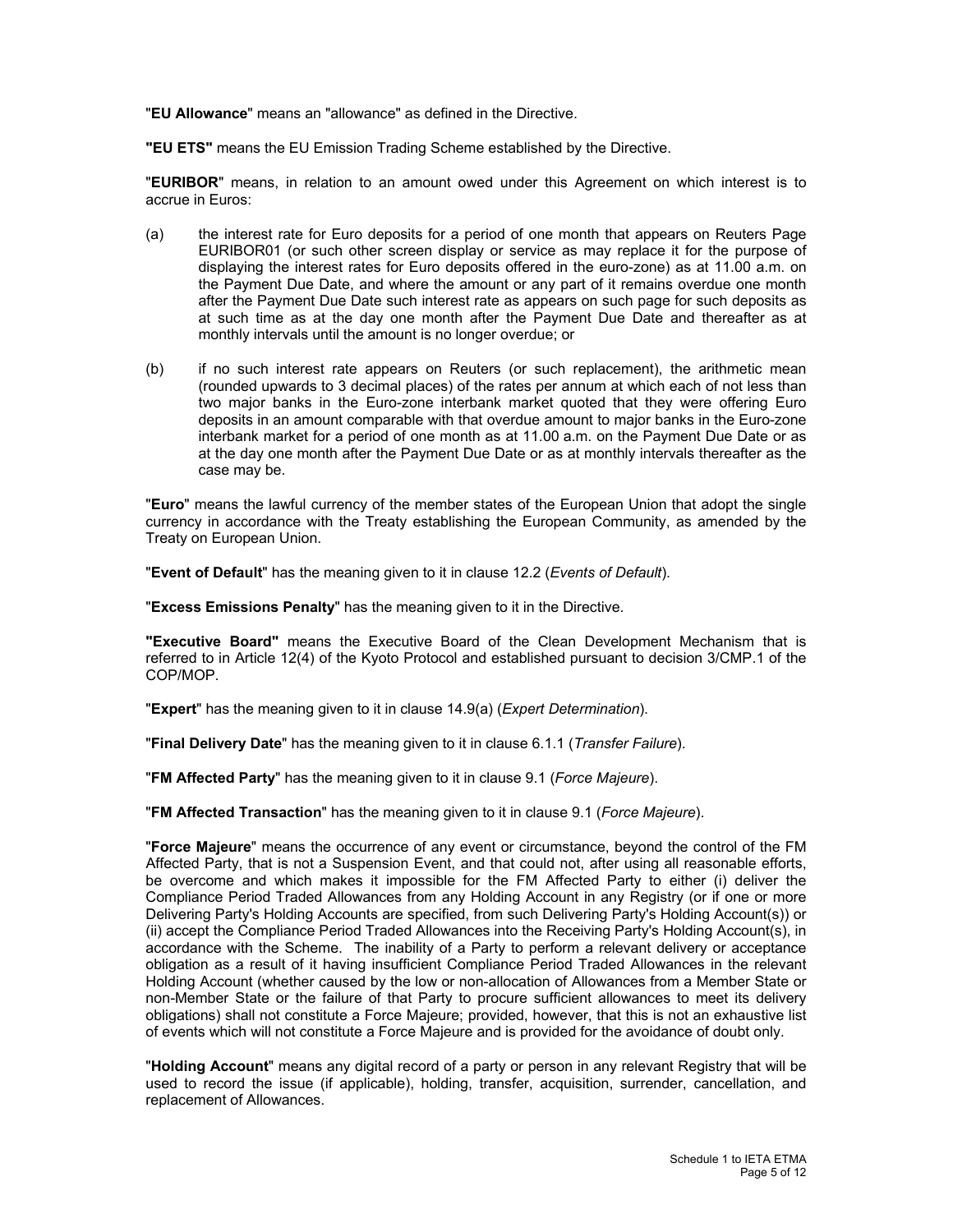"Illegality" has the meaning given to it in clause 12.6 (Illegality).

"Illegality Affected Transactions" has the meaning given to it in clause 12.6 (Illegality).

"Indebtedness" means any obligation (whether present or future, contingent or otherwise, as principal or surety or otherwise) in respect of borrowed money.

"Installation" has the meaning given to it in the Directive.

"ITL" or "International Transaction Log" means the 'UNFCCC independent transaction log' as defined in Article 2(w) of the Registries Regulation.

"ITL-Registry Operation" means the establishment of and continuing functioning of the link between the ITL, CITL and the Relevant Registry. In addition, with respect to Transactions where the Allowance Type specified is a CER, 'ITL-Registry Operation' shall also include the establishment of and continuing of functioning of the link between the CDM Registry and the ITL.

"Kyoto Protocol" means the protocol to the UNFCCC adopted at the third conference of the parties to the UNFCCC in Kyoto, Japan, on 11 December 1997, as may be amended from time to time.

"Letter of Credit" means an irrevocable standby letter of credit payable on demand in a form and substance satisfactory to the Requesting Party and issued or confirmed by a financial institution whose credit rating is at least Standard & Poor's Rating Group "A-", Moody's Investor's Service Inc. equivalent, or Fitch Ratings Ltd. equivalent.

#### "Long Stop Date" means:

- (a) in respect of a Suspension Event that relates to an absence of ITL-Registry Operation, the day that is three (3) Delivery Banking Days prior to the End of Phase Reconciliation Deadline scheduled for April 2013; or
- (b) in respect of a Suspension Event that does not relate to an absence of ITL-Registry Operation, the first (1st) Delivery Banking Day in December 2012, unless:
	- (i) the Suspension Event occurs with respect to a Transfer or acceptance obligation on a date that is less than nine (9) Delivery Banking Days before the first (1st) Delivery Banking Day in December 2012, in which case the Long Stop Date shall be the day that is the ninth  $(9<sup>th</sup>)$  Delivery Banking Day from the day the Suspension Event commenced; or
	- (ii) the Suspension Event occurs with respect to a Transfer or acceptance obligation on a date that is on or after the first (1st) Delivery Banking Day in December 2012, in which case the Long Stop Date shall be the day that is three (3) Delivery Banking Days prior to the End of Phase Reconciliation Deadline scheduled for April 2013.

### "Loss" means:

(a) for the purposes of clause  $9.2(c)$  (Two-way Loss Termination Payment), an amount that each Party reasonably determines in good faith to be its total losses and costs (or gain, in which case expressed as a negative number) in connection with the termination of the FM Affected Transaction(s) or any uncompleted portions of them, including any EEP Amount (if applicable, in which case clauses 6.1.2.2 through 6.1.2.4 (Transfer Failure) shall apply equally to the determination of such amount), any loss of bargain, cost of funding (based on the actual costs of such Party whether or not greater than market costs) or, without duplication, loss or cost incurred as a result of its terminating, liquidating, obtaining or re-establishing any related trading position (or any gain resulting from any of them). Loss does not include legal fees or out-of-pocket expenses. Each Party may (but need not) determine its Loss by reference to quotations of average relevant rates or prices from two or more leading brokers in the Allowances trading market who are independent of the Parties; or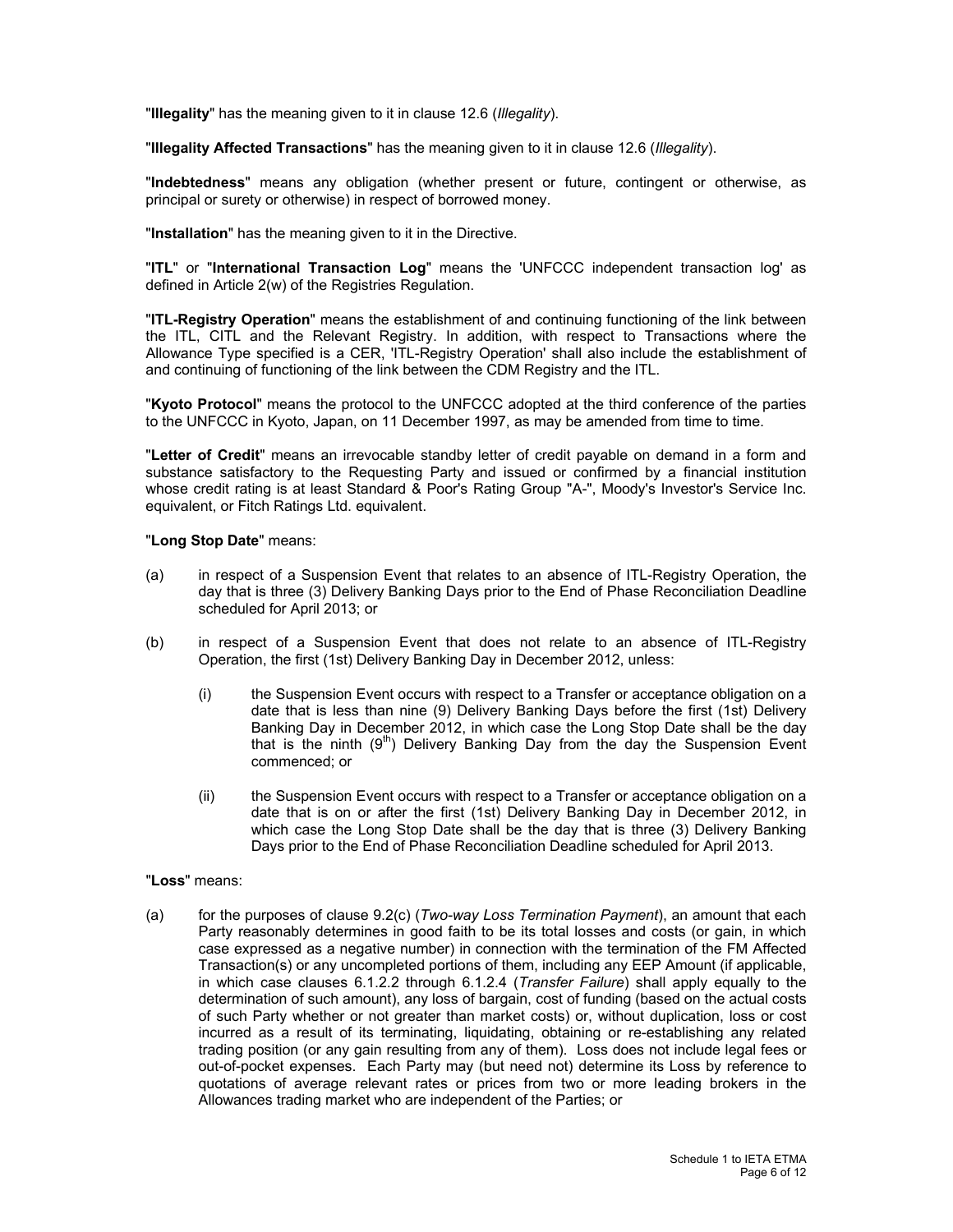- (b) for the purposes of clause 12.5 (Termination Payments), an amount that the Non-Defaulting Party reasonably determines in good faith to be its total losses and costs (or gain, in which case expressed as a negative number) in connection with the termination of the Transactions or any uncompleted portions of them, including any EEP Amount (if applicable, in which case clauses 6.1.2.2 through 6.1.2.4 (Transfer Failure) shall apply equally to the determination of such amount), any loss of bargain, cost of funding (based on the actual costs of the Non-Defaulting Party whether or not greater than market costs) or, at the election of the Non-Defaulting Party but without duplication, loss or cost incurred as a result of its terminating, liquidating, obtaining or re-establishing any related trading position (or any gain resulting from any of them). Loss includes losses and costs (or gains) in respect of any payment required to have been made and not made or non-compliance with clause 4 (Allowance Transfers) or 5 (Effecting Transfers) (whether or not as a result of the suspension of the obligation to pay or comply with those clauses under clause 12.3 (Suspension) or 12.4 (Early Termination Date)) on or before the Early Termination Date. Loss does not include the Non-Defaulting Party's legal fees or out-of-pocket expenses. The Non-Defaulting Party may (but need not) determine its Loss by reference to quotations of average relevant rates or prices from two or more leading brokers in the Allowances trading market who are independent of the Parties; or
- (c) for the purposes of clause 12.6 (Illegality):
	- (i) if there is only one Affected Party, as per the definition for the purposes of clause 12.5 (Termination Payments) as set forth above; or
	- (ii) if both Parties are Affected Parties, an amount that each Party reasonably determines in good faith to be its total losses and costs (or gain, in which case expressed as a negative number) in connection with the termination of the Illegality Affected Transaction(s) or any uncompleted portions of them, including any EEP Amount (if applicable, in which case clauses 6.1.2.2 through 6.1.2.4 (Transfer Failure) shall apply equally to the determination of such amount), any loss of bargain, cost of funding (based on the actual costs of such Party whether or not greater than market costs) or, without duplication, loss or cost incurred as a result of its terminating, liquidating, obtaining or re-establishing any related trading position (or any gain resulting from any of them). Loss does not include legal fees or out-of-pocket expenses. Each Party may (but need not) determine its Loss by reference to quotations of average relevant rates or prices from two or more leading brokers in the Allowances trading market who are independent of the Parties.

"Market Amount" means the sum (whether positive or negative) of (i) the Market Quotation for the Transactions if a Market Quotation is determined and (ii) losses and costs (or gains) in respect of any payment required to have been made and not made or non-compliance with clause 4 (Allowance Transfers) or 5 (Effecting Transfers) on or before the Early Termination Date or as a result of suspension under clause 12.3 (Suspension); or, for the purposes of clause 12.5 (Termination Payments), the Non-Defaulting Party's Loss (whether positive or negative) for the Transactions if a Market Quotation cannot be determined or would not (in the reasonable belief of the Non-Defaulting Party) produce a commercially reasonable result.

"Market Quotation" means, with respect to the Non-Defaulting Party, an amount determined on the basis of the average of quotations from Reference Market Makers. Each quotation will be for an amount, if any, that would be paid to the Non-Defaulting Party (expressed as a negative number) or by the Non-Defaulting Party (expressed as a positive number) in consideration of an agreement between the Non-Defaulting Party and the quoting Reference Market Maker to enter into Replacement Transactions for the same amount of Compliance Period Traded Allowances having the same EEP Status. The quotation shall (i) take into account any existing Credit Support Document with respect to the obligations of the Non-Defaulting Party but (ii) disregard any losses, costs (or gains) in respect of any payment required to have been made and not made or non-compliance with clause 4 (Allowance Transfers) or 5 (Effecting Transfers) on or before the Early Termination Date.

"Master Agreement" has the meaning ascribed to it in Recital B.

"Material Adverse Change" has the meaning given to it in clause 12.2(h) (Material Adverse Change).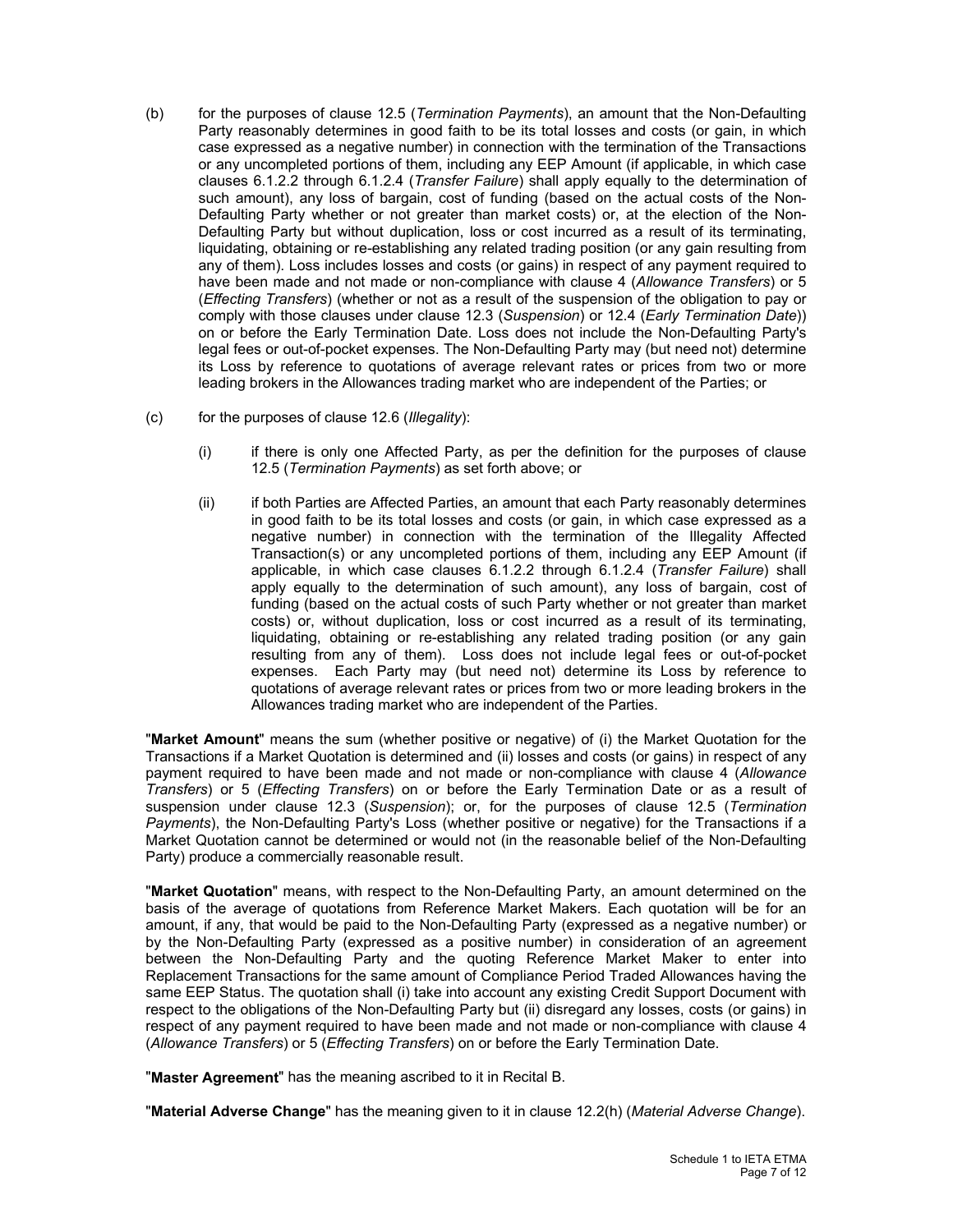"Member State" means any one of the signatories to the European Community from time to time – currently Belgium, Bulgaria, Cyprus, Czech Republic, Denmark, Estonia, Germany, Greece, Hungary, Latvia, Lithuania, Malta, Poland, Slovakia, Slovenia, Spain, France, Luxembourg, Romania, the Netherlands, Austria, Portugal, Ireland, Italy, Finland, Sweden and the United Kingdom.

"Monthly Billing Cycle" means that payments fall due in accordance with the first elective in item 8.1 of Schedule 2.

"Non-Defaulting Party" means the Party that is not the Defaulting Party.

"Party" means one or other of the parties to this Agreement and "Parties" is to be construed accordingly.

"Payment Due Date" has the meaning given to it in clause 8.1 (Payment Due Date) or the relevant Confirmation, subject to the provisions of clause 6 (Failure to Transfer) and clause 9.4 (Suspension Event) in which case the Payment Due Date shall be measured accordingly from the Delayed Delivery Date (such Payment Due Date being the "Delayed Payment Due Date").

"Performance Assurance" means a Letter of Credit, cash or other security in form and amount reasonably satisfactory to the Requesting Party.

"Performance Assurance Provider" means, as the context requires, any Entity that provides Performance Assurance on behalf of one of the Parties.

"Physically Netted Allowances" means those Compliance Period Traded Allowances which were not actually delivered to the relevant Receiving Party's Holding Account as a result of the operation of clause 8.7 (Physical Netting of Deliveries).

"Receiving Party" means the Party specified as such by the Parties for the purposes of a Transaction in the relevant Confirmation.

"Receiving Party's Delivery Banking Day Location" means, in relation to a Transaction, the place specified as such in the Confirmation for the relevant Transaction, or, if a place is not so specified: (i) the place specified as such in Schedule 2; or (ii) if no such place is specified, the place in which the Receiving Party's address for the purposes of receiving notices connected with the relevant Transaction is located; or (iii) if no such address is given, the place in which the Receiving Party has its registered office.

"Receiving Party's Holding Account" means the Holding Account(s) specified by the Receiving Party in Schedule 2, or if different, in the Confirmation to a Transaction (including any amendment made in accordance with clause 5.5 (Effecting Transfers)). Where the Receiving Party has specified a Registry only, "Receiving Party's Holding Account" includes any Holding Account notified by the Receiving Party to the Delivering Party under clause 5.6 (Effecting Transfers).

"Receiving Party's Replacement Cost" means, in respect of a failure to Transfer a number of Allowances of a particular Allowance Type and Compliance Period pursuant to clause 6.1 (Failure to Transfer) (being the "Undelivered Allowances"):

(a) for the purposes of clause  $6.1.1$  (*Transfer Failure*), (A) the positive difference, if any, between (i) the price the Receiving Party, acting in a commercially reasonable manner, does or would pay in an arm's length transaction for an equivalent quantity of Compliance Period of Allowances to replace the Default Quantity, and (ii) the Contract Price multiplied by the Default Quantity, plus (B) interest for the period from (and including) the Delivery Date to (but excluding) the date of termination calculated on an amount equal to the product of the Default Quantity and an amount equal to the excess, if any, of the price determined pursuant to paragraph (A)(i) above over the Contract Price at the rate specified in clause 8.5(a) (Interest), plus (C) the amount of such reasonable costs and expenses which the Receiving Party incurs in respect of the Default Quantity (including, without limitation, broker fees, commissions and legal fees, but not including, for the avoidance of doubt, the amount, if any, payable in respect of Excess Emissions Penalty); or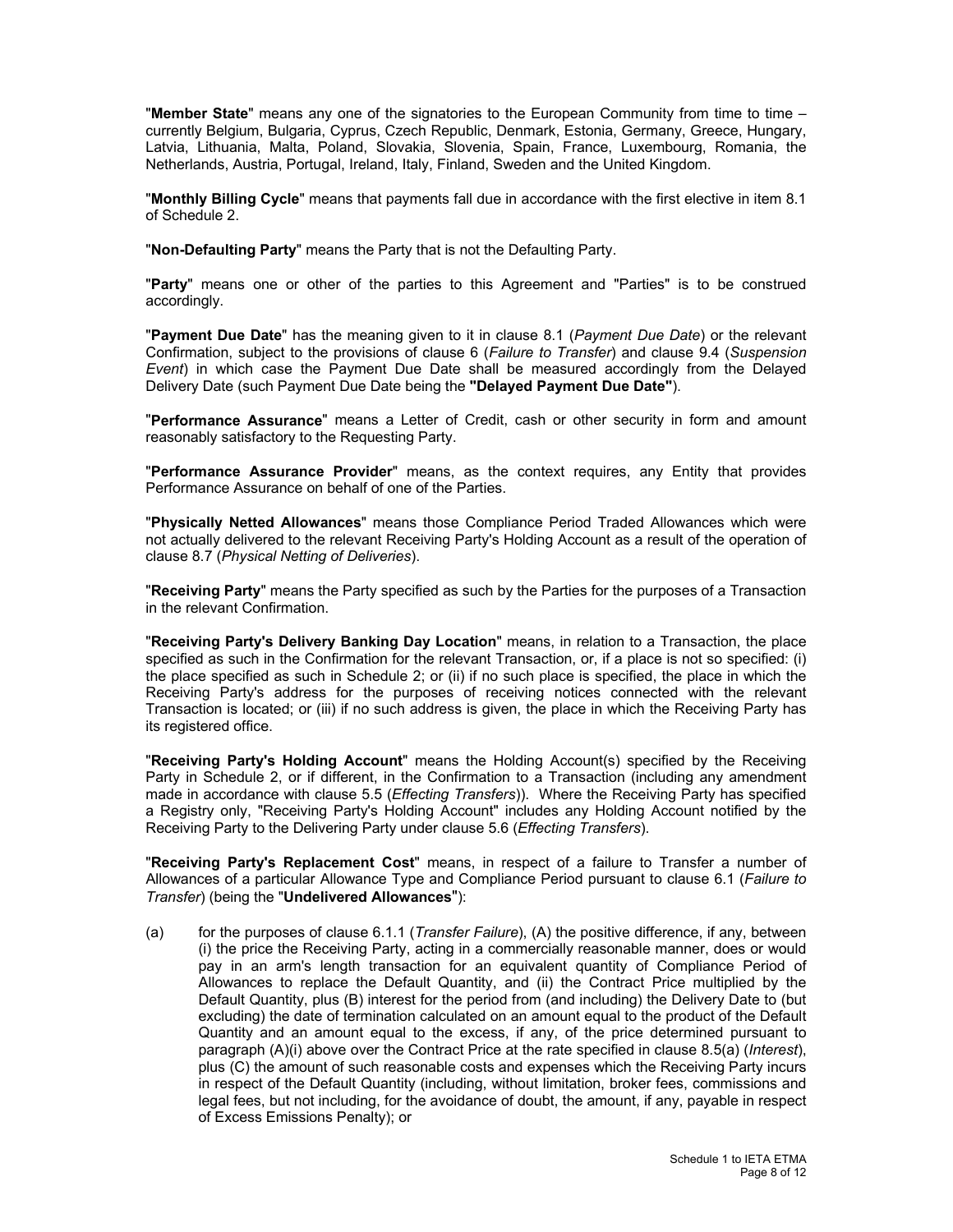- (b) for the purposes of clause 6.1.2 (Transfer Failure), an amount (if positive) equal to the sum of:
	- (i) either:
		- (A) if in one or more arm's length transactions the Receiving Party is able, using its reasonable endeavours, to purchase a number of Allowances of the same Allowance Type and Compliance Period as the Undelivered Allowances ("Replacement Allowances"), to be delivered during the period from (but excluding) the Final Delivery Date to (and including) the Reconciliation Deadline on or immediately following the Delivery Date (the "Buy-In Period"), which in respect of each such individual purchase of Allowances, when aggregated with other such purchases, amounts to a purchase of a number of Allowances equal to the number of Undelivered Allowances:
			- (1) the price (per Allowance) at which the Receiving Party is able to purchase the relevant number of Replacement Allowances; less
			- (2) the Contract Price agreed by the Parties in respect of the Undelivered Allowances; multiplied by
			- (3) the number of Replacement Allowances which the Receiving Party is able to purchase at the price indicated in (1); plus
			- (4) interest for the period from (and including) the Delivery Date to (but excluding) the date of termination calculated on an amount equal to the product of the number of Undelivered Allowances and an amount equal to the excess, if any, of the price determined pursuant to (1) over the Contract Price agreed between the Parties in respect of the Undelivered Allowances at the rate specified in clause 8.5(a) (Interest); or
		- (B) if in one or more arm's length transactions the Receiving Party, using its reasonable endeavours, is unable to purchase a number of Replacement Allowances equivalent to the Undelivered Allowances to be delivered during the Buy-In Period:
			- (1) in respect of the number of Replacement Allowances for which the Receiving Party is able to effect a Buy-In during the Buy-In Period, an amount for such Allowances calculated in accordance with paragraph (A) above; and
			- (2) in respect of the number of Replacement Allowances equal to the number of Undelivered Allowances minus the number of Replacement Allowances referred to in (B)(1) above (the "Shortfall"), the sum of:
				- (I) the price (per Allowance) at which the Receiving Party, using its reasonable endeavours and in an arm's length transaction, is or would be able to purchase as soon as reasonably possible after the Reconciliation Deadline a number of Replacement Allowances equal to the Shortfall; less
				- (II) the Contract Price agreed by the Parties in respect of the Undelivered Allowances; plus
				- (III) the EEP Amount; multiplied by
				- (IV) the Shortfall; plus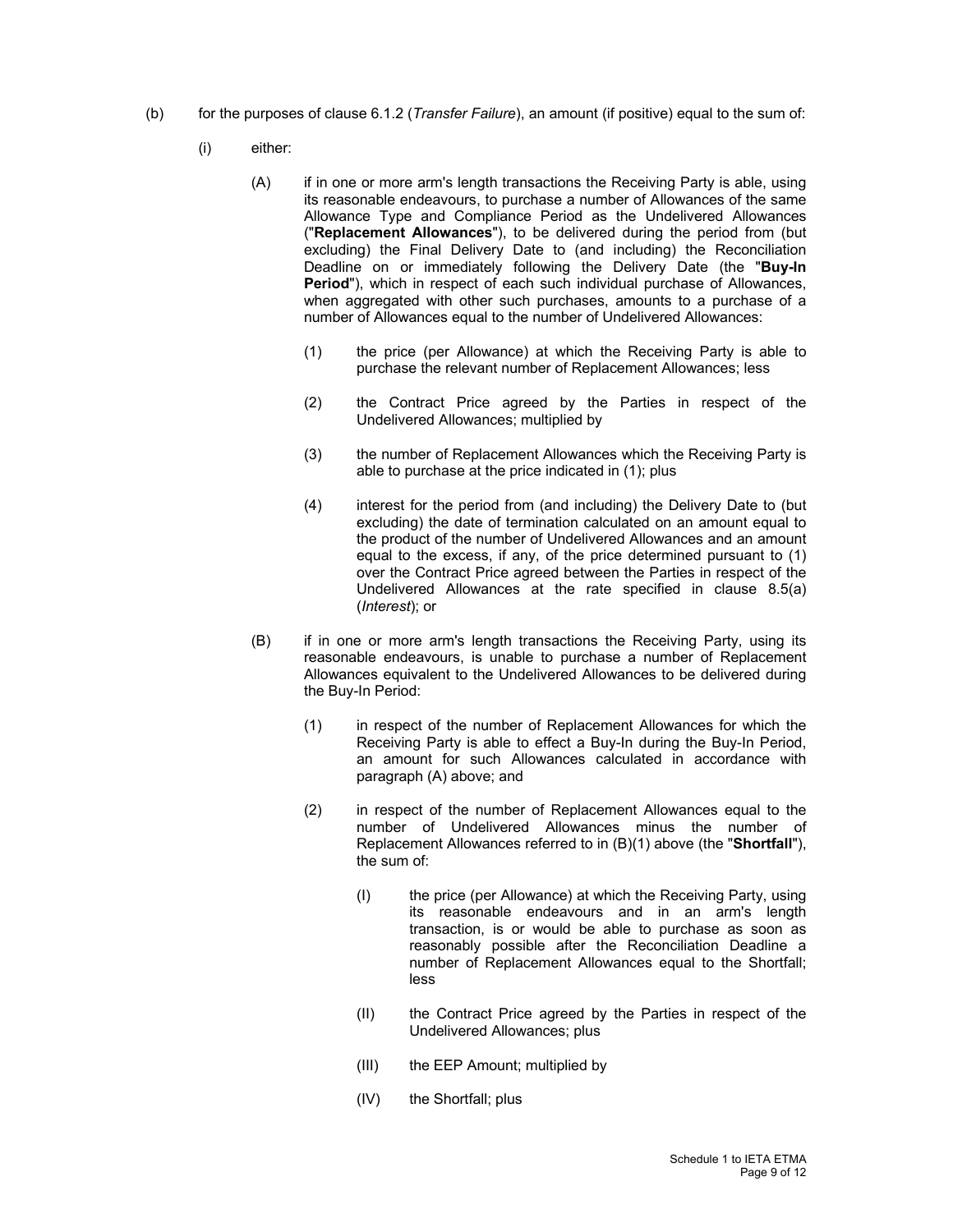- (V) interest for the period from (and including) the Delivery Date to (but excluding) the date the Receiving Party is or would be able to purchase Replacement Allowances in accordance with paragraph (B)(2)(I) above on an amount equal to the product of the Shortfall and an amount equal to the excess, if any, of the price determined pursuant to paragraph (B)(2)(I) above over the Contract Price agreed between the Parties in respect of the Undelivered Allowances at the rate specified in clause 8.5(a) (Interest); and
- (ii) such reasonable costs and expenses which the Receiving Party incurs as a result of the Delivering Party's failure to deliver the Shortfall (including, without limitation, broker fees, commissions and legal fees) to the extent that those costs and expenses are not reflected in paragraphs (i)(A) or (i)(B) above.

Where the Receiving Party confirms that it has been unable to purchase Replacement Allowances during the Buy-In Period, it shall be for the Delivering Party to show that it has been as a result of the Receiving Party failing to use its reasonable endeavours to do so.

"Reconciliation Deadline" means 30 April of any calendar year in relation to the immediately preceding calendar year, or as otherwise specified in the Scheme Rules.

"Reference Market Maker" means three leading traders in the Allowances trading market selected by the Non-Defaulting Party in good faith which satisfy all the criteria that the Non-Defaulting Party applies generally at the time in deciding whether to offer or to make an extension of credit and which are independent of the Parties.

"Registry" means the registry established by each Member State or non-Member State pursuant to the Directive, in order to ensure the accurate accounting of the issue, holding, transfer, acquisition, surrender, cancellation, and replacement of Allowances.

"Registry Pair" means a pair of Registries identified by the Parties in Schedule 2 or in a Confirmation with respect to which physical netting of deliveries pursuant to clause 8.7 (Physical Netting of Deliveries) may be affected.

"Registries Regulation" means the EU Commission Regulation adopted in order to establish a standardised and secured system of registries pursuant to Article 19(3) of Directive 2003/87/EC and Article 6(1) of Decision 280/2004/EC, as amended by EU Commission Regulation (EC) No. 916/2007, and as may be amended from time to time.

"Relevant Authority" means the body established by a Member State or non-Member State from time to time to administer the Scheme in its jurisdiction.

"Relevant Change in Tax" has the meaning given to it in clause 12.8 (Change in Taxes).

"Relevant Entity" has the meaning given to it in clause 12.2(h)(i) (Credit Rating).

"Relevant Party" has the meaning given to it in clause 14.10 (Party Preparing this Agreement).

"Relevant Registry" means a Registry through which either Party is obliged to perform a Transfer or acceptance obligation under and in accordance with a Transaction. Where a Party specifies more than one Registry for Transfer or acceptance purposes, the Relevant Registry shall be identified in accordance with clause 4.1(c) (Primary Obligation).

"Relevant Tax" means any present or future tax, levy, impost, duty, charge, assessment or fee of any nature (including interest or penalties) that is imposed by any government or other taxing authority directly in respect of any payment or transfer request under this Agreement other than stamp, registration, documentation or similar tax. Relevant Tax does not include, without limitation, income tax, taxes on emissions or the activities giving rise to emissions (as the term "emissions" is defined in the Scheme) or taxes imposed generally on a Party's business.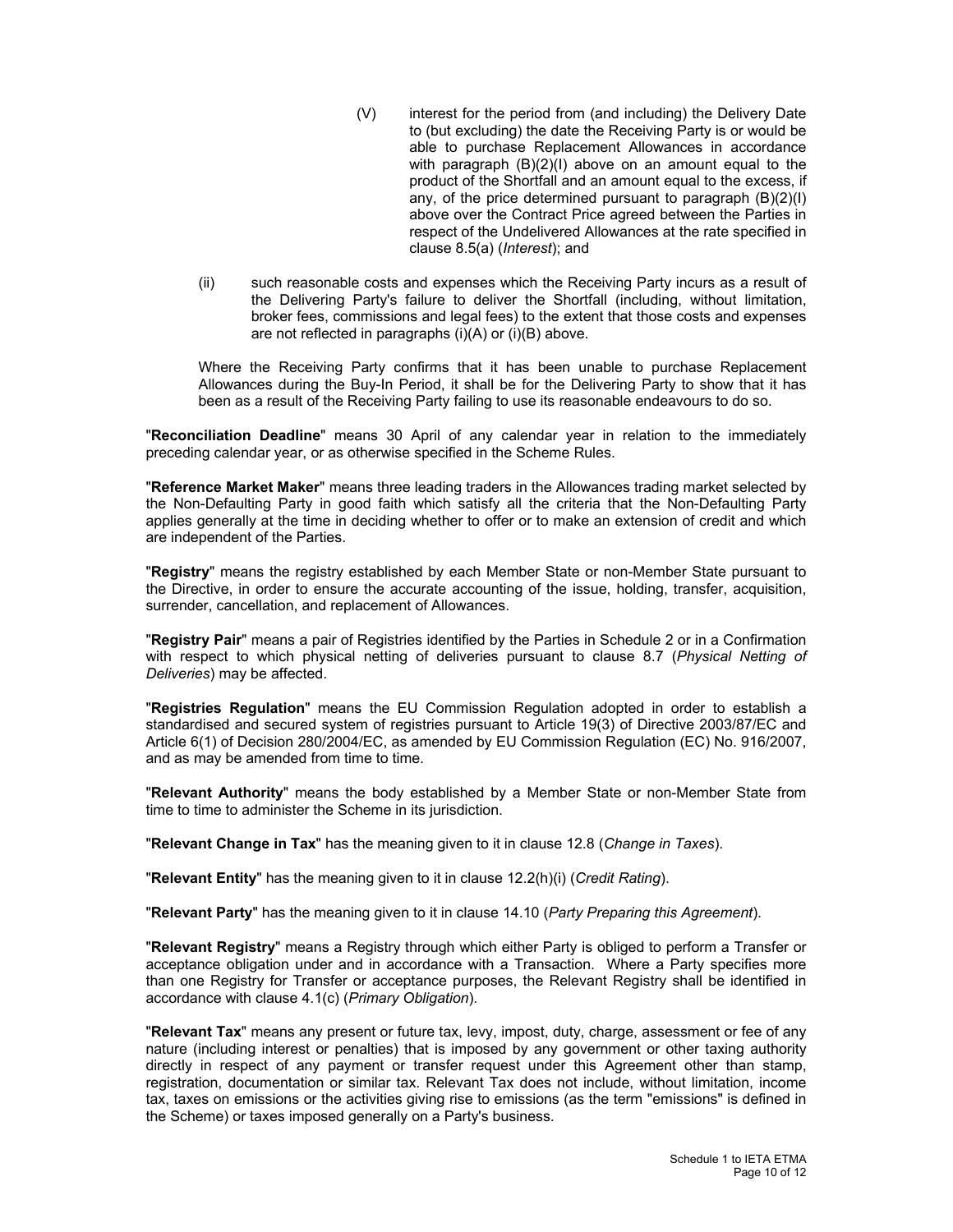"Replacement Allowances" has the meaning given to it in paragraph (b)(i)(A) of the definition of Receiving Party's Replacement Cost.

"Replacement Transactions" means transactions that would have the effect of preserving for the Non-Defaulting Party the economic equivalent of any payment or compliance with clause 4 (Allowance Transfers) or 5 (Effecting Transfers) (whether the underlying obligation was absolute or contingent) that would, but for the occurrence of the relevant Early Termination Date, have been required after that date.

"Required Authorisations" means all governmental and other licences, authorisations, permits, consents, contracts and other approvals (if any) that are required to enable the Party to fulfil any of its obligations under this Agreement.

"Schedule" means a schedule to this Agreement.

"Scheme" means the scheme of transferring Allowances between either or both of (a) persons within the EU and (b) persons in third countries, in either case as recognized in accordance with, and subject to, the procedure of the Directive established in, and as implemented by the national laws of, each Member State and certain non-Member States.

"Scheme Rules" means the rules and regulations of participation in, and operation of, the Scheme as applicable in a Member State and certain non-Member States as amended from time to time.

"Seller" means the Party specified as such for the purposes of a Transaction in the relevant Confirmation.

"Shortfall" has the meaning given to it in paragraph (b)(i)(B)(2) of the definition of Receiving Party's Replacement Cost.

"Specified Compliance Period" means, in relation to a Transaction and a CPTA Quantity, the relevant Compliance Period of issue of Allowances.

"Specified Transaction" means any transaction (including an agreement with respect to the transaction) existing at the date of this Agreement or after that date entered into between one Party (or any Credit Support Provider of that Party) and the other Party (or any Credit Support Provider of that other Party) that is a commodity forward or future, commodity option, commodity swap or other commodity transaction, including any contract for differences or transaction, or any other similar transaction except that, where so specified in Schedule 2 in relation to a Party, "Specified Transaction" includes any of the above only to the extent that they relate to the commodity or commodities so specified in relation to that Party.

"Statement" has the meaning given to it in clause 8.2(a) (Statement).

**"Statement Amount"** means, for a Statement, the aggregate amount payable as shown in that Statement.

"Suspension Event" A Suspension Event occurs when, on any date, a Party to the Agreement is unable to perform its Transfer or acceptance obligations under and in accordance with a Transaction through a Relevant Registry as a result of the application of any of the following:

- (a) an absence of ITL-Registry Operation; or
- (b) the Relevant Registry has failed to achieve or maintain its Eligibility Criteria; or
- (c) in the case of the Delivering Party only, the Relevant Registry has failed to maintain its Commitment Period Reserve.